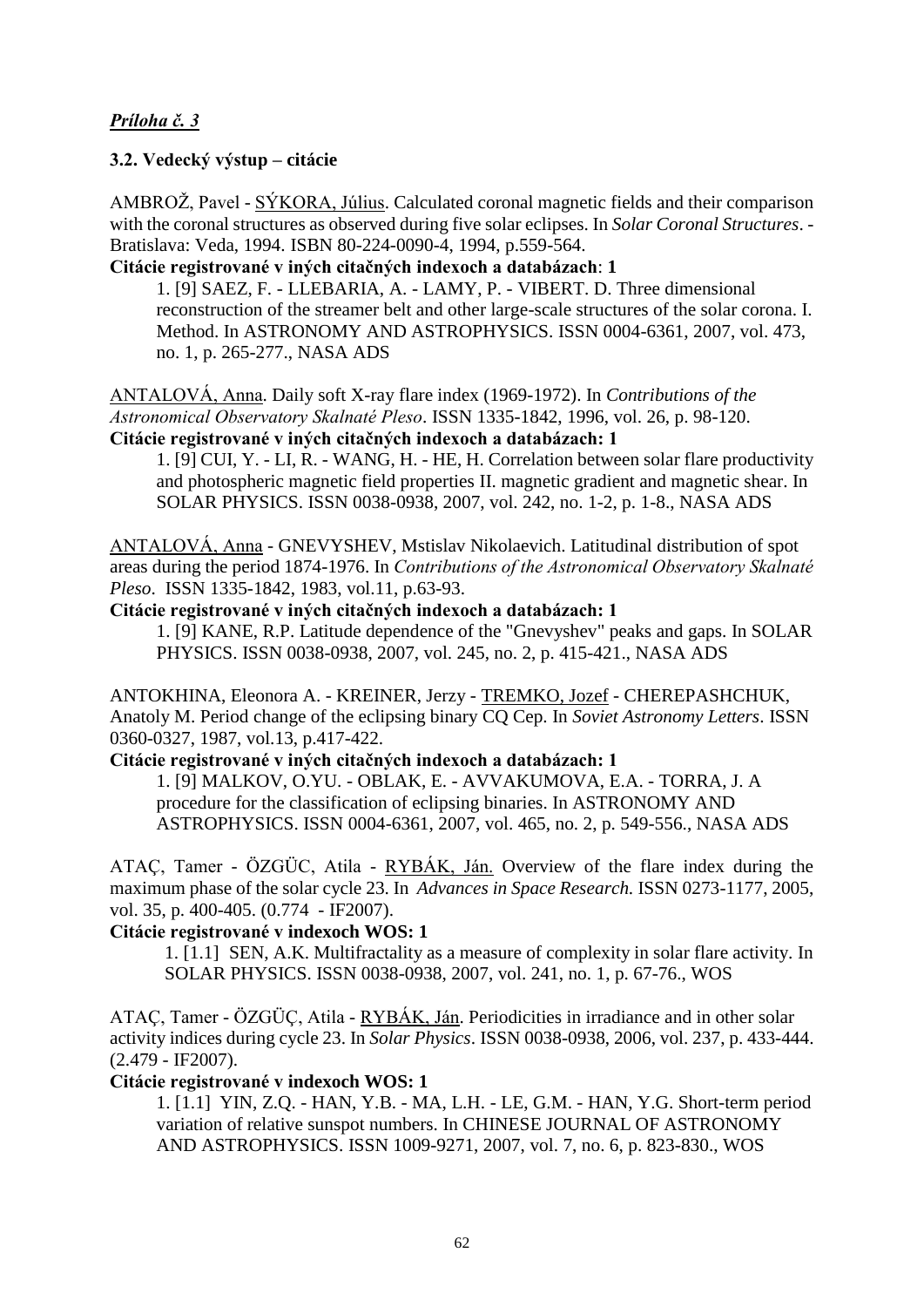AWADALLA, Nabil - CHOCHOL, Drahomír - PRIBULLA, Theodor - HANNA, Magdy. Orbital period study of AK Her. In *Contributions of the Astronomical Observatory Skalnaté Pleso*. ISSN 1335-1842, 2004, vol. 34, no. 1, p.20-32.

**Citácie registrované v iných citačných indexoch a databázach: 2**

 1. [9] QIAN, S.B. - YUAN, J.Z. - SOONTHORNTHUM, B. - ZHU, L.Y. - HE, J.J. - YANG, Y.G. AD Cancri: A shallow contact solar-type eclipsing binary and evidence for a dwarf third component and a 16 year magnetic cycle. In THE ASTROPHYSICAL JOURNAL. ISSN 0004-637X, 2007, vol. 671, no. 1, p. 811-820., NASA ADS 2. [9] QIAN, S.B. - YUAN, J.Z. - XIANG, F.Y. - SOONTHORNTHUM, B. - ZHU, L.Y. - HE, J.J. Ternarity, activity, and evolutionary state of the W UMa-type binary UX Eridani. In THE ASTRONOMICAL JOURNAL. ISSN 0004-6256, 2007, vol. 134, no. 5, p. 1769-1776., NASA ADS

BADALYAN, Olga G. - OBRIDKO, Vladimir N. - RYBÁK, Ján - SÝKORA, Július. Quasibiennial oscillations of the north-south assymetry. In *Astronomy Reports*. ISSN 1063-7729, 2005, vol. 49, no. 8, p. 659-670. (0.742 - IF 2007).

#### **Citácie registrované v indexoch WOS: 1**

1. [1.1] IVANOV, E.V. Active longitudes: Structure, dynamics, and rotation. In ADVANCES IN SPACE RESEARCH. ISSN 0273-1177, 2007, vol. 40, no. 7, p. 959-969., WOS

BADALYAN, Olga G. - OBRIDKO, Vladimir N. - SÝKORA, Július. Brightness of the coronal green line and prediction for activity cycles 23 and 24. In *Solar Physics*. ISSN 0038-0938, 2001, vol. 199, p. 421-435. (2.479 - IF2007).

### **Citácie registrované v indexoch WOS: 1**

1. [1.1]KANE, R.P. A preliminary estimate of the size of the coming solar cycle 24, based on Ohl's precursor method. In SOLAR PHYSICS. ISSN 0038-0938, JUL 2007, vol. 243, no. 2, p. 205-217., WOS

BAGGALEY, Jack W. - NESLUŠAN, Luboš. A model of the heliocentric orbits of a stream of Earth-impacting interstellar meteoroids. In *Astronomy and Astrophysics*. ISSN 0004-6361, 2002, vol.382, p.1118-1124. (4.259 - IF 2007).

### **Citácie registrované v indexoch WOS: 1**

1. [1.1] KRUGER, H. - LANDGRAF, M. - ALTOBELLI, N. - GRUN, E. Interstellar dust in the solar system. In SPACE SCIENCE REVIEWS. ISSN 0038-6308, 2007, vol. 130, p. 401-408., WOS

BAKOS, Gustav A. - TREMKO, Jozef. The eclipsing binary EM Cephei. In *Journal of the Royal Astronomical Society of Canada*. ISSN 0035-872X, 1975, vol.69, p.307-315.

#### **Citácie registrované v iných citačných indexoch a databázach: 1**

1. [9] BAKIS, H. - BAKIS, V. - DEMICRAN, O. - BUDDING, E. - TANRIVER, M. On the light curve variation of the Be star EM Cep. In ASTRONOMICAL SOCIETY OF THE PACIFIC CONFERENCE SERIES. ISBN 978-1-58381-238-9, 2007, vol. 370, p. 225-230., NASA ADS

BAKOS, Gustav A. - TREMKO, Jozef. Light curve of the ellipsoidal variable HD 1826. In *Contributions of the Astronomical Observatory Skalnaté Pleso*. ISSN 1335-1842, 1989, vol.18, p.17-21.

**Citácie registrované v iných citačných indexoch a databázach: 1** 1. [9] DEBOSSCHER, J. - SARRO, L.M. - AERTS, C. - CUYPERS, J. -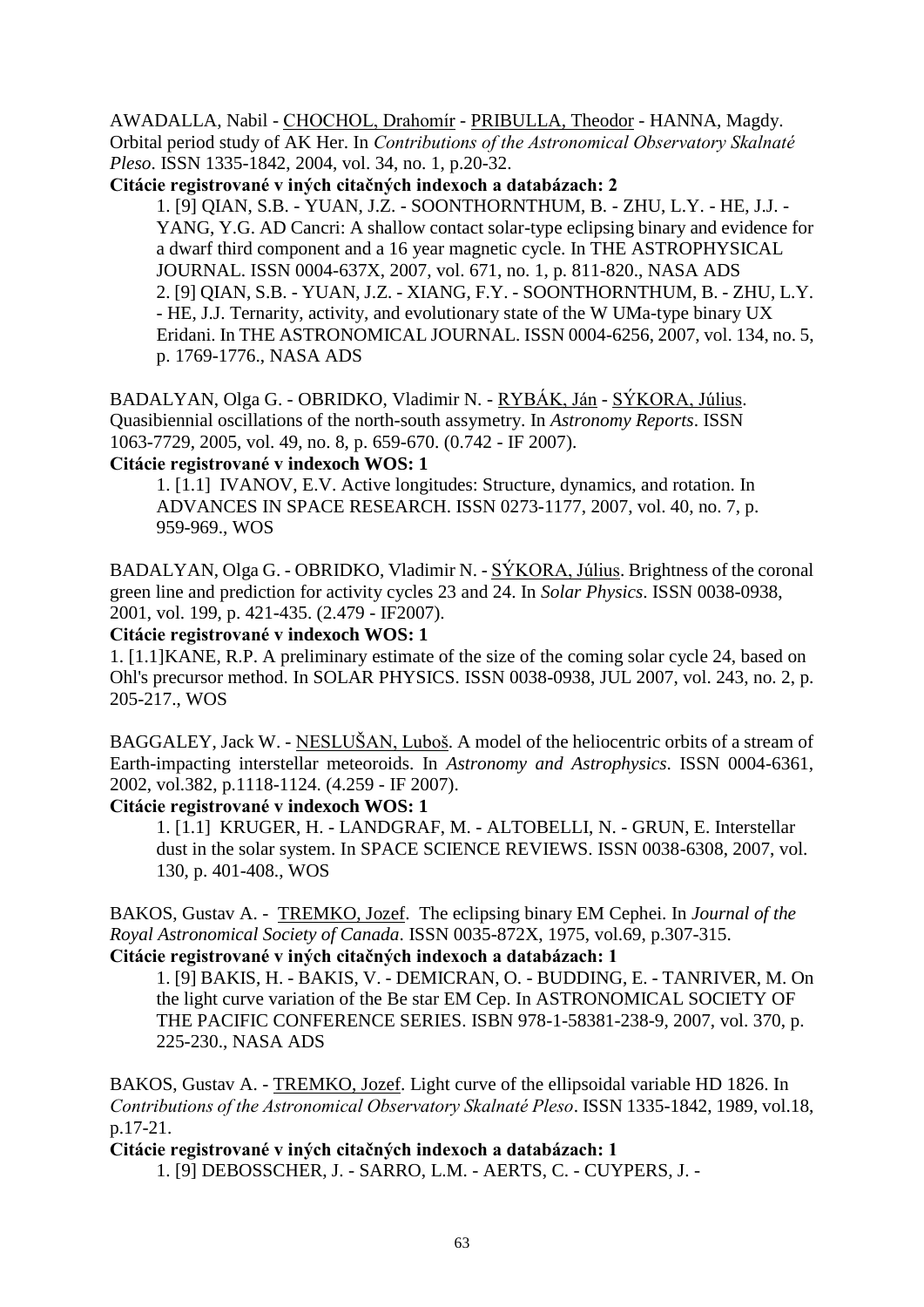VANDENBUSSCHE, B. - GARRIDO, R. - SOLANO, E. Automated supervised classification of variable stars. I. Methodology. In ASTRONOMY AND ASTROPHYSICS. ISSN 0004-6361, 2007, vol. 475, no. 3, p. 1159-1183., NASA ADS

BELIK, Marcel - MARKOVÁ, Eva - RUŠIN, Vojtech - MINAROVJECH, Milan. Time-latitudinal development of the white-light coronal structures over a solar cycle. In *Solar Physics*. ISSN 0038-0938, 2004, vol. 224, p.269-275. (2.479 - IF2007). **Citácie registrované v indexoch WOS: 1**

1. [1.1] MORGAN, H. - HABBAL, S.R. An empirical 3D model of the large-scale coronal structure based on the distribution of H alpha filaments on the solar disk. In

ASTRONOMY & ASTROPHYSICS. ISSN 0004-6361, MAR 2007, vol. 464, no. 1, p. 357-365., WOS

BELYAEV, Nikolaj A. - KRESÁK, Ľubor - PITTICH, Eduard - PUSHKAREV, Alexander N. Catalogue of short period comets. Veda, Bratislava, 1986, p.1-408. **Citácie registrované v iných citačných indexoch a databázach: 4** 

 1. [9] CORADINI, A.- CAPACCIONI, F. - DROSSART, P. - ARNOLD, G. - AMMANNITO, E. - ANGRILLI, F. - BARUCCI, A. - BELLUCCI, G. - BENKHOFF, J. - BIANCHINI, G. - BIBRING, J. P. - BLECKA, M. - BOCKELEE-MORVAN, D. - CAPRIA, M.T. - CARLSON, R. - CARSENTY, U. - CERRONI, P. - COLANGELI, L. - COMBES, M. - COMBI, M. - CROVISIER, J. - DESANCTIS, M.C. - ENCRENAZ, E.T. - ERARD, S. - FEDERICO, C. - FILACCHIONE, G. - FINK, U. - FONTI, S. - FORMISANO, V. - IP, W.H. - JAUMANN, R. - KUEHRT, E. - LANGEVIN, Y.- MAGNI, G. - MCCORD, T. - MENNELLA, V. - MOTTOLA, S. - NEUKUM, G. - PALUMBO, P. - PICCIONI, G. - RAUER, H. - SAGGIN, B. - SCHMITT, B. - TIPHENE, D. - TOZZI, G. Virtis: An Imaging Spectrometer for the Rosetta Mission. In SPACE SCIENCE REVIEWS. ISSN 0038-6308, 2007, vol. 128, p. 529-559., NASA ADS

2. [9] FUSE, T. - YAMAMOTO, N. - KINOSHITA, D. - FURUSAWA, H. - WATANABE, J-I. Observations of Fragments Split from Nucleus B of Comet 73P/Schwassmann-Wachmann 3 with Subaru Telescope. In PUBL. ASTRON. SOC. JAPAN. ISSN 0004-6264*,* 2007, vol.59, p. 381-386., NASA ADS 3. [9] GLASSMAIER, K-H. - BOEHNHARDT, H. - KOSCHNY, D. - KUHRT, E. - RICHTER, I. The Rosetta Mission: Flying Towards the Origin of the Solar System . In SPACE SCIENCE REVIEWS. ISSN 0038-6308, 2007, vol. 128, p. 1-21., NASA ADS 4. [9] LAMY, P.L. - TOTH, I. - DAVIDSSON, B.J. R. - GROUSSIN, O. - GUTIÉRREZ, P. - JORDA, L. - KAASALAINEN, M. - LOWRY, S.C. A Portrait of the Nucleus of Comet 67P/Churyumov-Gerasimenko. In SPACE SCIENCE REVIEWS. ISSN 0038-6308, 2007, vol. 128, p. 23-66., NASA ADS

BELYAKINA, Tamara S. - BONDAR, Natalia I. - CHOCHOL, Drahomír - CHUVAEV, Konstantin K. - EFIMOV, Yurij S. - GERSHBERG, Romuald E. - GRYGAR, Jiří - HRIC, Ladislav - KRASNOBABTSEV, V.I. - PETROV, Peter P. - PIIROLA, Vilppu - SAVANOV, Igor S. - SHAKHOVSKAYA, Nadejda I. - SHAKHOVSKOY, Nikolaj M. - SHENAVRIN, Viktor I. Kuwano-Honda peculiar object (PU Vul). In *Astronomy and Astrophysics*. ISSN 0004-6361, 1984, vol.132, p.L12-L14. (4.259 - IF 2007).

**Citácie registrované v iných citačných indexoch a databázach: 1**

1. [9] YOO, K.H. Nebular spectrum of PU Vul in 2004. In JOURNAL OF THE KOREAN ASTRONOMICAL SOCIETY. ISSN 1225-4614, 2007, vol. 40, no. 2, p. 39-47., NASA ADS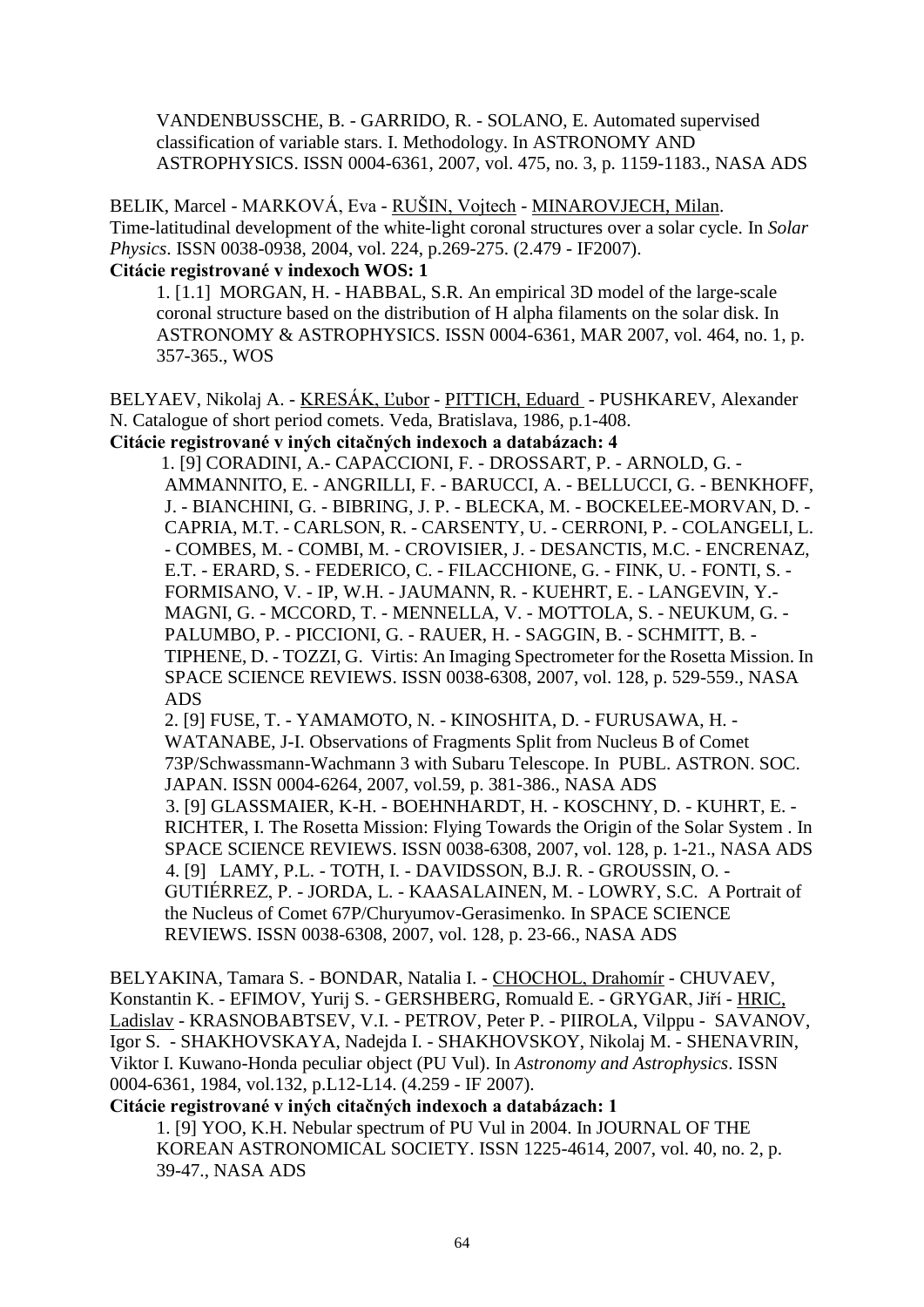BELYAKINA, Tamara S. - BONDAR, Natalya I. - CHOCHOL, Drahomír - CHUVAEV, Konstantin K. - EFIMOV, Yurij S. - GERSHBERG, Romuald E. - GRYGAR, Jiří - HRIC, Ladislav - KRASNOBABTSEV, V.I. - PIIROLA, Vilppu - POUTANEN, Markku - SAVANOV, Igor S. - HOUVELIN, Juhani - TUOMINEN, Iikka - SHAKHOVSKAYA, Nadejda I. - SHAKHOVSKOY, Nikolaj M. - SHENAVRIN, Viktor I. - SHCHERBAKOV, Aleksander G. The Kuwano-Honda's peculiar object (PU Vulpeculae) in 1983 - 1986. In *Astronomy and Astrophysics*. ISSN 0004-6361, 1989, vol.223, p.119-135. (4.259 - IF 2007). **Citácie registrované v indexoch WOS: 1**

1. [1.1] YOO, K.H. Nebular spectrum of PU Vul in 2004. In JOURNAL OF THE KOREAN ASTRONOMICAL SOCIETY. ISSN 1225-4614, JUN 30 2007, vol. 40, no. 2, p. 39-47., WOS

BOUZID, Yacine M. - STERKEN, Christian - PRIBULLA, Theodor. Photometric study of the eclipsing binary V1034 Sco. In *Astronomy and Astrophysics*. ISSN 0004-6361, 2005, vol. 437, p. 769-774. (4.259 - IF2007).

#### **Citácie registrované v indexoch WOS: 1**

1. [1.1] VITRICHENKO, E.A. - NADYOZHIN, D.K. - RAZINKOVA, T.L. Mass-luminosity relation for massive stars. In ASTRONOMY LETTERS-A JOURNAL OF ASTRONOMY AND SPACE ASTROPHYSICS. ISSN 1063-7737, APR 2007, vol. 33, no. 4, p. 251-258., WOS

BUDAJ, Ján. On the nature of the Am phenomenon or on a stabilization and the tidal mixing in binaries. I. Orbital periods and rotation. In *Astronomy and Astrophysics*. ISSN 0004-6361, 1996, vol.313, p.523-531. (4.259 - IF 2007).

#### **Citácie registrované v indexoch WOS: 4**

1. [1.1] CABALLERO-NIEVES, S.M. - SOWELL, R. - HOUK, N. Galactic distributions and statistics of the HD stars in the Michigan spectral catalogue. In ASTRONOMICAL JOURNAL. ISSN 0004-6256, SEP 2007, vol. 134, no. 3, p. 1072-1088., WOS

2. [1.1] FOSSATI, L. - BAGNULO, S. - MONIER, R. - KHAN, S.A. - KOCHUKHOV, O. - LANDSTREET, J. - WADE, G. - WEISS, W. Late stages of the evolution of A-type stars on the main sequence: comparison between observed chemical abundances and diffusion models for 8 Am stars of the Praesepe cluster. In ASTRONOMY & ASTROPHYSICS. ISSN 0004-6361, DEC 2007, vol. 476, no. 2, p. 911-U68., WOS 3. [1.1] ZHAO, M. - MONNIER, J.D. - TORRES, G. - BODEN, A.F. - CLARET, A. - MILLAN-GABET, R. - PEDRETTI, E. - BERGER, J.P. - TRAUB, W.A. - SCHLOERB, F.P. - CARLETON, N.P. - KERN, P. - LACASSE, M.G. - MALBET, F. - PERRAUT, K. Physical orbit for lambda Virginis and a test of stellar evolution models. In ASTROPHYSICAL JOURNAL. ISSN 0004-637X, APR 10 2007, vol. 659, no. 1, Part 1, p. 626-641., WOS

4. [2.1] ZVERKO, J. - ŽIŽŇOVSKÝ, J. - MIKULÁŠEK, Z. - ILIEV, I.K. Radial velocity determination by CCF using a synthetic spectrum as the template and detecting component spectra in SB1 binaries. In CONTRIBUTIONS OF THE

 ASTRONOMICAL OBSERVATORY SKALNATÉ PLESO. ISSN 1335-1842, FEB 2007, vol. 37, no. 1, p. 49-62., WOS

#### **Citácie registrované v iných citačných indexoch a databázach: 1**

 5. [9] ROMANYUK, I.I. Main-sequence magnetic CP stars: II. Physical parameters and chemical composition of the atmosphere. In ASTROPHYSICAL BULLETIN. ISSN 1990-3413, 2007, vol. 62, no. 1, p. 62-89., NASA ADS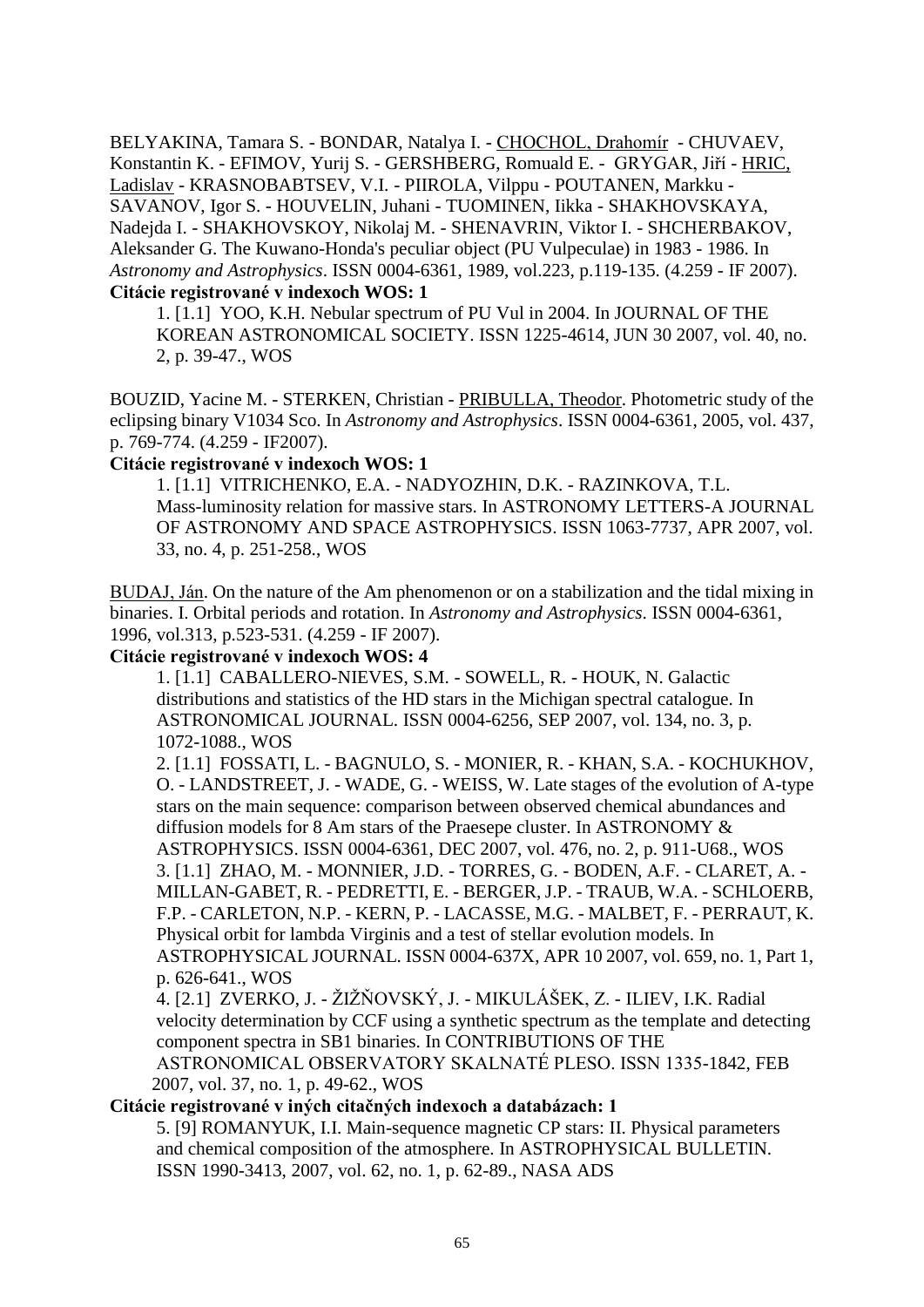BUDAJ, Ján. On the nature of the Am phenomenon or on a stabilization and the tidal mixing in binaries. II. Metalicity and pseudo-synchronization. In *Astronomy and Astrophysics*. ISSN 0004-6361, 1997, vol.326, p.655-661. (4.259 - IF 2007).

#### **Citácie registrované v indexoch WOS: 2**

1. [1.1] CABALLERO-NIEVES, S.M. - SOWELL, R. - HOUK, N. Galactic distributions and statistics of the HD stars in the Michigan spectral catalogue. In ASTRONOMICAL JOURNAL. ISSN 0004-6256, SEP 2007, vol. 134, no. 3, p. 1072-1088., WOS

2. [1.1] ZHAO, M. - MONNIER, J.D. - TORRES, G. - BODEN, A.F. - CLARET, A. - MILLAN-GABET, R. - PEDRETTI, E. - BERGER, J.P. - TRAUB, W.A. - SCHLOERB, F.P. - CARLETON, N.P. - KERN, P. - LACASSE, M.G. - MALBET, F. - PERRAUT, K. Physical orbit for lambda Virginis and a test of stellar evolution models. In ASTROPHYSICAL JOURNAL. ISSN 0004-637X, APR 10 2007, vol. 659, no. 1, Part 1, p. 626-641., WOS

### **Citácie registrované v iných citačných indexoch a databázach: 1**

3. [9] ROMANYUK, I.I. Main-sequence magnetic CP stars: II. Physical parameters and chemical composition of the atmosphere. In ASTROPHYSICAL BULLETIN. ISSN 1990-3413, 2007, vol. 62, no. 1, p. 62-89., NASA ADS

BUMBA, Václav - RUŠIN, Vojtech - RYBANSKÝ, Milan. Green corona, prominences and magnetic fields latitudinal distribution during an extended cycle of activity. In *Bulletin of the Astronomical Institutes of Czechoslovakia*. ISSN 0004-6248, 1990, vol.41, p.253-262. **Citácie registrované v indexoch WOS: 1**

1. [2.1] MINAROVJECH, M. Time-latitude prominences distribution (1967-2006). In CONTRIBUTIONS OF THE ASTRONOMICAL OBSERVATORY SKALNATÉ PLESO. ISSN 1335-1842, OCT 2007, vol. 37, no. 3, p. 184-188., WOS

BURROWS, Adam - HUBENY, Ivan - BUDAJ, Ján - HUBBARD, Wiliam. Possible solutions to the radius anomalies of transiting giant planets. In *The Astrophysical Journal*. ISSN 0004-637X, 2007, vol. 661, no. 1, Part 1, p. 502-514. (6.405 - IF2007).

# **Citácie registrované v indexoch WOS: 16**

1. [1.1] BAKOS, G.A. - SHPORER, A. - PAL, A. - TORRES, G. - KOVACS, G. - LATHAM, D.W. - MAZEH, T. - OFIR, A. - NOYES, R.W. - SASSELOV, D.D. - BOUCHY, F. - PONT, F. - QUELOZ, D. - UDRY, S. - ESQUERDO, G. - SIPOCZ, B. - KOVACS, G. - STEFANIK, R. - LAZAR, J. - PAPP, I. - SARI, P. HAT-P-5b: a Jupiter-like hot Jupiter transiting a bright star. In ASTROPHYSICAL JOURNAL LETTERS. DEC 20 2007, vol. 671, no. 2, p. L173-L176., WOS 2. [1.1] BARNES, J.R. - LEIGH, C.J. - JONES, H.R.A. - BARMAN, T.S. - PINFIELD, D.J. - CAMERON, A.C. - JENKINS, J.S. Near-infrared spectroscopic search for the close orbiting planet HD 75289b. In MONTHLY NOTICES OF THE ROYAL ASTRONOMICAL SOCIETY. ISSN 0035-8711, AUG 11 2007, vol. 379, no. 3, p. 1097-1107., WOS 3. [1.1] BURKE, C.J. - MCCULLOUGH, P.R. - VALENTI, J.A. - JOHNS-KRULL, C.M. - JANES, K.A. - HEASLEY, J.N. - SUMMERS, F.J. - STYS, J.E. - BISSINGER, R. - FLEENOR, M.L. - FOOTE, C.N. - GARCIA-MELENDO, E. - GARY, B.L. - HOWELL, P.J. - MALLIA, F. - MASI, G. - TAYLOR, B. - VANMUNSTER, T. XO-2b: Transiting hot Jupiter in a metal-rich common proper motion binary. In ASTROPHYSICAL JOURNAL. ISSN 0004-637X, DEC 20 2007, vol. 671, no. 2, p. 2115-2128., WOS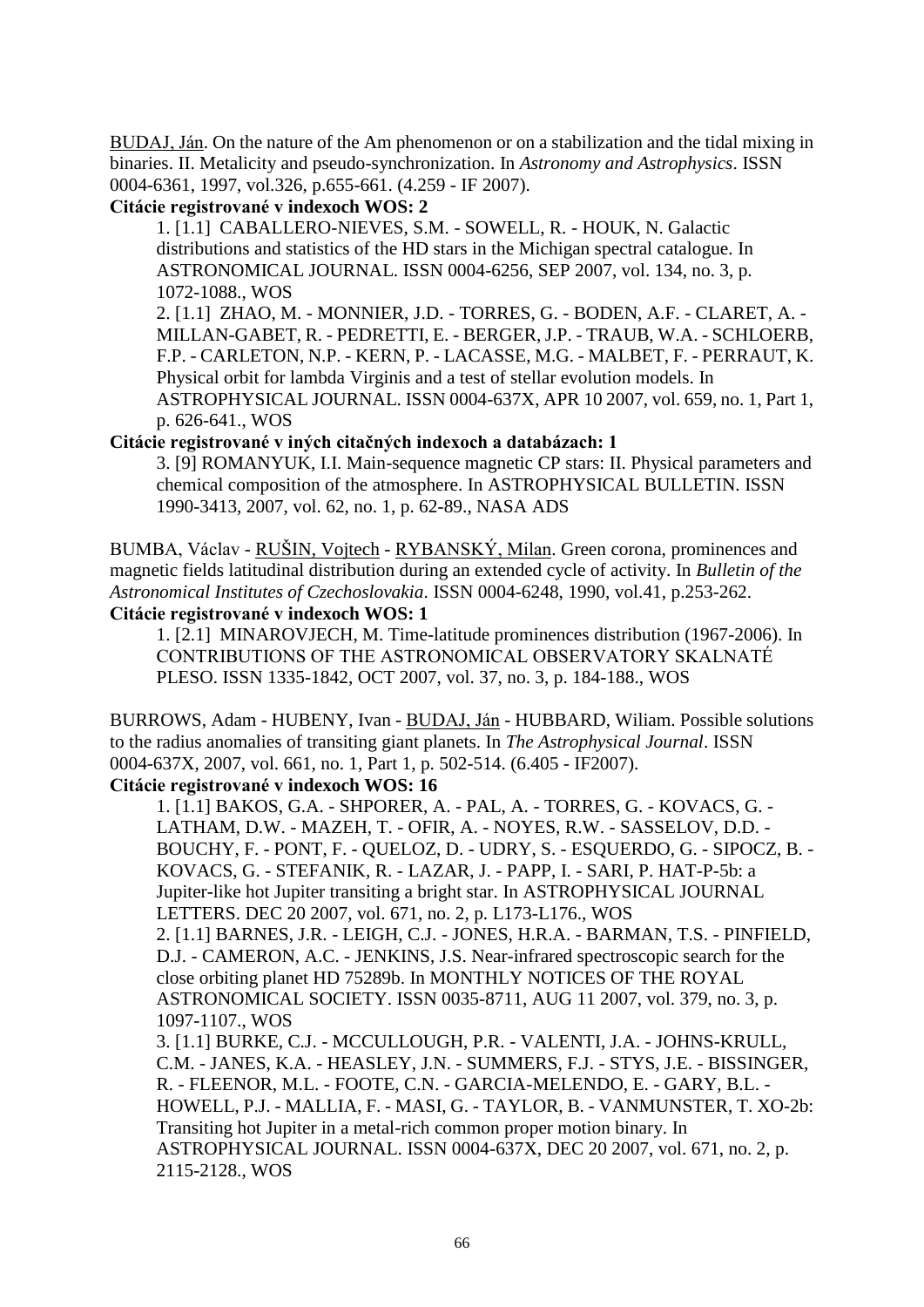4. [1.1] FABRYCKY, D.C. - JOHNSON, E.T. - GOODMAN, J. Cassini states with dissipation: Why obliquity tides cannot inflate hot Jupiters. In ASTROPHYSICAL JOURNAL. ISSN 0004-637X, AUG 10 2007, vol. 665, no. 1, Part 1, p. 754-766., WOS 5. [1.1] FISCHER, D.A. - VOGT, S.S. - MARCY, G.W. - BUTLER, R.P. - SATO, B. - HENRY, G.W. - ROBINSON, S. - LAUGHLIN, G. - IDA, S. - TOYOTA, E. - OMIYA, M. - DRISCOLL, P. - TAKEDA, G. - WRIGHT, J.T. - JOHNSON, J.A. Five intermediate-period planets from the n2k sample. In ASTROPHYSICAL JOURNAL. ISSN 0004-637X, NOV 10 2007, vol. 669, no. 2, Part 1, p. 1336-1344., WOS 6. [1.1] HANSEN, B.M.S. - BARMAN, T. Two classes of hot Jupiters. In ASTROPHYSICAL JOURNAL. ISSN 0004-637X, DEC 10 2007, vol. 671, no. 1, p. 861-871., WOS

 7. [1.1] HOLMAN, M.J. - WINN, J.N. - LATHAM, D.W. - O'DONOVAN, F.T. - CHARBONNEAU, D. - TORRES, G. - SOZZETTI, A. - FERNANDEZ, J. - EVERETT, M.E. The transit light curve (TLC) project. VI. Three transits of the exoplanet TrES-2. In ASTROPHYSICAL JOURNAL. ISSN 0004-637X, AUG 1 2007, vol. 664, no. 2, Part 1, p. 1185-1189., WOS

8. [1.1] KOVACS, G. - BAKOS, G.A. - TORRES, G. - SOZZETTI, A. - LATHAM, D.W. - NOYES, R.W. - BUTLER, R.P. - MARCY, G.W. - FISCHER, D.A. - FERNANDEZ, J.M. - ESQUERDO, G. - SASSELOV, D.D. - STEFANIK, R.P. - PAL, A. - LAZAR, J. - PAPP, I. - SARI, P. Hat-P-4b: A metal-rich low-density transiting hot jupiter. In ASTROPHYSICAL JOURNAL. ISSN 0004-637X, NOV 20 2007, vol. 670, no. 1, Part 2, p. L41-L44., WOS

 9. [1.1] MACK, G.D. - BEACOM, J.F. - BERTONE, G. Towards closing the window on strongly interacting dark matter: Far-reaching constraints from Earth's heat flow. In PHYSICAL REVIEW D. ISSN 1550-7998, AUG 2007, vol. 76, no. 4., WOS 10. [1.1] MANDUSHEV, G. - O'DONOVAN, F.T. - CHARBONNEAU, D. - TORRES, G. - LATHAM, D.W. - BAKOS, G.A. - DUNHAM, E.W. - SOZZETTI, A. - FERNANDEZ, J.M. - ESQUERDO, G.A. - EVERETT, M.E. - BROWN, T.M. -

RABUS, M. - BELMONTE, J.A. - HILLENBRAND, L.A. Tres-4: A transiting hot Jupiter of very low density. In ASTROPHYSICAL JOURNAL. ISSN 0004-637X, OCT 1 2007, vol. 667, no. 2, Part 2, p. L195-L198., WOS

 11. [1.1] MARCHI, S. Extrasolar planet taxonomy: A new statistical approach. In ASTROPHYSICAL JOURNAL. ISSN 0004-637X, SEP 1 2007, vol. 666, no. 1, Part 1, p. 475-485., WOS

12. [1.1] MARDLING, R.A. Long-term tidal evolution of short-period planets with companions. In MONTHLY NOTICES OF THE ROYAL ASTRONOMICAL SOCIETY. ISSN 0035-8711, DEC 21 2007, vol. 382, no. 4, p. 1768-1790., WOS 13. [1.1] SOZZETTI, A. - TORRES, G. - CHARBONNEAU, D. - LATHAM, D.W. - HOLMAN, M.J. - WINN, J.N. - LAIRD, J.B. - O'DONOVAN, F.T. Improving stellar and planetary parameters of transiting planet systems: The case of TrES-2. In ASTROPHYSICAL JOURNAL. ISSN 0004-637X, AUG 1 2007, vol. 664, no. 2, Part 1, p. 1190-1198., WOS

14. [1.1] SPIEGEL, D.S. - HAIMAN, Z. - GAUDI, B.S. On constraining a transiting exoplanet's rotation rate with its transit spectrum. In ASTROPHYSICAL JOURNAL. ISSN 0004-637X, NOV 10 2007, vol. 669, no. 2, Part 1, p. 1324-1335., WOS 15. [1.1] TORRES, G. - BAKOS, G.A. - KOVACS, G. - LATHAM, D.W. - FERNANDEZ, J.M. - NOYES, R.W. - ESQUERDO, G.A. - SOZZETTI, A. - FISCHER, D.A. - BUTLER, R.P. - MARCY, G.W. - STEFANIK, R.P. - SASSELOV, D.D. - LAZAR, J. - PAPP, I. - SARI, P. Hat-P-3b: a heavy-element-rich planet transiting a K dwarf star. In ASTROPHYSICAL JOURNAL. ISSN 0004-637X, SEP 10 2007, vol. 666,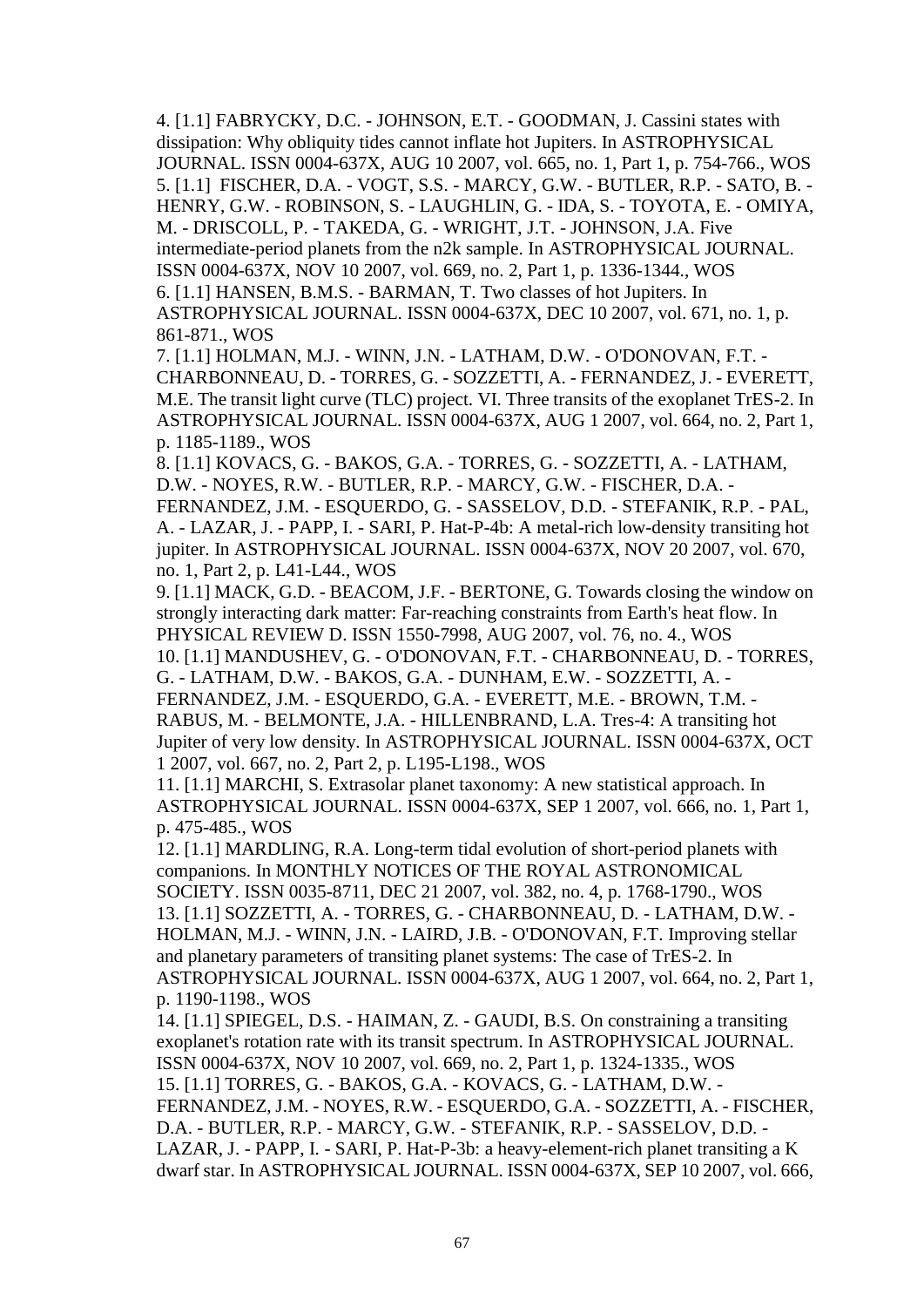no. 2, Part 2, p. L121-L124., WOS

16. [1.1] UDRY, S. - SANTOS, N.C. Statistical properties of exoplanets. In ANNUAL REVIEW OF ASTRONOMY AND ASTROPHYSICS. ISSN 0066-4146, 2007, vol. 45, p. 397-439., WOS

### **Citácie registrované v databáze Scopus: 4**

17. [1.2] GU, P.G. - OGILVIE, G.I. Internal waves driven by stellar irradiation in a non-synchronized hot Jupiter. In PROCEEDINGS OF THE IAU 3. ISBN 0521874718, vol. S249, p. 145-150., SCOPUS

18. [1.2] LIN, D.N.C. - DOBBS-DIXON, I. Diversity of close-in planets and the interactions with their host stars. In PROCEEDINGS OF THE IAU 3. ISBN 0521874718, vol. S249, p. 131-144., SCOPUS

19. [1.2] SOZZETTI, A. - LATHAM, D.W. - TORRES, G. - CARNEY, B.W. - LAIRD, J.B. - STEFANIK, R.P. - BOSS, A.P. - WINN, J.N. Observational tests of planet formation models. In PROCEEDINGS OF THE IAU 3. ISBN 0521874718, vol. S249, p. 261-262., SCOPUS

20. [1.2] WINN, J.N. - HOLMAN, M.J. - BAKOS, G.A. - PAL, A. - JOHNSON, J.A. - WILLIAMS, P.K.G. - AVI, S. - GILLON, M. The transit light curve project. VII. The not-so-bloated exoplanet hAT-P1b. In ASTRONOMICAL JOURNAL. ISSN 0004-6256, 2007, vol.134, no. 4, p. 1707-1712., SCOPUS

### **Citácie registrované v iných citačných indexoch a databázach: 5**

 21. [9] FORTNEY, J.J. - MARLEY, M.S. - BARNES, J.W. Planetary radii across five orders of magnitude in mass and stellar insolation: application to transits. In THE ASTROPHYSICAL JOURNAL. ISSN 0004-637X, 2007, vol. 659, no. 2, p. 1661-1672., NASA ADS

 22. [9] HARRINGTON, J. - LUSZCZ, S. - SEAGER, S. - DEMING, D. - RICHARDSON, L.J. The hottest planet. In NATURE. ISSN 0028-0836, 2007, vol. 447, no. 7145, p. 691-693., NASA ADS

23. [9] MARCHI, S. - ORTOLANI, S. Extrasolar planet taxonomy: a new stastical approach. In MEMORIE DELLA SOCIETA ASTRONOMICA ITALIANA. ISSN 0037-8720, 2007, vol. 78, p. 612-615., NASA ADS

24. [9] SHPORER, A. - TAMUZ, O. - ZUCKER, S. - MAZEH, T. Photometric follow-up of the transiting planet WASP-1b. In MONTHLY NOTICES OF THE ROYAL ASTRONOMICAL SOCIETY. ISSN 0035-9711, 2007, vol. 376, no. 3, p. 1296-1300., NASA ADS

 25. [9] STEMPLES, H.C. - COLLIER C.A. - HEBB, L. - SMALLEY, B. - FRANDSEN, S. WASP-1: a lithium- and metal-rich star with an oversized planet. In MONTHLY NOTICES OF THE ROYAL ASTRONOMICAL SOCIETY. ISSN 0035-8711, 2007, vol. 379, no. 2, p. 773-778., NASA ADS

CARUSI, Andrea - KRESÁK, Ľubor - PEROZZI, Ettore - VALSECCHI, Giovanni B. High-order librations of Halley-type comets. In *Astronomy and Astrophysics*. ISSN 0004-6361, 1987, vol.187, p.899-905. (4.259 - IF 2007).

#### **Citácie registrované v indexoch WOS: 1**

1. [1.1] CAMPINS, H. - LICANDRO, J. - PINILLA-ALONSO, N. - ZIFFER, J. - DE LEON, J. - MOTHE-DINIZ, T. - GUERRA, J.C. - HERGENROTHER, C. Nuclear spectra of comet 28P Neujmin. In ASTRONOMICAL JOURNAL. ISSN 0004-6256, 2007, vol. 134, p. 1626-1633., WOS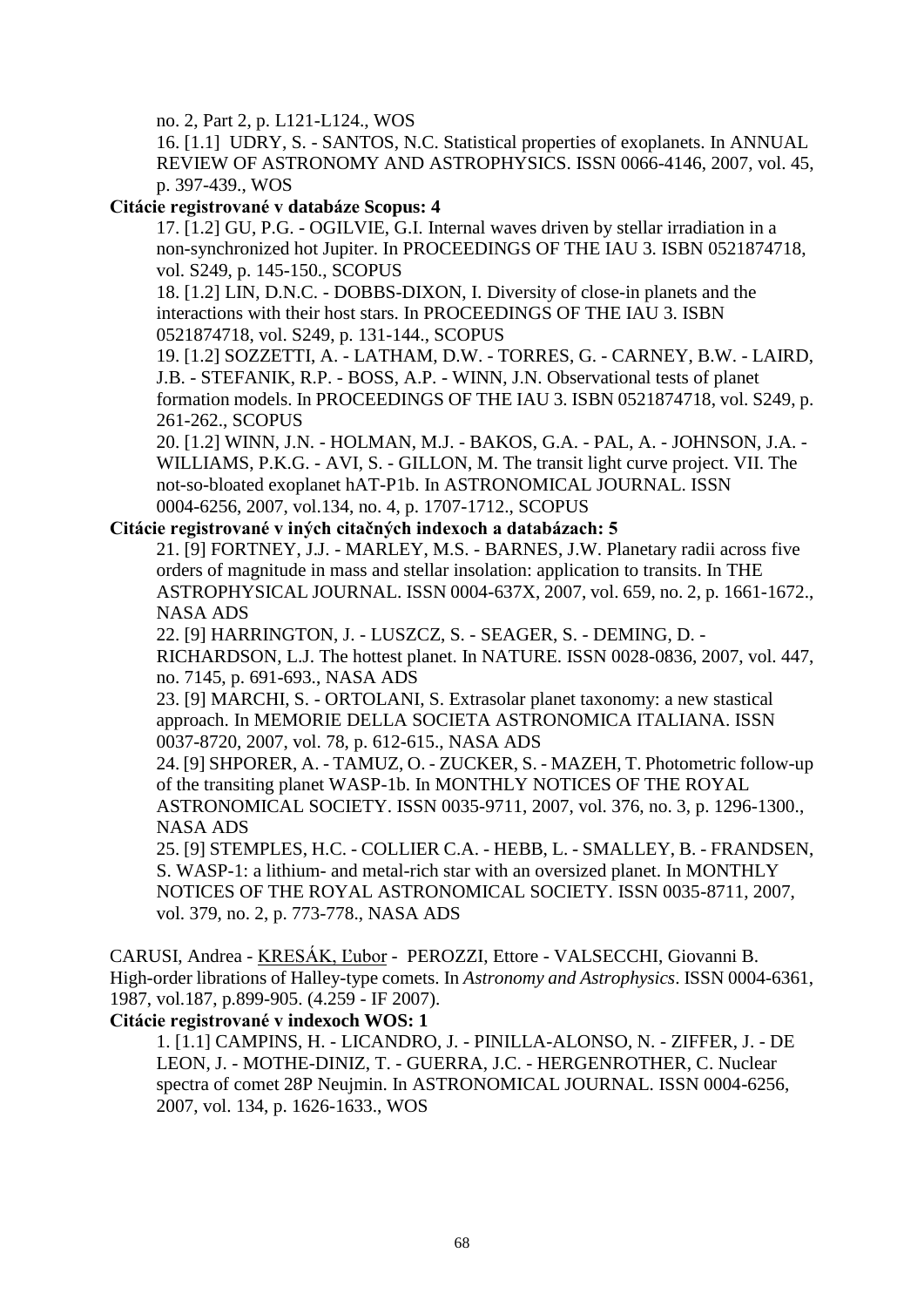CEPLECHA, Zdeněk - BOROVIČKA, Jiří - ELFORD, William G. - REVELLE, Douglas O. - HAWKES, Robert L. - PORUBČAN, Vladimír - ŠIMEK, Miroslav. Meteor phenomena and bodies. In *Space Science Reviews*. ISSN 0038-6308, 1998, vol.84, p.327-471. (2.954 - IF 2007). **Citácie registrované v indexoch WOS: 21**

1. [1.1] ARROWSMITH, S.J. - DROB, D.P. - HEDLIN, M.A.H. - EDWARDS, W. A joint seismic and acoustic study of the Washington State bolide: Observations and modeling. In JOURNAL OF GEOPHYSICAL RESEARCH-ATMOSPHERES. ISSN 0148-0227, 2007, vol. 112, no. D9., WOS

2. [1.1] CLOSE, S. - BROWN, P. - CAMPBELL-BROWN, M. - OPPENHEIM, M. - COLESTOCK, P. Meteor head echo radar data: Mass-velocity selection effects. In ICARUS. ISSN 0019-1035, 2007, vol. 186, p. 547-556., WOS

3. [1.1] COCKELL, C.S. - BRACK, A. - WYNN-WILLIAMS, D.D. - BAGLIONI, P. - BRANDSTATTER, F. - DEMETS, R. - EDWARDS, H.G.M. - GRONSTAL, A.L. - KURAT, G. - LEE, P. - OSINSKI, G.R. - PEARCE, D.A. - PILLINGER, J.M. - ROTEN, C.A. - SANCISI-FREY, S. Interplanetary transfer of photosynthesis: An experimental demonstration of a selective dispersal filter in planetary island biogeography. In ASTROBIOLOGY. ISSN 1531-1074, 2007, vol. 7, p. 1-9., WOS

4. [2.1] HAJDUKOVA, M. - PAULECH, T. Hyperbolic and interstellar meteors in the IAU MDC radar data. In CONTRIBUTIONS OF THE ASTRONOMICAL OBSERVATORY SKALNATÉ PLESO. ISSN 1335-1842, 2007, vol. 37, p. 18-30.,

WOS

5. [1.1] HALDOUPIS, C. - PANCHEVA, D. - SINGER, W. - MEEK, C. - MACDOUGALL, J. An explanation for the seasonal dependence of midlatitude sporadic E layers. In JOURNAL OF GEOPHYSICAL RESEARCH-SPACE PHYSICS. ISSN 0148-0227, 2007, vol. 112, no. A6., WOS

6. [1.1] HEDIN, J. - GUMBEL, J. - RAPP, M. On the efficiency of rocket-borne particle detection in the mesosphere. In ATMOSPHERIC CHEMISTRY AND PHYSICS. ISSN 1680-7316, 2007, vol. 7, p. 3701-3711., WOS

7. [1.1] HEDIN, J. - GUMBEL, J. - WALDEMARSSON, T. - GIOVANE, F. The aerodynamics of the MAGIC meteoric smoke sampler. In ADVANCES IN SPACE RESEARCH. ISSN 0273-1177, 2007, vol. 40, p. 818-824., WOS

8. [1.1] CHRISTOU, A.A. - OBERST, J. - KOSCHNY, D. - VAUBAILLON, J. - MCAULIFFE, J.P. - KOLB, C. - LAMMER, H. - MANGANO, V. - KHODACHENKO, M. - KAZEMINEJAD, B. - RUCKER, H.O. Comparative studies of meteoroid-planet interaction in the inner solar system. In PLANETARY AND SPACE SCIENCE. ISSN 0032-0633, 2007, vol. 55, p. 2049-2062., WOS

9. [1.1] IYE, M. - TANAKA, M. - YANAGISAWA, M. - EBIZUKA, N. - OHNISHI, K. - HIROSE, C. - ASAMI, N. - KOMIYAMA, Y. - FURUSAWA, H. SuprimeCam observation of sporadic meteors during Perseids 2004. In PUBLICATIONS OF THE ASTRONOMICAL SOCIETY OF JAPAN. ISSN 0004-6264, 2007, vol. 59, p. 841-855., WOS

10. [1.1] JEHIN, E. - JENNISKENS, P. - CABANAC, R.A. - LAUX, C.O. - BOYD, I.D. Spectroscopic anatomy of a meteor with the very large telescope (ESO). In ADVANCES IN SPACE RESEARCH. ISSN 0273-1177, 2007, vol. 39, p. 550-554., **WOS** 

11. [1.1] KASUGA, T. - IIJIMA, T. - WATANABE, J. Is a 2004 Leonid meteor spectrum captured in a 182cm telescope?. In ASTRONOMY & ASTROPHYSICS. ISSN 0004-6361, NOV 2007, vol. 474, p. 639-U156., WOS

12. [1.1] MALHOTRA, A. - MATHEWS, J.D. - URBINA, J. Multi-static, common volume radar observations of meteors at Jicamarca. In GEOPHYSICAL RESEARCH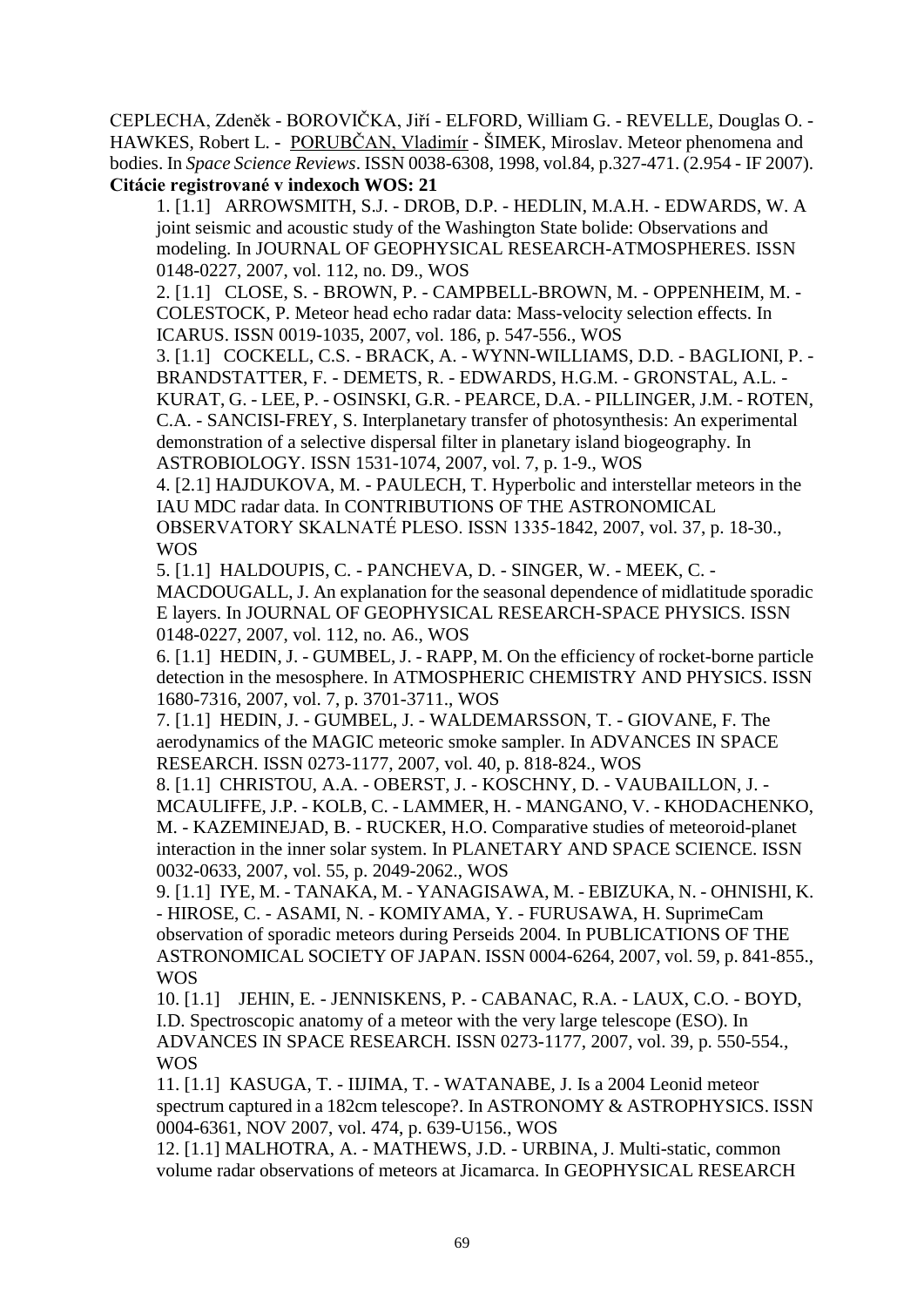LETTERS. ISSN 0094-8276, 2007, vol. 34, no. 24., L24103., WOS 13. [2.1] PECINOVA, D. - PECINA, P. Radar meteors range distribution model I. Theory. In CONTRIBUTIONS OF THE ASTRONOMICAL OBSERVATORY SKALNATÉ PLESO. ISSN 1335-1842, 2007, vol. 37, p. 83-106., WOS 14. [2.1] PECINOVA, D. - PECINA, P. Radar meteors range distribution model II. Shower flux density and mass distribution index. In CONTRIBUTIONS OF THE ASTRONOMICAL OBSERVATORY SKALNATÉ PLESO. ISSN 1335-1842, 2007, vol. 37, p. 107-124., WOS

15. [2.1] PECINOVA, D. - PECINA, P. Radar meteors range distribution model - III. Ablation, shape-density and self-similarity parameters. In CONTRIBUTIONS OF THE ASTRONOMICAL OBSERVATORY SKALNATÉ PLESO. ISSN 1335-1842, 2007, vol. 37, p. 147-160., WOS

16. [1.1] PURDUE, P. - LARSON, S.L. Spurious acceleration noise in spaceborne gravitational wave interferometers. In CLASSICAL AND QUANTUM GRAVITY. ISSN 0264-9381, 2007, vol. 24, p. 5869-5887., WOS

17. [1.1] RIETMEIJER, F.J.M. Quantitative material properties for meteoroids from interplanetary dust particles. In ADVANCES IN SPACE RESEARCH. ISSN 0273-1177, 2007, vol. 39, p. 583-589., WOS

18. [1.1] ROSENBERG, M. - MERLINO, R.L. Ion-acoustic instability in a dusty negative ion plasma. In PLANETARY AND SPACE SCIENCE. ISSN 0032-0633, 2007, vol. 55, p. 1464-1469., WOS

19. [1.1] ROY, A. - DOHERTY, J.F. - MATHEWS, J.D. Analyzing radar meteor trail echoes using the fresnel transform technique: A signal processing viewpoint. In EARTH MOON AND PLANETS. ISSN 0167-9295, 2007, vol. 101, p. 27-39., WOS 20. [1.1] TRIGO-RODRIGUEZ, J.M. - LLORCA, J. On the sodium overabundance in cometary meteoroids. In ADVANCES IN SPACE RESEARCH. ISSN 0273-1177, 2007,

vol. 39, p. 517-525., WOS

21. [1.1] TRIGO-RODRIGUEZ, J.M. - LYYTINEN, E. - JONES, D.C. - MADIEDO, J.M. - CASTRO-TIRADO, A.J. - WILLIAMS, I. - LLORCA, J. - VITEK, S. - JELINEK, M. - TROUGHTON, B. - GALVEZ, F. Asteroid 2002NY40 as a source of meteorite-dropping bolides. In MONTHLY NOTICES OF THE ROYAL ASTRONOMICAL SOCIETY. ISSN 0035-8711, 2007, vol. 382, p. 1933-1939., WOS

**Citácie registrované v iných citačných indexoch a databázach: 1**

 22. [9] BUCHMANN, A. Meteor trains and velocities 2: More methods and some results. In JOURNAL OF THE INTERNATIONAL METEOR ORGANIZATION. ISSN 1016-3115, 2007, vol. 35, no. 2, p. 37-40., NASA ADS

#### **Citácie v publikáciách neregistrovaných v citačných indexoch: 1**

 23. [3] CAMPBELL-BROWN, M. The meteoroid environment: shower and sporadic meteors. In WORKSHOP ON DUST IN PLANETARY SYSTEMS**.** European Space Agency Special Publications**.** ESTEC, Noordwijk, The Netherlands, ISBN 92-9092- 207-9, 2007, vol. 643, p. 11-21.

CROCKER, Matthew M. - DAVIS, Richard J. - EYRES, Steward P.S. - BODE, Michael F. - TAYLOR, Andrew R. - SKOPAL, Augustin - KENNY, Harold T. The symbiotic star CH Cygni. I. Non-thermal bipolar jets. In *Monthly Notices of the Royal Astronomical Society*. ISSN 0035-8711, 2001, vol.326, p.781-787. (5.249 - IF 2007).

## **Citácie registrované v indexoch WOS: 4**

1. [1.1] ANGELONI, R. - CONTINI, M. - CIROI, S. - RAFANELLI, P. The symbiotic star H1-36 - A composite model of line and continuum spectra from radio to ultraviolet.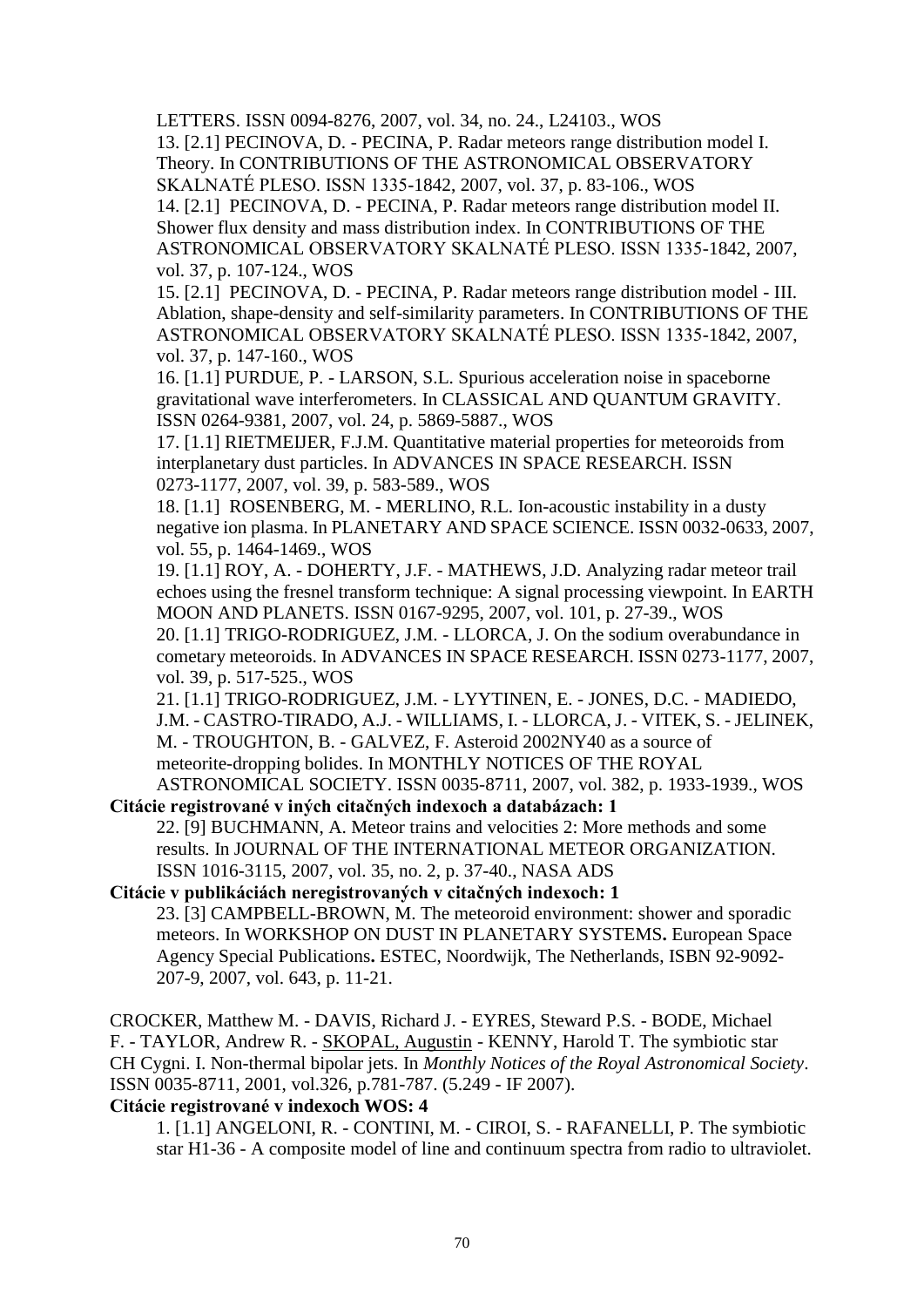In ASTRONOMY & ASTROPHYSICS. ISSN 0004-6361, SEP 2007, vol. 471, no. 3, p. 825-832., WOS

 2. [1.1] ANGELONI, R. - CONTINI, M. - CIROI, S. - RAFANELLI, P. Gas and dust spectra of the D ' type symbiotic star HD 330036. In ASTRONOMY & ASTROPHYSICS. ISSN 0004-6361, SEP 2007, vol. 472, no. 2, p. 497-507., WOS 3. [1.1] LUNA, G.J.M. - SOKOLOSKI, J.L. The nature of the hard X-ray-emitting symbiotic star RT Cru. In ASTROPHYSICAL JOURNAL. ISSN 0004-637X, DEC 10 2007, vol. 671, no. 1, p. 741-747., WOS

4. [1.1] NICHOLS, J.S. - DEPASQUALE, J. - KELLOGG, E. - ANDERSON, C.S. - SOKOLOSKI, J. Discovery of rapid hard X-ray variability and new jet activity in the symbiotic binary R Aquarii. In ASTROPHYSICAL JOURNAL. ISSN 0004-637X, MAY 1 2007, vol. 660, no. 1, Part 1, p. 651-661., WOS

CROCKER, Matthew M. - DAVIS, Richard J. - SPENCER, Ralph E. - EYRES, Steward P.S. - BODE, Michael F. - SKOPAL, Augustin. The symbiotic star CH Cygni. III. A precessing radio jet. In *Monthly Notices of the Royal Astronomical Society*. ISSN 0035-8711, 2002, vol.335, p.1100-1108. (5.249 - IF 2007).

### **Citácie registrované v indexoch WOS: 2**

1. [1.1] KAROVSKA, M. - CARILLI, C.L. - RAYMOND, J.C. - MATTEI, J.A. CH Cygni X-ray jet activity and multicomponent structures. In ASTROPHYSICAL JOURNAL. ISSN 0004-637X, JUN 1 2007, vol. 661, no. 2, Part 1, p. 1048-1054., WOS 2. [1.1] LUNA, G.J.M. - SOKOLOSKI, J.L. The nature of the hard X-ray-emitting symbiotic star RT Cru. In ASTROPHYSICAL JOURNAL. ISSN 0004-637X, DEC 10 2007, vol. 671, no. 1, p. 741-747., WOS

CSATÁRYOVÁ, Mária - SKOPAL, Augustin. Notices to investigation of symbiotic binaries: III. Approximation of the Roche lobe parameters for asynchronously rotating star in a binary system. In *Contributions of the Astronomical Observatory Skalnaté Pleso*. ISSN 1335-1842, 2005, vol. 35, p. 17-22.

## **Citácie registrované v iných citačných indexoch a databázach: 1**

1. [9] GOKHALE, V. - PENG, X.M. -FRANK, J. Evolution of close white dwarf binaries. In THE ASTROPHYSICAL JOURNAL. ISSN 0004-637X, 2007, vol. 655, no. 2, p. 1010-1024., NASA ADS

CURDT, Werner - KUČERA, Aleš - RYBÁK, Ján - SCHUEHLE, Udo - WOEHL, Hubertus. Dynamical Properties of the Chromosphere and Transition Region in the Supergranular Network: What Precision of the Spectral Line Characteristics Can Be Reached?. In *5th SOHO Workshop 'The Corona and Solar Wind Near Minimum Activity'*. - Noordwiijk, The Netherlands: European Space Agency Publication Division, Special Publication-404, ISBN 92-9092-693-7, 1997, p.307-312.

## **Citácie registrované v iných citačných indexoch a databázach: 1**

 1. [9] GANGOPADHYAY, P. - DIDKOVSKY, L. - GHADIMI, H. - WIEMAN, S. - JUDGE, D.I. Ultra-low-frequency solar He II 30.4 nm pulsations. In THE ASTROPHYSICAL JOURNAL. ISSN 0004-637X, 2007, vol. 670, no. 2, p. 1414-1419., NASA ADS

DWORETSKY, Mike - BUDAJ, Ján. Neon abundances in normal late-B and mercury-manganese stars. In *Monthly Notices of the Royal Astronomical Society*. ISSN 0035-8711, 2000, vol.318, p.1264-1272. (5.249 - IF2007).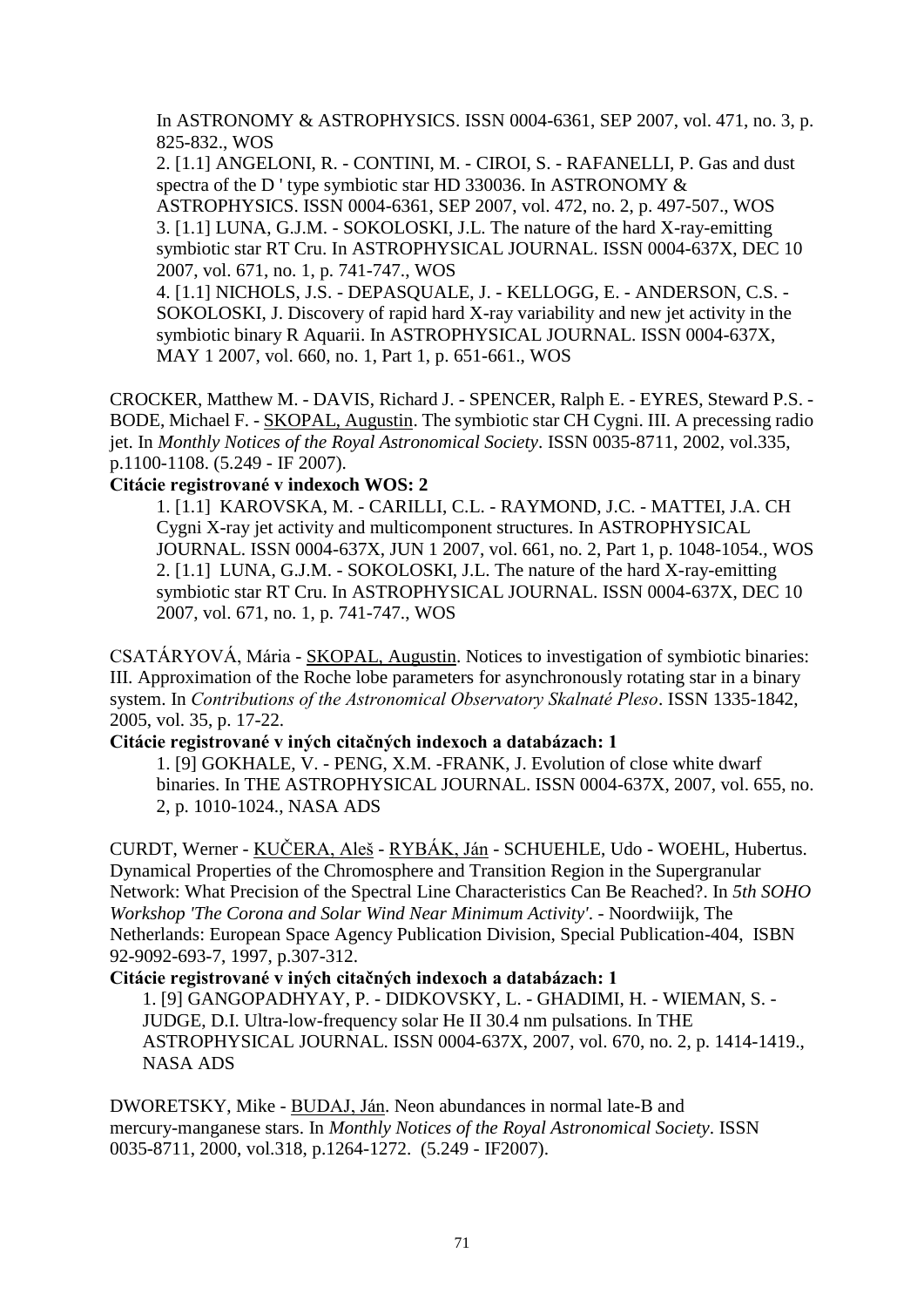#### **Citácie registrované v indexoch WOS: 1**

1. [1.1] TORRES, G. Astrometric-spectroscopic determination of the absolute masses of the HgMn binary star phi Herculis. In ASTRONOMICAL JOURNAL. ISSN 0004-6256, JUN 2007, vol. 133, no. 6, p. 2684-2695., WOS

### **Citácie registrované v iných citačných indexoch a databázach: 1**

2. [9] KRTIČKA, J. - KUBÁT, J. Radiatively driven winds of OB stars - from micro to macro. In ASTRONOMICAL SOCIETY OF THE PACIFIC CONFERENCE SERIES. ISBN 978-1-58381-229-7, 2007, vol. 361, p. 153-164., NASA ADS

EYRES, Steward P.S. - BODE, Michael F. - SKOPAL, Augustin - CROCKER, Matthew M. - DAVIS, Richard J. - TAYLOR, Andrew R. - TEODORANI, Massimo - ERRICO, Luigi - VITTONE, Alberto A. - ELKIN, Vladimir G. The symbiotic star CH Cygni. II. The ejecta from the 1998-2000 active phase. In *Monthly Notices of the Royal Astronomical Society*. ISSN 0035-8711, 2002, vol.335, p.526-538. (5.249 - IF 2007).

#### **Citácie registrované v indexoch WOS: 4**

1. [1.1] KAROVSKA, M. - CARILLI, C.L. - RAYMOND, J.C. - MATTEI, J.A. CH Cygni X-ray jet activity and multicomponent structures. In ASTROPHYSICAL JOURNAL. ISSN 0004-637X, JUN 1 2007, vol. 661, no. 2, Part 1, p. 1048-1054., WOS 2. [1.1] PHILLIPS, J.P. 2MASS near-infrared photometry of symbiotic stars. In MONTHLY NOTICES OF THE ROYAL ASTRONOMICAL SOCIETY. ISSN 0035-8711, APR 11 2007, vol. 376, no. 3, p. 1120-1132., WOS 3. [1.1] STUTE, M. - SAHAI, R. Hydrodynamical simulations of the jet in the symbiotic star MWC 560. III. Application to X-ray jets in symbiotic stars. In ASTROPHYSICAL JOURNAL. ISSN 0004-637X, AUG 10 2007, vol. 665, no. 1, Part 1, p. 698-706., WOS 4. [1.1] YOO, K.H. CH Cygni in 2004 - II: Nebular spectrum features. In NEW ASTRONOMY. ISSN 1384-1076, OCT 2007, vol. 12, no. 7, p. 569-577., WOS

**Citácie registrované v iných citačných indexoch a databázach: 1**

5. [9] BALEGA, I.I. - BALEGA, YU.YU. - MAKSIMOV, A.F. - MALOGOLOVETS, E.V. - RASTEGAEV, D.A. - SHKHAGOSHEVA, Z.U. - WEIGELT, G. Speckle interferometry of nearby multiple stars. IV. Measurements in 2004 and new orbits. In ASTROPHYSICAL BULLETIN. ISSN 1990-3413, 2007, vol. 62, no. 4, p. 339-351., NASA ADS

GÖMÖRY, Peter - KUČERA, Aleš - RYBÁK, Ján - CURDT, Werner - WÖHL, Hubertus. SOHO/CDS observations of waves above the network. In *Astronomy and Astrophysics*. ISSN 0004-6361, 2006, vol. 448, p. 1169-1175. (4.259 - IF 2007).

## **Citácie registrované v indexoch WOS: 1**

1. [1.1] TRIMBLE, V. - ASCHWANDEN, M.J. - HANSEN, C.J. Astrophysics in 2006. In SPACE SCIENCE REVIEWS. ISSN: 0038-6308, 2007, vol. 132, p. 1-181., WOS

HAJDUK, Anton. Structure of the meteor stream associated with comet Halley. In *Bulletin of the Astronomical Institutes of Czechoslovakia*. ISSN 0004-6248, 1970, vol.21, p.37-45. **Citácie registrované v indexoch WOS: 1**

1. [1.1] TRIGO-RODRIGUEZ, J.M. - MADIEDO, J.M. - LLORCA, J. - GURAL, P.S. - PUJOLS, P. - TEZEL, T. The 2006 Orionid outburst imaged by all-sky CCD cameras from Spain: meteoroid spatial fluxes and orbital elements. In MONTHLY NOTICES OF THE ROYAL ASTRONOMICAL SOCIETY. ISSN 0035-8711, 2007, vol. 380, p. 126-132., WOS

#### **Citácie v publikáciách neregistrovaných v citačných indexoch: 1**

2. [3] RENDTEL, J. Three days of enhanced Orionid activity in 2006 - Meteoroids from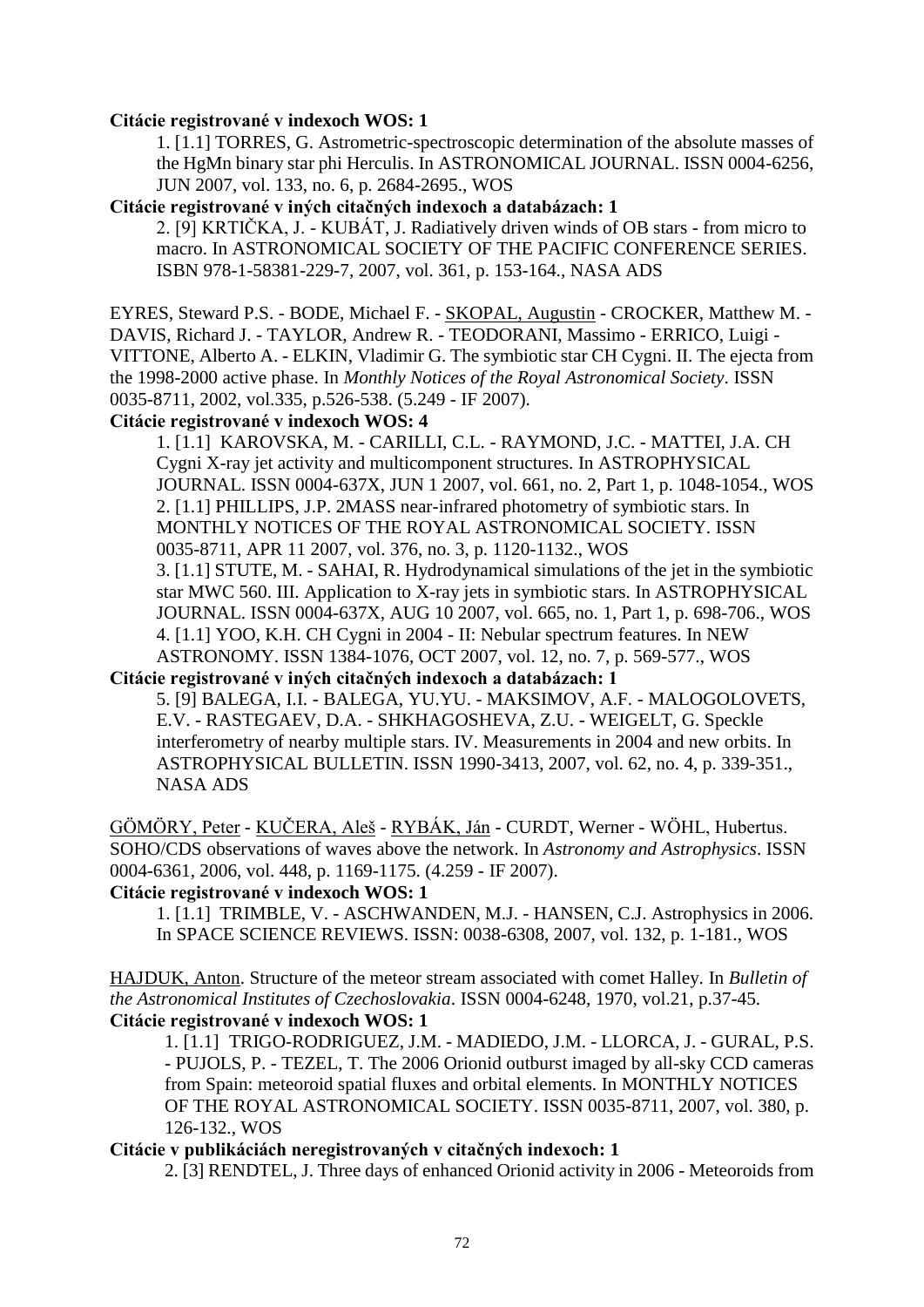a resonance region? In JOURNAL OF THE INTERNATIONAL METEOR ORGANIZATION. ISSN 1016-3115, 2007, vol. 35, no. 2, p. 41-45.

HARMANEC, Petr - BOZIC, Hrvoje - EENENS, Philippe - ŽIŽŇOVSKÝ, Jozef. BD+61 2213: An interesting ellipsoidal or eclipsing variable in the open cluster NGC 7160. In *Astronomy and Astrophysics*. ISSN 0004-6361, 1999, vol.366, p.87-90. (4.259 - IF 2007). **Citácie registrované v iných citačných indexoch a databázach: 1**

1. [9] KOENIGSBERGER, G. - MORENO, E. - TOLEDANO, O. Line profile variability from tidal interactions: can it distort the RV curves? In ASTRONOMICAL SOCIETY OF PACIFIC CONFERENCE SERIES. ISBN 978-1-583812-35-8, 2007, vol. 367, p. 89-94., NASA ADS

HAVLICEK, Hans - SANIGA, Metod. Projective ring line of a specific qudit. In *Journal of Physics A: Mathematical and Theoretical*. ISSN 1751-8113, 2007, vol. 40, p. F943-F952. (1.680 - IF2007).

### **Citácie registrované v indexoch WOS: 1**

1. [1.1] PLANAT, M. - BABOIN, A.C. Qudits of composite dimension, mutually unbiased bases and projective ring geometry. In JOURNAL OF PHYSICS A-MATHEMATICAL AND THEORETICAL. ISSN 1751-8113, NOV 16 2007, vol. 40, no. 46, p. F1005-F1012., WOS

HORVATH, Helmuth - KASAHARA, Mikio - TOHNO, Susumu - KOCIFAJ, Miroslav. Angular scattering of the Gobi Desert aerosol and its influence on radiative forcing. In *Journal of aerosol science*. ISSN 0021-8502, 2006, vol. 37, no. 10, p. 1287-1302. (1.902 - IF 2007). **Citácie registrované v indexoch WOS: 1**

1. [1.1] MISHCHENKO, M.I. - GEOGDZHAYEV, I.V. - CAIRNS, B. - CARLSON, B.E. - CHOWDHARY, J. - LACIS, A.A. - LIU, L. - ROSSOW, W.B. - TRAVIS, L.D. Past, present, and future of global aerosol climatologies derived from satellite observations: A perspective. In JOURNAL OF QUANTITATIVE SPECTROSCOPY & RADIATIVE TRANSFER. ISSN 0022-4073, 2007, vol. 106, p. 325-347., WOS

CHOCHOL, Drahomír. Close binary SZ Camelopardalis - a semidetached system. In *Bulletin of the Astronomical Institutes of Czechoslovakia*. ISSN 0004-6248, 1980, vol.31, p.321-343. **Citácie registrované v iných citačných indexoch a databázach: 1**

1. [9] GORDA, S.YU. - BALEGA, YU.YU. - PLUZHNIK, E.A. - SHKHAGOSHEVA, Z.U. Parameters of the apparent relative orbit of the third body in the SZ Cam system. In ASTROPHYSICAL BULLETIN. ISSN 1990-3413, 2007, vol. 62, no. 4, p. 352-359., NASA ADS

CHOCHOL, Drahomír. Photoelectric photometry of the close binary SZ Camelopardalis in the intermediate passband filters. In *Contributions of the Astronomical Observatory Skalnaté Pleso*. ISSN 1335-1842, 1981, vol.10, p.89-124.

## **Citácie registrované v iných citačných indexoch a databázach: 1**

1. [9] GORDA, S.YU. - BALEGA, YU.YU. - PLUZHNIK, E.A. - SHKHAGOSHEVA, Z.U. Paramters of the apparent relative orbit of the third body in the SZ Cam system. In ASTROPHYSICAL BULLETIN. ISSN 1990-3413, 2007, vol. 62, no. 4, p. 352-359., NASA ADS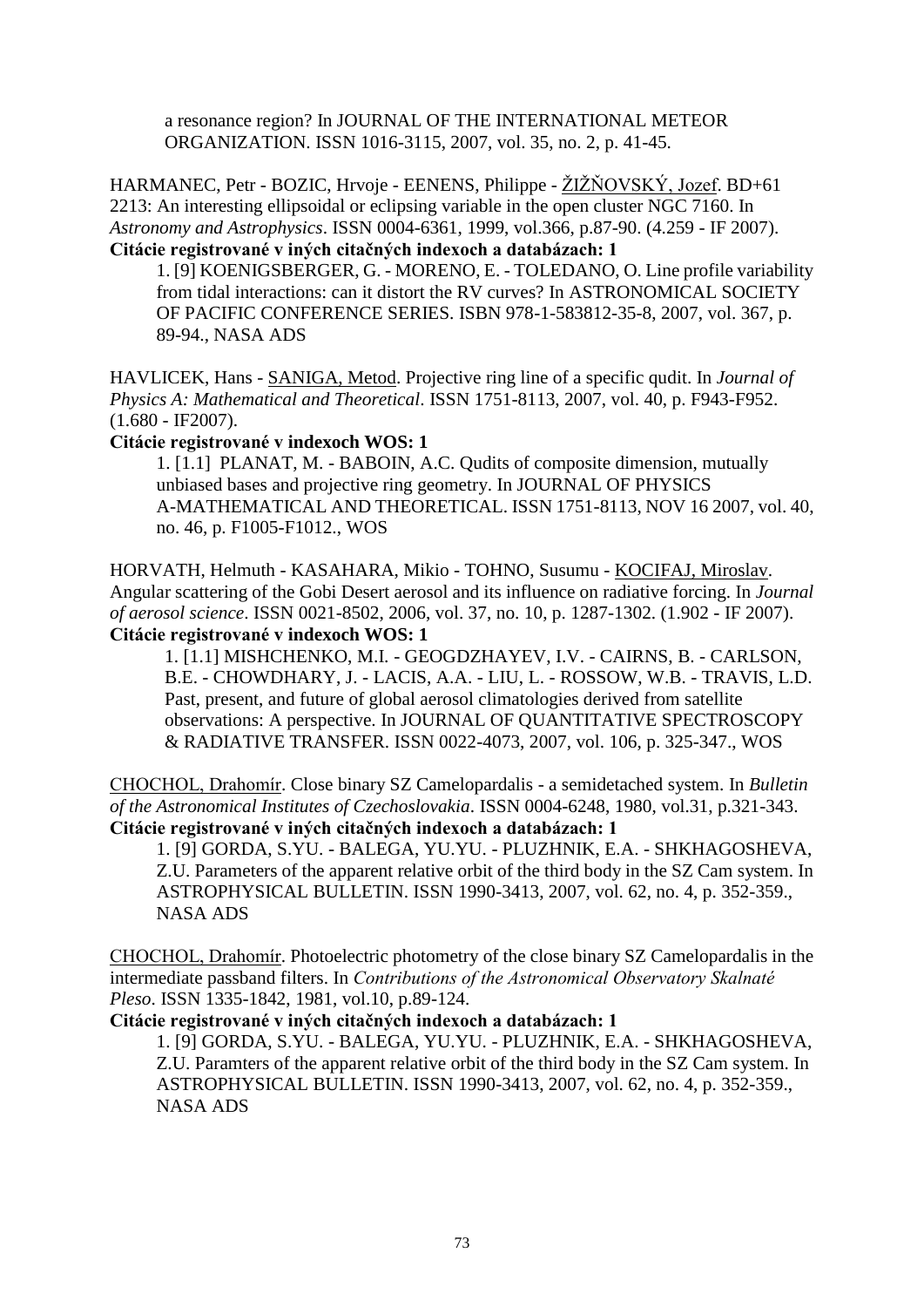CHOCHOL, Drahomír - GRYGAR, Jiří. Spectral Line Variations of the Early-Type Star 10 Lacertae in the Years 1972-1973. In *Bulletin of the Astronomical Institutes of Czechoslovakia*. ISSN 0004-6248, 1976, vol.27, p.181-190.

**Citácie registrované v iných citačných indexoch a databázach: 1**

 1. [9] DE [CAT,](http://adsabs.harvard.edu/cgi-bin/author_form?author=De+Cat,+P&fullauthor=De%20Cat,%20P.&charset=UTF-8&db_key=AST) P.- [BRIQUET,](http://adsabs.harvard.edu/cgi-bin/author_form?author=Briquet,+M&fullauthor=Briquet,%20M.&charset=UTF-8&db_key=AST) M.- [AERTS,](http://adsabs.harvard.edu/cgi-bin/author_form?author=Aerts,+C&fullauthor=Aerts,%20C.&charset=UTF-8&db_key=AST) C.- [GOOSSENS,](http://adsabs.harvard.edu/cgi-bin/author_form?author=Goossens,+K&fullauthor=Goossens,%20K.&charset=UTF-8&db_key=AST) K.- [SAESEN,](http://adsabs.harvard.edu/cgi-bin/author_form?author=Saesen,+S&fullauthor=Saesen,%20S.&charset=UTF-8&db_key=AST) S.- [CUYPERS,](http://adsabs.harvard.edu/cgi-bin/author_form?author=Cuypers,+J&fullauthor=Cuypers,%20J.&charset=UTF-8&db_key=AST) J.- [YAKUT,](http://adsabs.harvard.edu/cgi-bin/author_form?author=Yakut,+K&fullauthor=Yakut,%20K.&charset=UTF-8&db_key=AST) K.- [SCUFLAIRE,](http://adsabs.harvard.edu/cgi-bin/author_form?author=Scuflaire,+R&fullauthor=Scuflaire,%20R.&charset=UTF-8&db_key=AST) R.- [DUPRET,](http://adsabs.harvard.edu/cgi-bin/author_form?author=Dupret,+M&fullauthor=Dupret,%20M.-A.&charset=UTF-8&db_key=AST) M.A.- UYTTERHOEVEN, K. - VAN [WINCKEL,](http://adsabs.harvard.edu/cgi-bin/author_form?author=van+Winckel,+H&fullauthor=van%20Winckel,%20H.&charset=UTF-8&db_key=AST) H.- [RASKIN,](http://adsabs.harvard.edu/cgi-bin/author_form?author=Raskin,+G&fullauthor=Raskin,%20G.&charset=UTF-8&db_key=AST) G.- [DAVIGNON,](http://adsabs.harvard.edu/cgi-bin/author_form?author=Davignon,+G&fullauthor=Davignon,%20G.&charset=UTF-8&db_key=AST) G. - LE [GUILLOU,](http://adsabs.harvard.edu/cgi-bin/author_form?author=Le+Guillou,+L&fullauthor=Le%20Guillou,%20L.&charset=UTF-8&db_key=AST) L.- VAN MALDEREN, M. - [REYNIERS,](http://adsabs.harvard.edu/cgi-bin/author_form?author=Reyniers,+M&fullauthor=Reyniers,%20M.&charset=UTF-8&db_key=AST) M.- [ACKE,](http://adsabs.harvard.edu/cgi-bin/author_form?author=Acke,+B&fullauthor=Acke,%20B.&charset=UTF-8&db_key=AST) B. - DE [MEESTER,](http://adsabs.harvard.edu/cgi-bin/author_form?author=de+Meester,+W&fullauthor=de%20Meester,%20W.&charset=UTF-8&db_key=AST) W.- [VANAUTGAERDEN,](http://adsabs.harvard.edu/cgi-bin/author_form?author=Vanautgaerden,+J&fullauthor=Vanautgaerden,%20J.&charset=UTF-8&db_key=AST) J.- [VANDENBUSSCHE,](http://adsabs.harvard.edu/cgi-bin/author_form?author=Vandenbussche,+B&fullauthor=Vandenbussche,%20B.&charset=UTF-8&db_key=AST) B.- [VERHOELST,](http://adsabs.harvard.edu/cgi-bin/author_form?author=Verhoelst,+T&fullauthor=Verhoelst,%20T.&charset=UTF-8&db_key=AST) T.- [WAELKENS,](http://adsabs.harvard.edu/cgi-bin/author_form?author=Waelkens,+C&fullauthor=Waelkens,%20C.&charset=UTF-8&db_key=AST) C.- [DEROO,](http://adsabs.harvard.edu/cgi-bin/author_form?author=Deroo,+P&fullauthor=Deroo,%20P.&charset=UTF-8&db_key=AST) P.- [REYNIERS,](http://adsabs.harvard.edu/cgi-bin/author_form?author=Reyniers,+K&fullauthor=Reyniers,%20K.&charset=UTF-8&db_key=AST) K. - [AUSSELOOS,](http://adsabs.harvard.edu/cgi-bin/author_form?author=Ausseloos,+M&fullauthor=Ausseloos,%20M.&charset=UTF-8&db_key=AST) M.- BROEDERS, E. - DASZYNSKA- DASZKIEWICZ - [DEBOSSCHER,](http://adsabs.harvard.edu/cgi-bin/author_form?author=Debosscher,+J&fullauthor=Debosscher,%20J.&charset=UTF-8&db_key=AST) J.- DE [RUYTER,](http://adsabs.harvard.edu/cgi-bin/author_form?author=de+Ruyter,+S&fullauthor=de%20Ruyter,%20S.&charset=UTF-8&db_key=AST) S. - [LEFEVER](http://adsabs.harvard.edu/cgi-bin/author_form?author=Lefever,+K&fullauthor=Lefever,%20K.&charset=UTF-8&db_key=AST) K.- [DECIN,](http://adsabs.harvard.edu/cgi-bin/author_form?author=Decin,+G&fullauthor=Decin,%20G.&charset=UTF-8&db_key=AST) G. - [KOLENBERG,](http://adsabs.harvard.edu/cgi-bin/author_form?author=Kolenberg,+K&fullauthor=Kolenberg,%20K.&charset=UTF-8&db_key=AST) K.- [MAZUMDAR,](http://adsabs.harvard.edu/cgi-bin/author_form?author=Mazumdar,+A&fullauthor=Mazumdar,%20A.&charset=UTF-8&db_key=AST) A.- VAN [KERCKHOVEN,](http://adsabs.harvard.edu/cgi-bin/author_form?author=van+Kerckhoven,+C&fullauthor=van%20Kerckhoven,%20C.&charset=UTF-8&db_key=AST) C.- DE [RIDDER,](http://adsabs.harvard.edu/cgi-bin/author_form?author=de+Ridder,+J&fullauthor=de%20Ridder,%20J.&charset=UTF-8&db_key=AST) J.- [DRUMMOND,](http://adsabs.harvard.edu/cgi-bin/author_form?author=Drummond,+R&fullauthor=Drummond,%20R.&charset=UTF-8&db_key=AST) R.- [BARBAN,](http://adsabs.harvard.edu/cgi-bin/author_form?author=Barban,+C&fullauthor=Barban,%20C.&charset=UTF-8&db_key=AST) C.- [VANHOLLEBEKE,](http://adsabs.harvard.edu/cgi-bin/author_form?author=Vanhollebeke,+E&fullauthor=Vanhollebeke,%20E.&charset=UTF-8&db_key=AST) E.- [MAAS,](http://adsabs.harvard.edu/cgi-bin/author_form?author=Maas,+T&fullauthor=Maas,%20T.&charset=UTF-8&db_key=AST) T.- [DECIN,](http://adsabs.harvard.edu/cgi-bin/author_form?author=Decin,+L&fullauthor=Decin,%20L.&charset=UTF-8&db_key=AST) L. Long term photometric monitoring with the Mercator telescope. Frequencies and mode identification of variable O-B stars. In ASTRONOMY AND ASTROPHYSICS. ISSN 0004-6361, 2007, vol. 463, no. 1, p. 243-249., NASA ADS

CHOCHOL, Drahomír - GRYGAR, Jiří - PRIBULLA, Theodor - KOMŽÍK, Richard - HRIC, Ladislav - ELKIN, Vladimir G. The expansion of the envelope of Nova V1974 Cyg and the distance problem. In *Astronomy and Astrophysics*. ISSN 0004-6361, 1997, vol.318, p.908-924. (4.259 - IF 2007).

### **Citácie registrované v indexoch WOS: 2**

1. [1.1] KATO, M. - HACHISU, I. Modeling of the super-Eddington phase for classical novae: Five IUE novae. In ASTROPHYSICAL JOURNAL. ISSN 0004-637X, MAR 10 2007, vol. 657, no. 2, Part 1, p. 1004-1012., WOS

 2. [1.1] SANTANDER-GARCIA, M. - CORRADI, R.L.M. - WHITELOCK, P.A. - MUNARI, U. - MAMPASO, A. - MARANG, F. - BOFFI, F. - LIVIO, M. HST and VLT observations of the symbiotic star Hen 2-147 - Its nebular dynamics, its Mira variable and its distance. In ASTRONOMY & ASTROPHYSICS. ISSN 0004-6361, APR 2007, vol. 465, no. 2, p. 481-491., WOS

CHOCHOL, Drahomír - HRIC, Ladislav - URBAN, Zdeněk - KOMŽÍK, Richard - GRYGAR, Jiří - PAPOUŠEK, Jiří. Spectroscopic and photometric behaviour of Nova Cygni 1992 in the first nine months following outburst. In *Astronomy and Astrophysics*. ISSN 0004-6361, 1993, vol.277, p.103-113. (4.259 - IF 2007).

## **Citácie registrované v indexoch WOS: 1**

1. [1.1] SKOPAL, A. On the effect of emission lines on UBVR photometry. In NEW ASTRONOMY. ISSN 1384-1076, OCT 2007, vol. 12, no. 7, p. 597-604., WOS

CHOCHOL, Drahomír - PARIMUCHA, Štefan - PRIBULLA, Theodor - SHUGAROV, S. Yu. - VAŇKO, Martin. Long-term photometry of the symbiotic nova HM Sge. In *Contributions of the Astronomical Observatory Skalnaté Pleso.* ISSN 1335-1842, 2004, vol. 34, no. 1, p. 5-19. **Citácie registrované v iných citačných indexoch a databázach: 1**

1. [9] SACUTO, S. - CHESNEAU, O. - VANNIER, M. CRUZALEBES, P. A compact dust shell in the symbiotic system HM Sagittae. In ASTRONOMY AND ASTROPHYSICS. ISSN 0004-6361, 2007, vol. 465, no. 2, p. 469-480., NASA ADS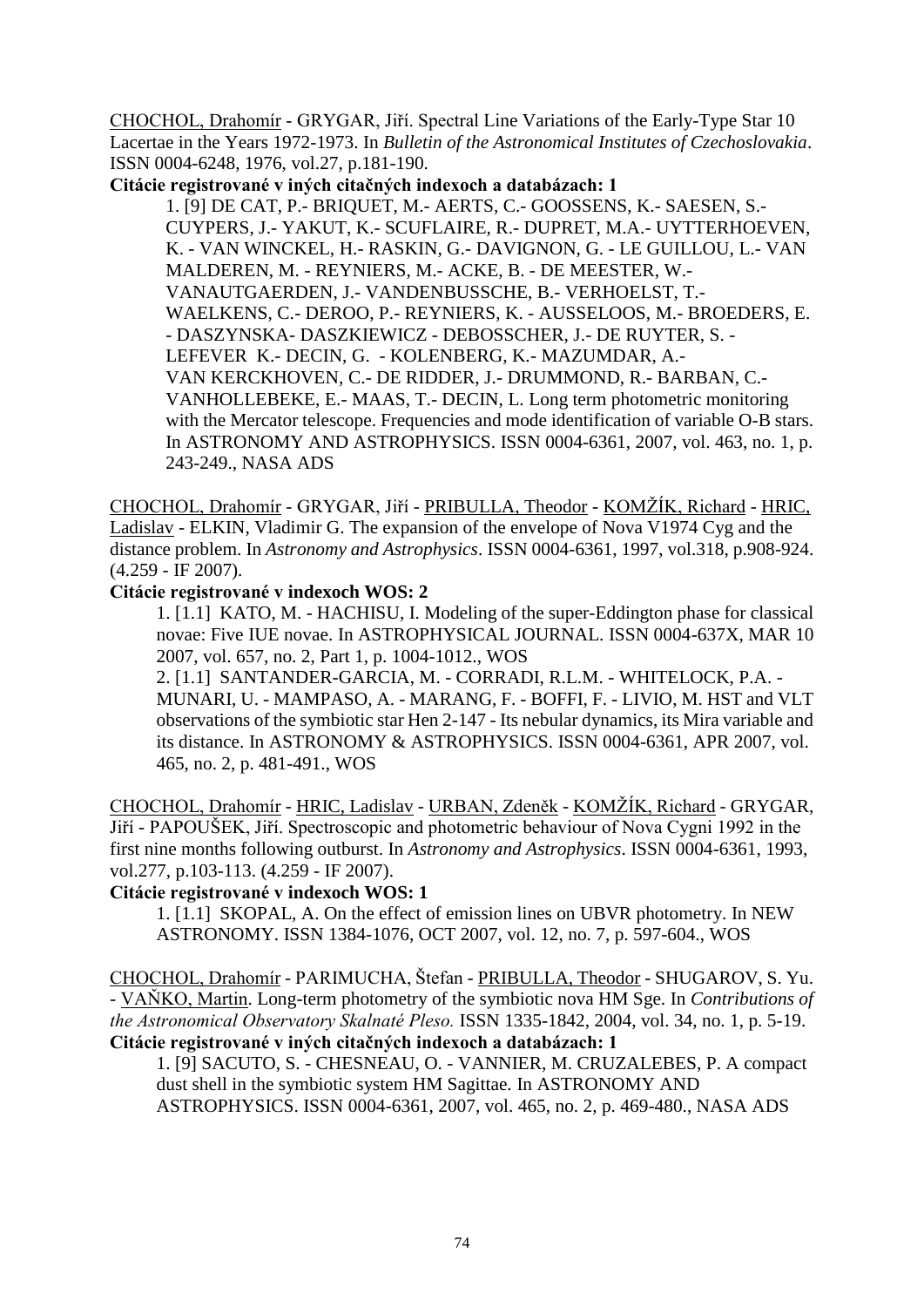CHOCHOL, Drahomír - PRIBULLA, Theodor. Photometric study of Nova Cas 1995. In *Contributions of the Astronomical Observatory Skalnaté Pleso*. ISSN 1335-1842, 1997, vol.27, p.53-69.

### **Citácie registrované v iných citačných indexoch a databázach: 1**

1. [9] GORANSKIJ, V.P. - KATYSHEVA, N.A. - KUSAKIN, A.V. - METLOVA, N.V. - POGROSHEVA, T.M. - SHUGAROV, S.YU. - BARSUKOVA, E.A. - FABRIKA, S.N. - BORISOV, N.V. - BURENKOV, A.N. - PRAMSKY, A.G. - KARITSKAYA, E.A. - RETTER, A. Photometric and spectroscopic study of nova Cassiopeiae 1995 (V723 Cas). In ASTROPHYSICAL BULLETIN. ISSN 1990-3413, 2007, vol. 62, no. 2, p. 125-146., NASA ADS

CHOCHOL, Drahomír - PRIBULLA, Theodor. Photometric variability of the slow nova V723 Cas. In *Contributions of the Astronomical Observatory Skalnaté Pleso*. ISSN 1335-1842, 1998, vol.28, no.2, p.121-141.

**Citácie registrované v iných citačných indexoch a databázach: 1**

1. [9] GORANSKIJ, V.P. - KATYSHEVA, N.A. - KUSAKIN, A.V. - METLOVA, N.V. - POGROSHEVA, T.M. - SHUGAROV, S.YU. - BARSUKOVA, E.A. - FABRIKA, S.N. - BORISOV, N.V. - BURENKOV, A.N. - PRAMSKY, A.G. - KARITSKAYA, E.A. - RETTER, A. Photometric and spectroscopic study of nova Cassiopeiae 1995 (V723 Cas). In ASTROPHYSICAL BULLETIN. ISSN 1990-3413, 2007, vol. 62, no. 2, p. 125-146., NASA ADS

CHOCHOL, Drahomír - PRIBULLA, Theodor - PARIMUCHA, Štefan - VAŇKO, Martin. Long-term photometry of very slow novae. In *Baltic Astronomy* ISSN 1392-0049, 2003, vol. 12, p. 610-615. (0.590 - IF2007).

### **Citácie registrované v indexoch WOS: 1**

1. [1.1] YOO, K.H. Nebular spectrum of PU Vul in 2004. In JOURNAL OF THE KOREAN ASTRONOMICAL SOCIETY. ISSN 1225-4614, JUN 30 2007, vol. 40, no. 2, p. 39-47., WOS

CHOCHOL, Drahomír - PRIBULLA, Theodor - TAMURA, Shinichi. Pulsating AGB star in the symbiotic nova PU Vulpeculae. In *Information Bulletin on Variable Stars*. ISSN 0374-0676, 1998, no.4571, p.1-4.

#### **Citácie registrované v iných citačných indexoch a databázach: 1**

1. [9] YOO, K.H. Nebular spectrum of PU Vul in 2004. In JOURNAL OF THE KOREAN ASTRONOMICAL SOCIETY. 2007, vol. 40, no. 2, p. 39-47., NASA ADS

CHOCHOL, Drahomír - PRIBULLA, Theodor - TAMURA, Shinichi - [TAJITSU,](http://adsabs.harvard.edu/cgi-bin/author_form?author=Tajitsu,+A&fullauthor=Tajitsu,%20A.&charset=UTF-8&db_key=AST) Akito - KANAMITSU, Osamu. Physical processes in the very slow symbiotic nova PU Vul - possible triple system. In *Physical processes in symbiotic binaries and related systems*. Ed. J. Mikolajewska, CFPA Warsaw, ISBN 83-85962-06-9, 1997, p. 127-132.

#### **Citácie registrované v iných citačných indexoch a databázach: 1**

1. [9] YOO, K.H. Nebular spectrum of PU Vul in 2004. In JOURNAL OF THE KOREAN ASTRONOMICAL SOCIETY. 2007, vol. 40, no. 2, p. 39-47., NASA ADS

CHOCHOL, Drahomír - RUŠIN, Vojtech - KULČÁR, Ladislav - VANÝSEK, Vladimír. Emission features in the solar corona after the perihelion passage of comet 1979 XI. In *Astrophysics and Space Science*. ISSN 0004-640X, 1983, vol.91, p.71-77. (0.834 - IF 2007). **Citácie registrované v databáze Scopus: 1**

1. [1.2] HUEBNER, W.F. - BOICE, D.C. - SCHWADRON, N.A. Sungrazing comets as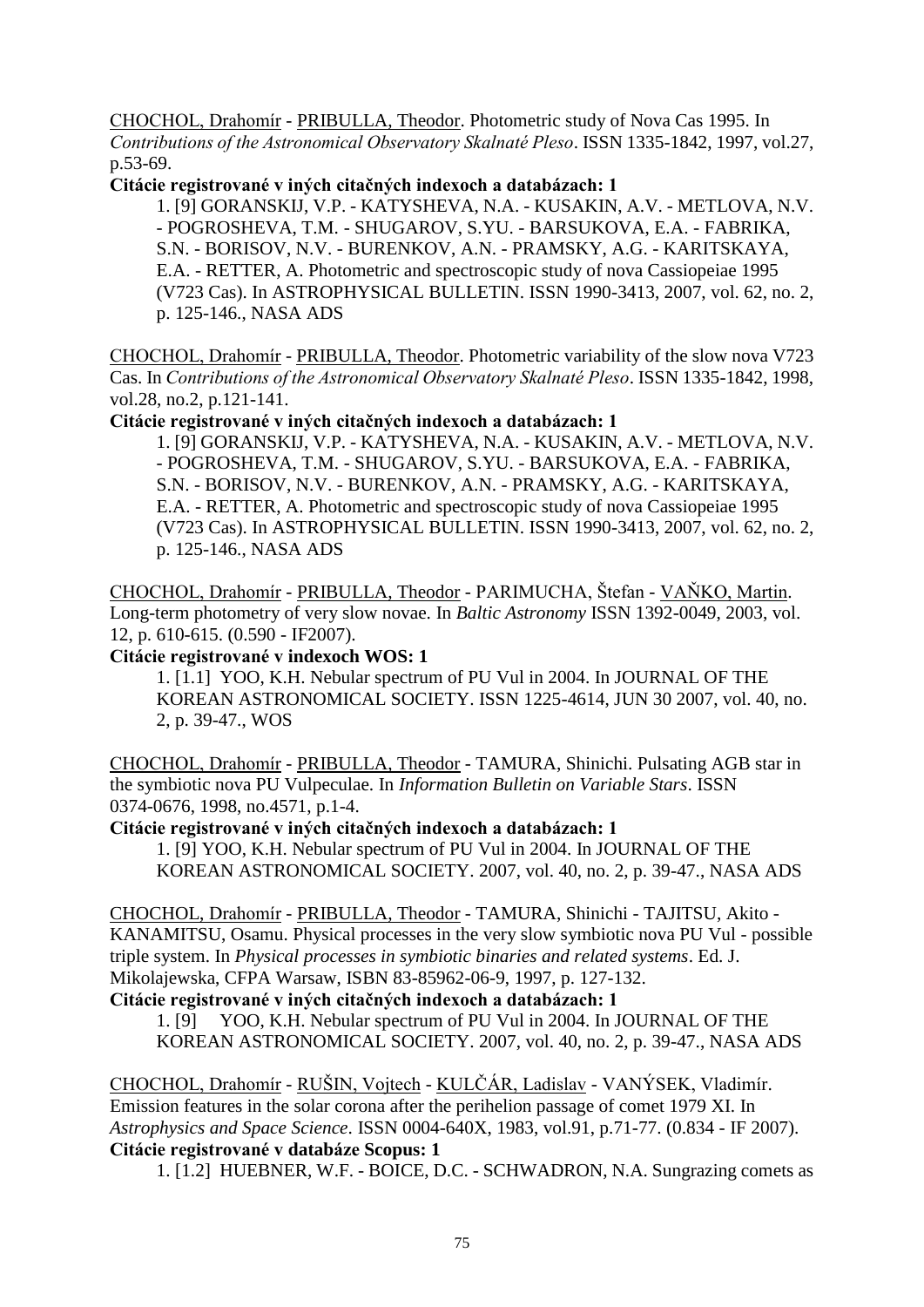solar probes and dust analyzers. In ADVANCES IN SPACE RESEARCH. ISSN 0273-1177, vol. 39, no. 3, p. 413-420., SCOPUS

CHOCHOL, Drahomír - WILSON, Robert. Variation mechanisms in symbiotic nova V1329 Cygni. In *Monthly Notices of the Royal Astronomical Society*. ISSN 0035-8711, 2001, vol. 326, p. 437-452. (5.249 - IF2007).

### **Citácie registrované v indexoch WOS: 1**

1. [1.1] ZAMANOV, R.K. - BODE, M.F. - MELO, C.H.F. - BACHEV, R. - GOMBOC, A. - STATEVA, I.K. - PORTER, J.M. - PRITCHARD, J. Rotational velocities of the giants in symbiotic stars - II. Are S-type symbiotics synchronized?. In MONTHLY NOTICES OF THE ROYAL ASTRONOMICAL SOCIETY. ISSN 0035-8711, SEP 21 2007, vol. 380, no. 3, p. 1053-1063., WOS

ILIEV, Iian - FEŇOVČÍK, Marián - BUDAJ, Ján - ŽIŽNOVSKÝ, Jozef - ZVERKO, Juraj -BARZOVA, Ina - STATEVA, Ivanka. A search for SB2 systems among selected Am binaries. In Proceedings of IAU Symp. 224 "The A-star puzzle", Ed. by Juraj Zverko, Jozef Žižňovský, Saul J. Adelman, Werner W. Weiss, Cambridge Univ. Press, 2004, p.301.

## **Citácie registrované v iných citačných indexoch a databázach: 1**

1. [9] ROMANYUK, I.I. Main-sequence magnetic CP stars: II. Physical parameters and chemical composition of the atmosphere. In ASTROPHYSICAL BULLETIN. ISSN 1990-3413, 2007, vol. 62, no. 1, p. 62-89., NASA ADS

JAKUBÍK, Marián - NESLUŠAN, Luboš. The Planetary ejection of comets to the Oort cloud: The range of appropriate initial semi-major axes. In *Proceedings of Asteroids, comets, meteors, ACM 2002,* Noordwijk: European Space Agency Publications Division, 2002. ISBN 92-9092-810-7, p. 441-444.

#### **Citácie registrované v iných citačných indexoch a databázach: 1**

1. [9] HORNER, J. - MUSIS, O. - HERSANT, F. Constraints on the formation regions of comets from their D:H ratios. In EARTH, MOON, AND PLANETS. ISSN 0167-9295, 2007, vol. 100, p. 43-56., NASA ADS

KAPIŠINSKÝ, Igor. Nongravitational effects affecting small meteoroids in interplanetary space. In *Contributions of the Astronomical Observatory Skalnaté Pleso.* ISSN 1335-1842, 1984, vol. 12, p. 99-111.

## **Citácie v publikáciách neregistrovaných v citačných indexoch: 1**

 1. [3] KRIVOV, A.V. Physics of debris disks. In In WORKSHOP ON DUST IN PLANETARY SYSTEMS**.** European Space Agency Special Publications**.** ESTEC, Noordwijk, The Netherlands, ISBN 92-9092-207-9, 2007, vol. 643, p. 123-132.

KELLEY, Michael S. - WOODWARD, Charles E. - HARKER, David E. - WOODEN, Diane H. - GEHRZ, Robert D. - CAMPINS, Humberto - HANNER, Martha S. - LEDERER, Susan M. - OSIP, David J. - PITTICHOVÁ, Jana - POLOMSKI, Elisha. A Spitzer Study of Comets 2P/Encke, 67P/Churyumov-Gerasimenko, and C/2001 HT50 (LINEAR-NEAT). In *Astrophysical Journal.* ISSN 0036-8075, 2006, vol. 651, p. 1256-1271.

## **Citácie registrované v indexoch WOS: 1**

 1. [1.1] AGARVAL, J. - MULLER, M. - GRUN, E. Dust Environment Modelling of Comet 67P/Churyumov-Gerasimenko. In SPACE SCIENCE REVIEWS. ISSN 0038 6308, 2007, vol. 128, p. 79-131., WOS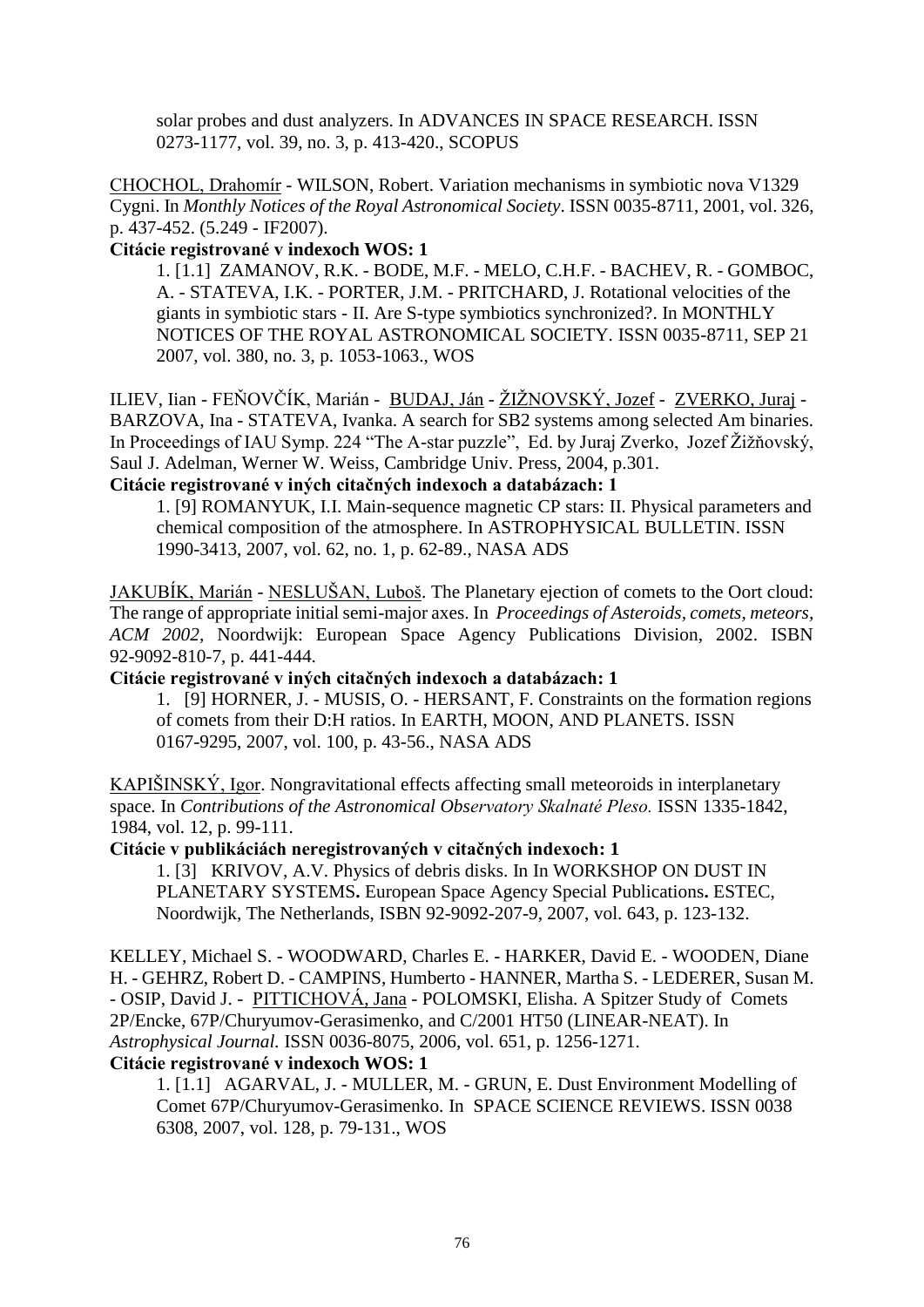KLAČKA, Jozef - KOCIFAJ, Miroslav. Motion of nonspherical dust particle under the action of electromagnetic radiation. In *Journal of Quantitative Spectroscopy and Radiative Transfer*. ISSN 0022-4073, 2001, vol. 70, p. 595-610. (1.972 - IF 2007).

# **Citácie registrované v databáze SCOPUS: 1**

1. [1.2] KRAUSS, O. - WURM, G. Radiation pressure on single graphite aggregates. In WORKSHOP ON DUST IN PLANETARY SYSTEMS**.** European Space Agency Special Publications**.** ESTEC, Noordwijk, The Netherlands, ISBN 92-9092-207-9, 2007, vol. 643, p. 35-44., SCOPUS

## **Citácie v publikáciách neregistrovaných v citačných indexoch: 1**

2. [3] BORGHESE, F. - DENTI, P. - SAIJA, R. Scattering from Model Nonspherical Particles. Theory and Applications to Environmental Physics. ISBN 978-3-540-37413-8, Springer, New York, 2007, p. 1-348.

KOCIFAJ, Miroslav. Optical air mass and refraction in a Rayleigh atmosphere. In *Contribution of the Astronomical Observatory Skalnaté Pleso*. ISSN 1335-1842, 1996, vol. 26, no. 1, p. 23-30.

# **Citácie v publikáciách neregistrovaných v citačných indexoch: 1**

1. [3] HUESTIS, D.L. Mathematics of radiation propagation in planetary atmospheres: absorption, refraction, time delay, occultation, and Abel inversion. In LUNAR AND PLANETARY CONTRIBUTION. ISSN 0031-9201, 2007, vol. 1376, p. 56-57.

KOCIFAJ, Miroslav - HORVATH, Helmuth. Inversion of extinction data for irregularly shaped particles. In *Atmospheric Environment*. ISSN 1352-2310, 2005, vol. 39, p. 1481-1495. (2.549 - IF 2007).

# **Citácie registrované v indexoch WOS: 1**

1. [1.1] WAGNER, R. - BENZ, S. - MOEHLER, O. - SAATHOFF, H. - SCHNAITER, M. - LEISNER, T. Influence of particle aspect ratio on the midinfrared extinction spectra of wavelength-sized ice crystals. In JOURNAL OF PHYSICAL CHEMISTRY A. ISSN 1089-5639, 2007, vol. 111, p. 13003-13022., WOS

## **Citácie v publikáciách neregistrovaných v citačných indexoch: 1**

2. [3] DAI, B. - HE, A.Z. Influences of the optical thickness on the multiple scattering through a medium with the particles. In OPTICAL TECHNIQUE. ISSN 1002-1582, 2007, vol. 33, p. 691-693.

KOCIFAJ, Miroslav - HORVATH, Helmuth. Retrieval of size distribution for urban aerosols using multispectral optical data. In *Journal of Physics: conference series*. ISSN 1742-658, 2005, vol. 6, p. 97-102.

## **Citácie registrované v indexoch WOS: 1**

1. [1.1] CLAVANO, W.R. - BOSS, E. - KARP-BOSS, L. Inherent optical properties of non-spherical marine-like particles -From theory to observation. In OCEANOGRAPHY AND MARINE BIOLOGY. ISSN 0078-3218, 2007, vol. 45, 1-38., WOS

## **Citácie registrované v databáze SCOPUS: 1**

2. [1.2] BADARINATH, K.V.S. - KHAROL, S.K. - LATHA, K.M. - CHAND, T.R.K. - PRASAD, V.K. - JYOTHSNA, A.N. - SAMATHA, K. Multiyear ground-based and satellite observations of aerosol properties over a tropical urban area in India. In ATMOSPHERIC SCIENCE LETTERS. ISSN 1530-261X, 2007, vol. 8, p. 7-13., **SCOPUS** 

KOCIFAJ, Miroslav - KAPIŠINSKÝ, Igor - KUNDRACIK, František. Optical effects of irregular cosmic dust particle U2015 B10. In *Journal of Quantitative Spectroscopy and*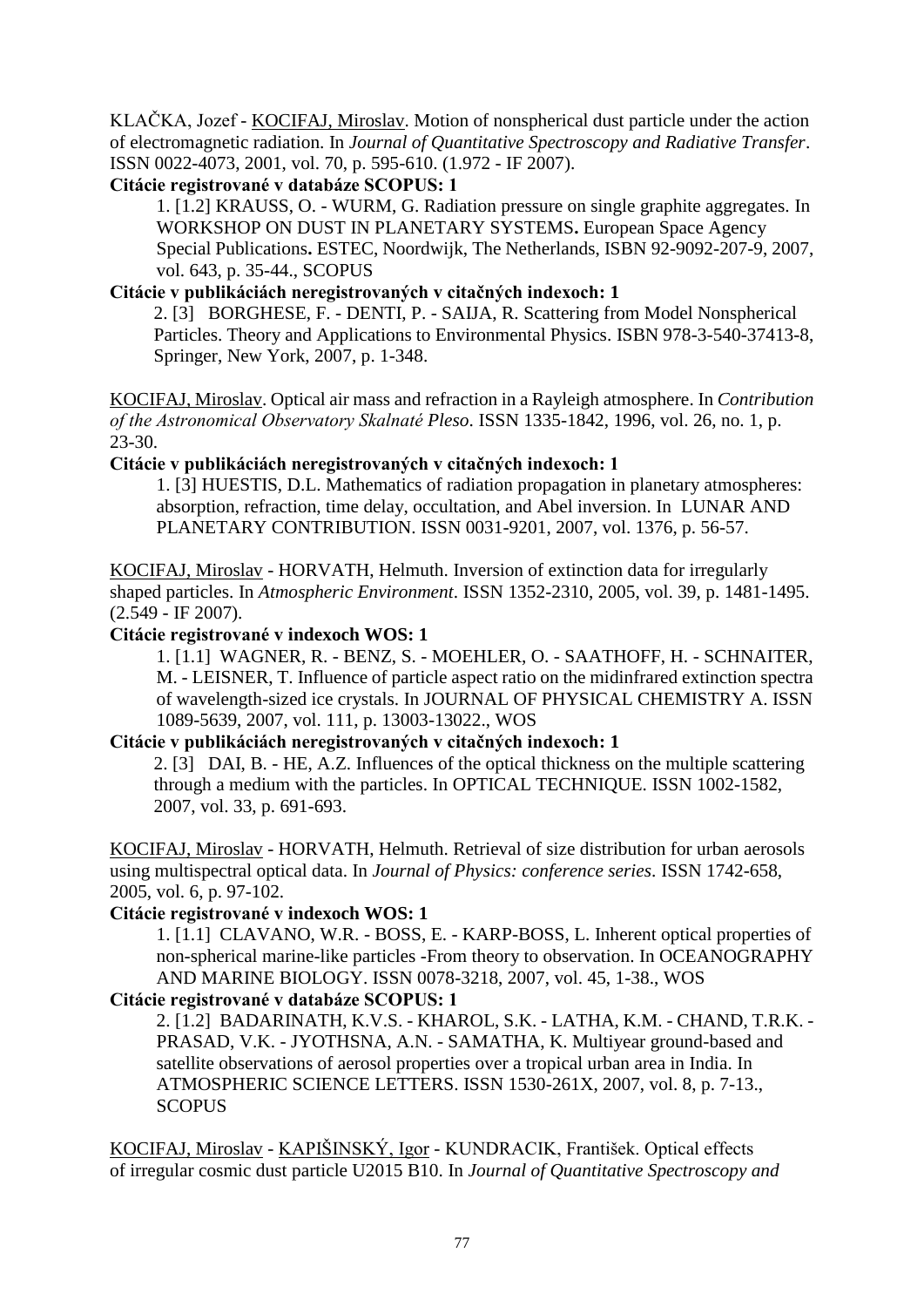*Radiative Transfer*. ISSN 0022-4073, 1999, vol.63, p.1-14. (1.972 - IF 2007). **Citácie registrované v indexoch WOS: 1**

1. [1.1] ELLMERS, J. - WRIEDT, T. T-matrix light scattering simulation of rough, non-symmetrical spherical particles. In JOURNAL OF QUANTITATIVE SPECTROSCOPY AND RADIATIVE TRANSFER. ISSN 0022-4073, 2007, vol. 106, p. 90-103., WOS

KOUTCHMY, Olga - KOUTCHMY, Serge - NITSCHELM, Christian - SÝKORA, Július - SMARTT, Raymond N. Image processing of coronal pictures. In *Solar and Stellar Coronal Structures*. Sunspot, NM: NOAO/Sacramento Peak Observatory, 1988, p.256-266. **Citácie registrované v iných citačných indexoch a databázach: 2**

1. [9] MORGAN, H. - HABBAL, S.R. Are solar maximum fan streamers a consequence of twisting sheet structures? In ASTRONOMY AND ASTROPHYSICS. ISSN 0004-6361, 2007, vol. 465, no. 3, p. L47-L50., NASA ADS 2. [9] PASACHOFF, J.M. - RUŠIN, V. - DRUCKMULLER, M. - SANIGA, M. Fine structures in the white-light solar corona at the 2006 eclipse. In TH ASTROPHYSICAL JOURNAL. ISSN 0004-637X, 2007, vol. 665, no. 1, p. 824-829., NASA ADS

KOZA, Július - SÜTTERLIN, Peter - KUČERA, Aleš - RYBÁK, Ján. Temporal variations in fibril orientation. In *The Physics of Chromospheric Plasmas*. Astronomical Society of Pacific, San Francisco, 2007. ISBN 978-1-58381-236-5. Vol. 368, p. 115-118.

**Citácie registrované v iných citačných indexoch a databázach: 1**

1. [9] DE PONTIEU, B. - HANSTEEN, V.H. - ROUPPE VAN DER VOORT, M. - CARLSSON, M. High-resolution observations and numerical simulations of chromospheric fibrils and mottles. In ASTRONOMICAL SOCIETY OF THE PACIFIC CONFERENCE SERIES. ISBN 978-1-58381-236-5, 2007, vol. 368, p. 65-80., NASA ADS

KREIDL, Tobias J. - GARRIDO, Rafael - HUANG, Lin - GUO, Zihe - BELMONTE, Juan A. - FERNIE, J. Don - ZVERKO, Juraj - ŽIŽŇOVSKÝ, Jozef - WEISS, Werner W. - ELLIOT, Ian - MATTHEWS, Jaymie M. Variability of the Ap star 21 Com: results from multiple-site campaigns. In *Monthly Notices of the Royal Astronomical Society*. ISSN 0035-8711, 1990, vol. 245, p. 642-651. (5.249 - IF 2007).

## **Citácie registrované v indexoch WOS: 1**

1. [1.1] AURIERE, M. - WADE, G.A. - SILVESTER, J. - LIGNIERES, F. - BAGNULO, S. - BALE, K. - DINTRANS, B. - DONATI, J.F. - FOLSOM, C.P. - GRUBERBAUER, M. - HOA, A.H.B. - JEFFERS, S. - JOHNSON, N. - LANDSTREET, J.D. - LEBRE, A. - LUEFTINGER, T. - MARSDEN, S. - MOUILLET, D. - NASERI, S. - PALETOU, F. - PETIT, P. - POWER, J. - RINCON, F. - STRASSER, S. - TOQUE, N. Weak magnetic fields in Ap/Bp stars - Evidence for a dipole field lower limit and a tentative interpretation of the magnetic dichotomy. In ASTRONOMY & ASTROPHYSICS. ISSN 0004-6361, DEC 2007, vol. 475, no. 3, p. 1053-U111., WOS

KRESÁK, Ľubor. A meteor mission into the orbit of sun-grazing comets. In *Bulletin of the Astronomical Institutes of Czechoslovakia*. ISSN 0004-6248, 1966, vol.17, p.188-195. **Citácie registrované v indexoch WOS: 1**

 1. [1.1] SEKANINA, Z. - CHODAS, P.W. Fragmentation hierarchy of bright sungrazing comets and the birth and orbital evolution of the Kreuz system. II. the case for cascading fragmentation. In THE ASTROPHYSICAL JOURNAL. ISSN 0004-637X, 2007, vol. 663, p. 657-676., WOS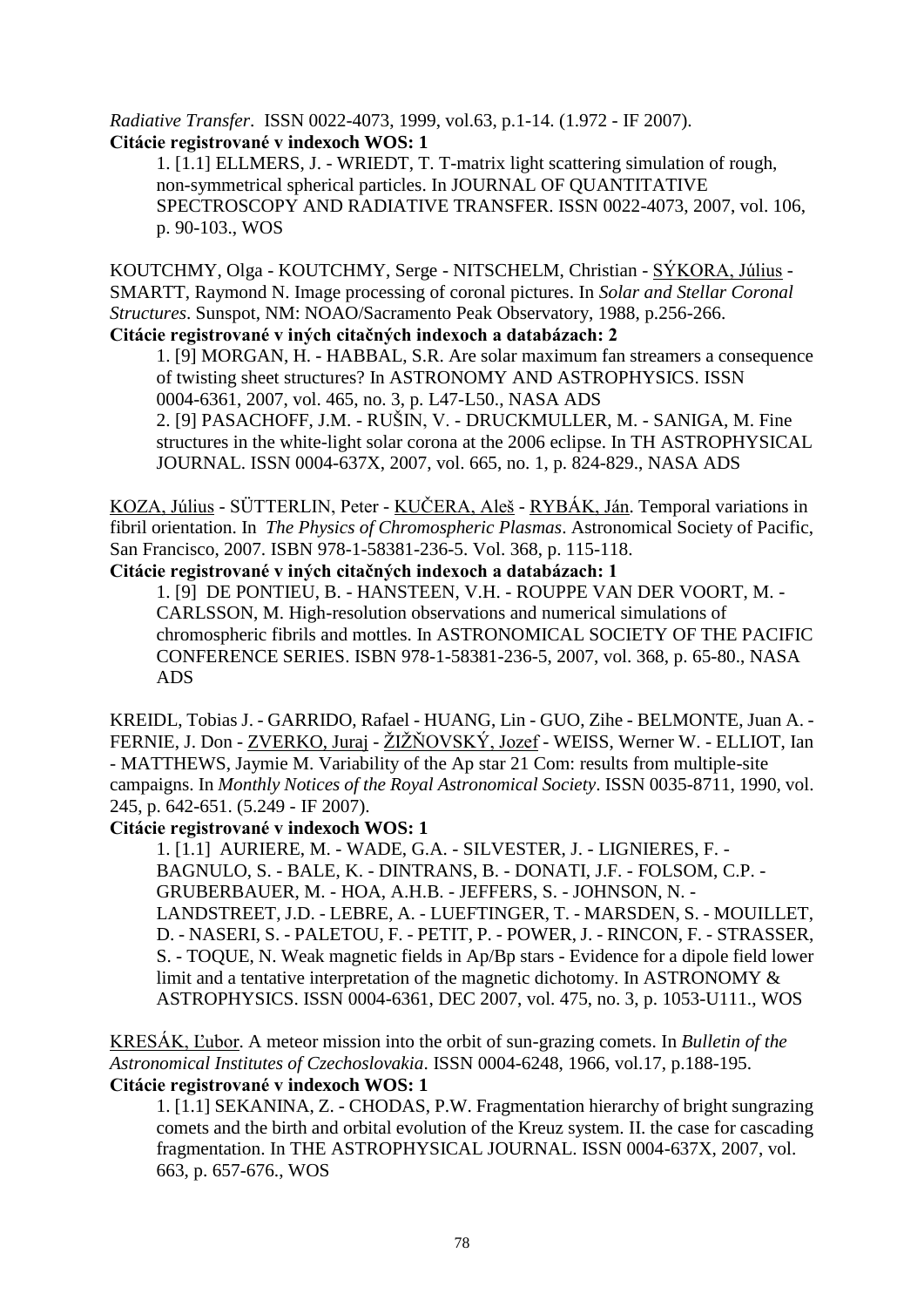KRESÁK, Ľubor. An alternate interpretation of the Oort Cloud of comets ?, In: *Comets, Asteroids, Meteorites,* ed. A.H.Delsemme, IAU Colloqium 39, Toledo, Ohio, 1977, p. 93-97. **Citácie v publikáciách neregistrovaných v citačných indexoch: 1**

 1. [3] EMELYANENKO, N.Yu. Orbital evolution of short-period comets with high values of the Tisserand constant. In IAU Symp. 236, NEAR EARTH OBJECTS, OUR CELESTIAL NEIGHBORS: OPPORTUNITY AND RISK. Eds. A. Milani, G.B.Valsecchi, D.Vokrouhlicky, Cambridge, University Press, ISBN 0-521-86345-7, 2007, p. 35-42.

KRESÁK, Ľubor. Cometary dust trails and meteor storms. In *Astronomy and Astrophysics*. ISSN 0004-6361, 1993, vol. 279, p. 646-660. (4.259 - IF2007).

#### **Citácie registrované v indexoch WOS: 2**

1. [1.1] REACH, W.T. - KELLEY, M.S. - SYKES, M.V. A survey of debris trails from short-period comets. In ICARUS. ISSN 0019-1035, 2007, vol. 191, p. 298-322., WOS 2. [1.1] CHRISTOU, A.A. - VAUBAILLON, J. - WITHERS, P. The dust trail complex of comet 79P/du Toit-Hartley and meteor outbursts at Mars. In ASTRONOMY & ASTROPHYSICS. ISSN 0004-6361, 2007, vol. 471, p. 321-329., WOS

#### **Citácie registrované v iných citačných indexoch a databázach: 1**

3. [9] JENNISKENS, P. - VAUBAILLON, J. Aurigid predictions for 2007 September 1. In WGN, JOURNAL OF THE INTERNATIONAL METEOR ORGANIZATION. ISSN 1016-3115, 2007, vol. 35, no. 2, p. 30-34., NASA ADS

KRESÁK, Ľubor. Dynamical interrelations among comets and asteroids, In: *Asteroids,* ed. T.Gehrels, Tucson, 1979, ISBN 8165-0428-8, p. 289-309.

#### **Citácie registrované v indexoch WOS: 1**

1. [1.1] HICKS, M.D.- BAUER, J.M. P/2006 HR30 (Siding Springs): A low-activity comet in near-earth space. In ASTROPHYSICAL JOURNAL, ISSN 0004-637X, 2007, vol. 662, L47-L50., WOS

KRESÁK, Ľubor. Structure and evolution of meteor streams. In IAU Symp. 33, *Physics and Dynamics of Meteors,* eds. Ľ.Kresák and P.M.Millman, D. Reidel Publ. Company, Dordrecht-Holland, 1968, p.391-403.

#### **Citácie registrované v indexoch WOS: 1**

1. [1.1] RUBINCAM, David P. - PADDACK, Stephen J. As tiny worlds turn. In SCIENCE. ISSN 0036-8075, 2007, vol. 316, p. 211-212., WOS

KRESÁK, Ľubor. The bias of the distribution of cometary orbits by observational selection. In *Bulletin of the Astronomical Institutes of Czechoslovakia*. ISSN 0004-6248, 1975, vol.26, p.92-111.

#### **Citácie registrované v indexoch WOS: 1**

1. [1.1] NESLUŠAN, L. The fading problem and the population of the Oort cloud. In ASTRONOMY AND ASTROPHYSICS. ISSN 0004-6361, 2007, vol. 461, p. 741-750., WOS

KRESÁK, Ľubor. The outbursts of periodic comet Tuttle-Giacobibi-Kresak. In *Bulletin of the Astronomical Institutes of Czechoslovakia*. ISSN 0004-6248, 1974, vol.25, p.293-304. **Citácie registrované v iných citačných indexoch a databázach: 2**

1. [9] GRONKOWSKI, P. A model of cometary outbursts based on the idea of fragmentation of ice grains. In MONTHLY NOTICES OF THE ROYAL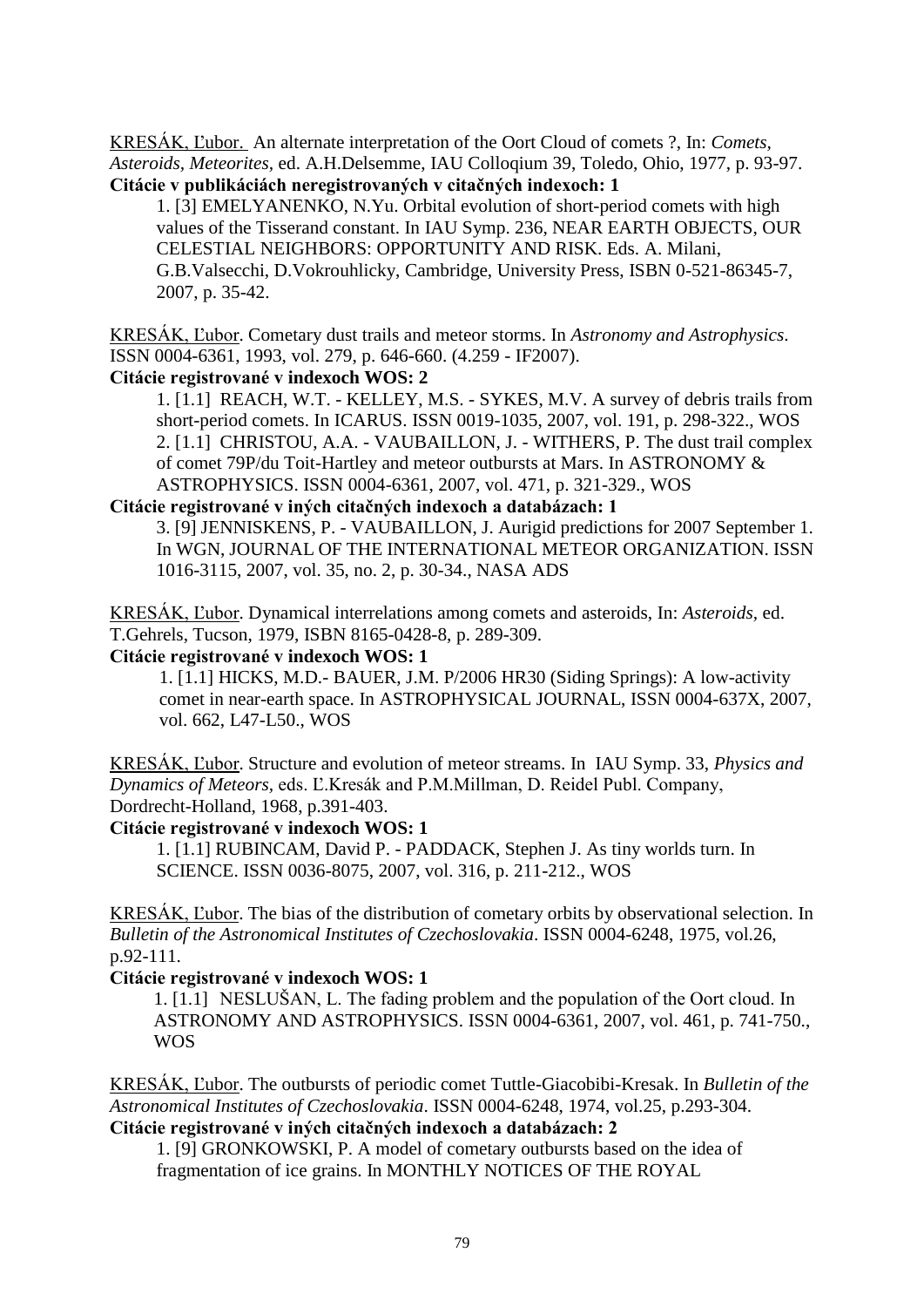ASTRONOMICAL SOCIETY. ISSN 0035-8711, 2007, vol. 379, p. L30-L34., NASA ADS

2. [9] GRONKOWSKI, P. The search for a cometary outbursts mechanism: a comparison of various theories. In ASTRONOMISCHE NACHRICHTEN. ISSN 0004-6337, 2007, vol. 328, p. 126-136., NASA ADS

KRESÁK, Ľubor - KRESÁKOVÁ, Margita. The mass loss rates of periodic comets, In: *The Diversity and Similarity of Comets,* eds. E.J.Rolfe and B.Battrick, European Space Agency Special Publications 278, 1987, ISSN 0379-6566, p.739-744.

#### **Citácie registrované v indexoch WOS: 1**

1. [1.1.] REACH, W.T.- KELLEY, M.S.- SYKES, M.V. A survey of debries trails from short-period comets. In ICARUS. ISSN 0019-1035, 2007, vol. 191, p.298-322. WOS

KRESÁK, Ľubor - KRESÁKOVÁ, Margita. Updating of the catalog of absolute magnitudes of periodic comets. In *Planetary and Space Science*. ISSN 0032-0633, 1994, vol. 42, p. 199-204. (1.842 - IF2007).

#### **Citácie registrované v indexoch WOS: 1**

1. [1.1] REACH, W.T. - KELLEY, M.S. - SYKES, M.V. A survey of debris trails from short-period comets. In ICARUS. ISSN 0019-1035, 2007, vol. 191, p. 298-322., WOS

KRESÁK, Ľubor - PITTICH, Eduard M. The intrinsic number density of active long-period comets in the inner solar system. In *Bulletin of the Astronomical Institutes of Czechoslovakia*. ISSN 0004-6248, 1978, vol.29, p.299-309.

#### **Citácie registrované v indexoch WOS: 1**

1. [1.1] NESLUŠAN, L. The fading problem and the population of the Oort cloud. In ASTRONOMY AND ASTROPHYSICS. ISSN 0004-6361, 2007, vol. 461, p. 741-750., WOS

KRESÁK, Ľubor - PORUBČAN, Vladimír. The dispersion of meteors in meteor streams. I. The size of the radiant areas. In *Bulletin of the Astronomical Institutes of Czechoslovakia*, ISSN 0004-6248, 1970,Vol. 21, p. 153-169.

### **Citácie v publikáciách neregistrovaných v citačných indexoch: 1**

1.[4] HAJDUKOVÁ, M. Vplyv chýb v určení polohy radiantov meteorov na hyperbolické dráhy. In METEORICKÉ SPRÁVY*,* 2007, vol. 28, p. 12-16.

KRESÁK, Ľubor - SLANČÍKOVÁ, Judita. On the structure of the Giacobinid meteor shower. In *Bulletin of the Astronomical Institutes of Czechoslovakia*. ISSN 0004-6248, 1975, vol.26, p.327-342.

#### **Citácie registrované v indexoch WOS: 1**

1. [1.1] KOTEN, P. - BOROVIČKA, J. - SPURNÝ, P. - STORK, R. Optical observations of enhanced activity of the 2005 Draconid meteor shower. In ASTRONOMY AND ASTROPHYSICS. ISSN 0004-6361, 2007, vol. 466, p. 729-735., WOS

KRTIČKA, Jiří - MIKULÁŠEK, Zdeněk - ZVERKO, Juraj - ŽIŽŇOVSKÝ, Jozef. The light variability of the helium strong star HD 37776 as a result of its inhomogenous elemental surface distribution. In *Astronomy and Astrophysics*. ISSN 0004-6361, 2007, vol. 470, p. 1089-1098. (4.259 - IF2007).

#### **Citácie registrované v indexoch WOS: 1**

1. [1.1] SMITH, M.A. - BOHLENDER, D.A. Variations of the high-level Balmer line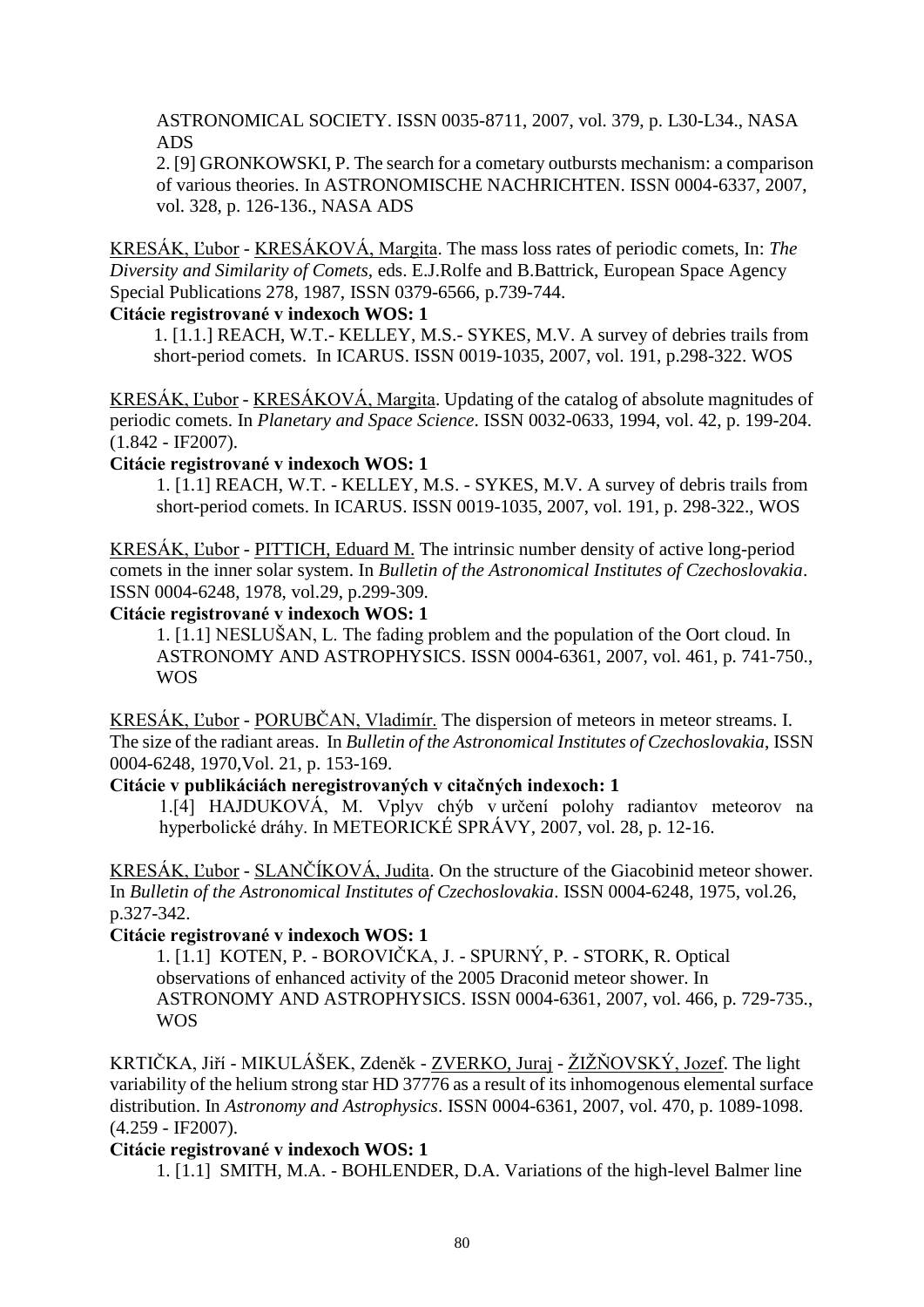spectrum of the helium-strong star sigma Orionis. In ASTRONOMY & ASTROPHYSICS. ISSN 0004-6361, DEC 2007, vol. 475, no. 3, p. 1027-1037., WOS

KUBÁČEK, Dalibor - PITTICH, Eduard - ZVOLÁNKOVÁ, Judita - TICHÁ, Jana - TICHÝ, Miloš. Aberration angles of comet Bradfield 1987 29 plasma tail. In *Contributions of the Astronomical Observatory Skalnaté Pleso*. ISSN 1335-1842, 1995, vol. 25, p. 83-89. **Citácie registrované v iných citačných indexoch a databázach: 1**

1. [9] SIZONENKO, YU. V. Comets C/2001 Q4 and C/2004 Q2: structure of plasma tails. In KINEMATICS AND PHYSICS OF CELESTIAL BODIES. ISSN 0884-5913, 2007, vol. 23, no. 5, p. 207-213., NASA ADS

KUČERA, Aleš - BALTHASAR, Horst - RYBÁK, Ján - WOEHL, Hubertus. Heights of formation of Fe I photospheric lines. In *Astronomy and Astrophysics*. ISSN 0004-6361, 1998, vol.332, no.3, p.1069-1074.

(4.259 - IF 2007).

**Citácie registrované v iných citačných indexoch a databázach: 1**

1. [9] RUTTEN, R.J. Observing of solar chromosphere. In ASTRONOMICAL SOCIETY OF THE PACIFIC CONFERENCE SERIES. ISBN 978-1-58381-235-8, 2007, vol. 368, p. 27-48., NASA ADS

KUČERA, Aleš - RYBÁK, Ján - WÖHL, Hubertus. Observations of Fe I lines in the quiet solar photosphere. In *Astronomy and Astrophysics*. ISSN 0004-6361, 1995, vol.298, p.917-922. (4.259 - IF 2007).

**Citácie registrované v indexoch WOS: 1**

1. [1.1] CHEUNG, M.C.M. - SCHUSSLER, M. - MORENO-INSERTIS, F. The origin of the reversed granulation in the solar photosphere. In ASTRONOMY & ASTROPHYSICS. ISSN 0004-6361, JAN 2007, vol. 461, no. 3, p. 1163-1171., WOS

KUDELA, Karel - RYBÁK, Ján - ANTALOVÁ, Anna - STORINI, Marisa. Time Evolution of Low Frequency Periodicities in Cosmic Ray Intensity. In *Solar Physics,* ISSN 0038-0938, 2002, vol. 205, p. 165-175.

### **Citácie registrované v indexoch WOS: 2**

 1. [1.1] CHARVATOVA, I. In ANNALES GEOPHYSICAE, ISSN 0992-7689, 2007, vol. 25, p.1227-1232., WOS

 2. [1.1] SABBAH, I. - DULDIG, M.L. In SOLAR PHYSICS*,* ISSN 0038-0938, 2007, vol. 243, p.231-235., WOS

LINDBLAD, Bertil A. - NESLUŠAN, Luboš - PORUBČAN, Vladimír - SVOREŇ, Ján. IAU meteor database of photobraphic orbits - version 2003. In *Earth, Moon and Planets*. ISSN 0167-9295, 2003, vol. 93, p. 249-260. (0.558 - IF2007).

### **Citácie registrované v indexoch WOS: 1**

1. [2.1] HAJDUKOVÁ, M. - PAULECH, T. Hyperbolic and interstellar meteors in the IAU MDC radar data. In CONTRIBUTIONS OF THE ASTRONOMICAL OBSERVATORY SKALNATÉ PLESO. ISSN 1335-1842, 2007, vol. 37, p. 18-30., WOS

**Citácie v publikáciách neregistrovaných v citačných indexoch: 3**

 2. [4] HAJDUKOVÁ, M. Vplyv chýb v určení polohy radiantov meteorov na hyperbolické dráhy. In METEORICKÉ SPRÁVY*,* 2007, vol. 28, p. 12-16. 3. [4] KORNOŠ, L. - TÓTH, J. - VEREŠ, P. Příbram a Neuschwanstein. In METEORICKÉ SPRÁVY*,* 2007, vol. 28, p. 83-90.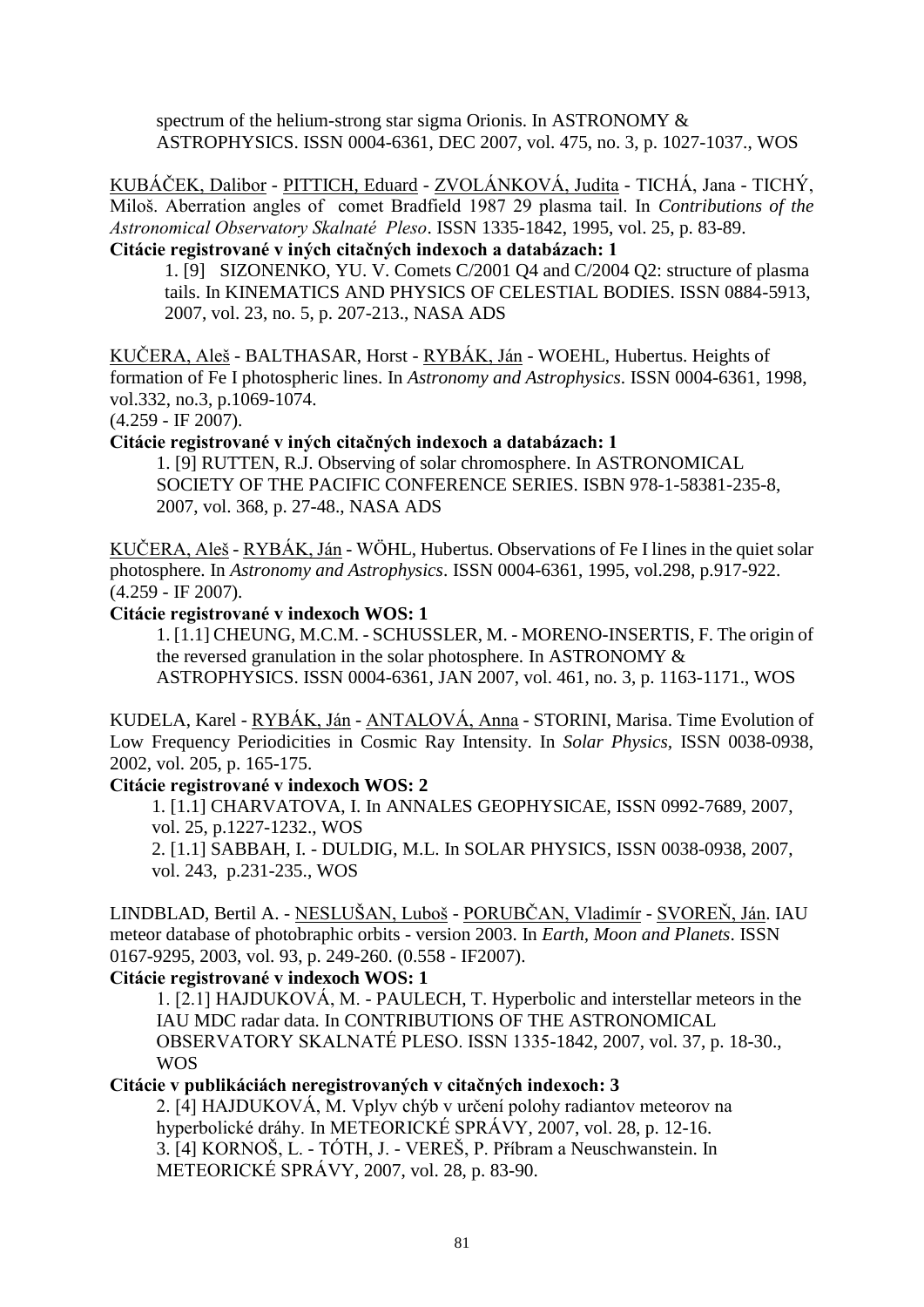4. [3] TRIGO-RODRÍGUEZ, J.M. - LLORCA, J. Meteoroids and IDPs of cometary origin: lessons from Stardust. In EUROPEAN PLANETARY SCIENCE CONGRESS, 2007, vol. 2, A-00471.

LINDBLAD, Bertil A. - NESLUŠAN, Luboš - SVOREŇ, Ján - PORUBČAN, Vladimír. The updated version of the IAU MDC database of photographic meteor orbits. In: *Meteoroids - European Space Agency Special Publications* 495, ed. B. Warmbein, European Space Agency, Noordwijk, 2001, ISBN 92-9092-805-0, p.73-75.

# **Citácie v publikáciách neregistrovaných v citačných indexoch: 1**

1. [4] HAJDUKOVA, M. - PAULECH, T. Hyperbolic and interstellar meteors in the IAU MDC radar data. In CONTRIBUTIONS OF THE ASTRONOMICAL OBSERVATORY SKALNATÉ PLESO. ISSN 1335-1842, 2007, vol. 37, p. 18-30.

LINDBLAD, Bertil A. - PORUBČAN, Vladimír. Radiant ephemeris and radiant area of the Perseid meteoroid stream. In *Earth, Moon, and Planets* ISSN 0167-9295, 1995, vol.68, p. 409-418 (0.558 - IF 2007).

### **Citácie registrované v indexoch WOS: 1**

1. [1.1] IYE, M. - TANAKA, M. - YANAGISAWA, M. - EBIZUKA, N. - OHNISHI, K. - HIROSE, C. - ASAMI, N. - KOMIYAMA, Y. - FURUSAWA, H. SuprimeCam observation of sporadic meteors during Perseids 2004. In PUBLICATIONS OF THE ASTRONOMICAL SOCIETY OF JAPAN. ISSN 0004-6264, 2007, vol. 59, p. 841-855., WOS

MAYER, Pavel - CHOCHOL, Drahomír - HANNA, Magdy A. - WOLF, Marek. Radial velocities of six early-type evolved stars. In *Contributions of the Astronomical Observatory Skalnaté Pleso*. ISSN 1335-1842, 1994, vol.24, p.65-68.

### **Citácie registrované v iných citačných indexoch a databázach: 1**

1. [9] McSWAIN, M.V. - BOYAJIAN, T.S. - GRUNDSTROM, E.D. - GIES, D.R. A spectroscopic study of field and runaway OB stars. In THE ASTROPHYSICAL JOURNAL. ISSN 0004-637X, 2007, vol. 655, no. 1, p. 473-483., NASA ADS

MAYER, Pavel - LORENZ, Reinald - CHOCHOL, Drahomír - IRSMAMBETOVA, Tatyana R. SZ Cam - early-type eclipsing binary with a third body. In *Astronomy and Astrophysics*. ISSN 0004-6361, 1994, vol.288, p.L13-L16. (4.259 - IF 2007).

### **Citácie registrované v iných citačných indexoch a databázach: 1**

1. [9] GORDA, S.YU. - BALEGA, YU.YU. - PLUZHNIK, E.A. - SHKHAGOSHEVA, Z.U. Parameters of the apparent relative orbit of the third body in the SZ Cam system. In ASTROPHYSICAL BULLETIN. ISSN 1990-3413, 2007, vol. 62, no. 4, p. 352-359., NASA ADS

## **Citácie v publikáciách neregistrovaných v citačných indexoch: 1**

2. [3] MICHALSKA, G. - KUBÁT, J. - KORČÁKOVÁ, D. - KAWKA, A. - CENIGA, M. - KUČEROVÁ, B. - VOTRUBA, V. The Multiple System SZ Cam. In PROCEEDINGS OF IAU SYMPOSIUM No. 240. ISBN 0521863481, 2007, vol. 240, p. 555-557.

MCINTOSH, Bruce A. - HAJDUK, Anton. Comet Halley meteor stream: A new model. In *Monthly Notices of the Royal Astronomical Society*. ISSN 0035-8711, 1983, vol.205, p.931-943. (5.249 - IF 2007).

**Citácie registrované v iných citačných indexoch a databázach: 1**

1. [9] TRIGO-RODRIGUEZ, J.M. - MADIEDO, J.M. - LLORCA, J. - GURAL, P.S. -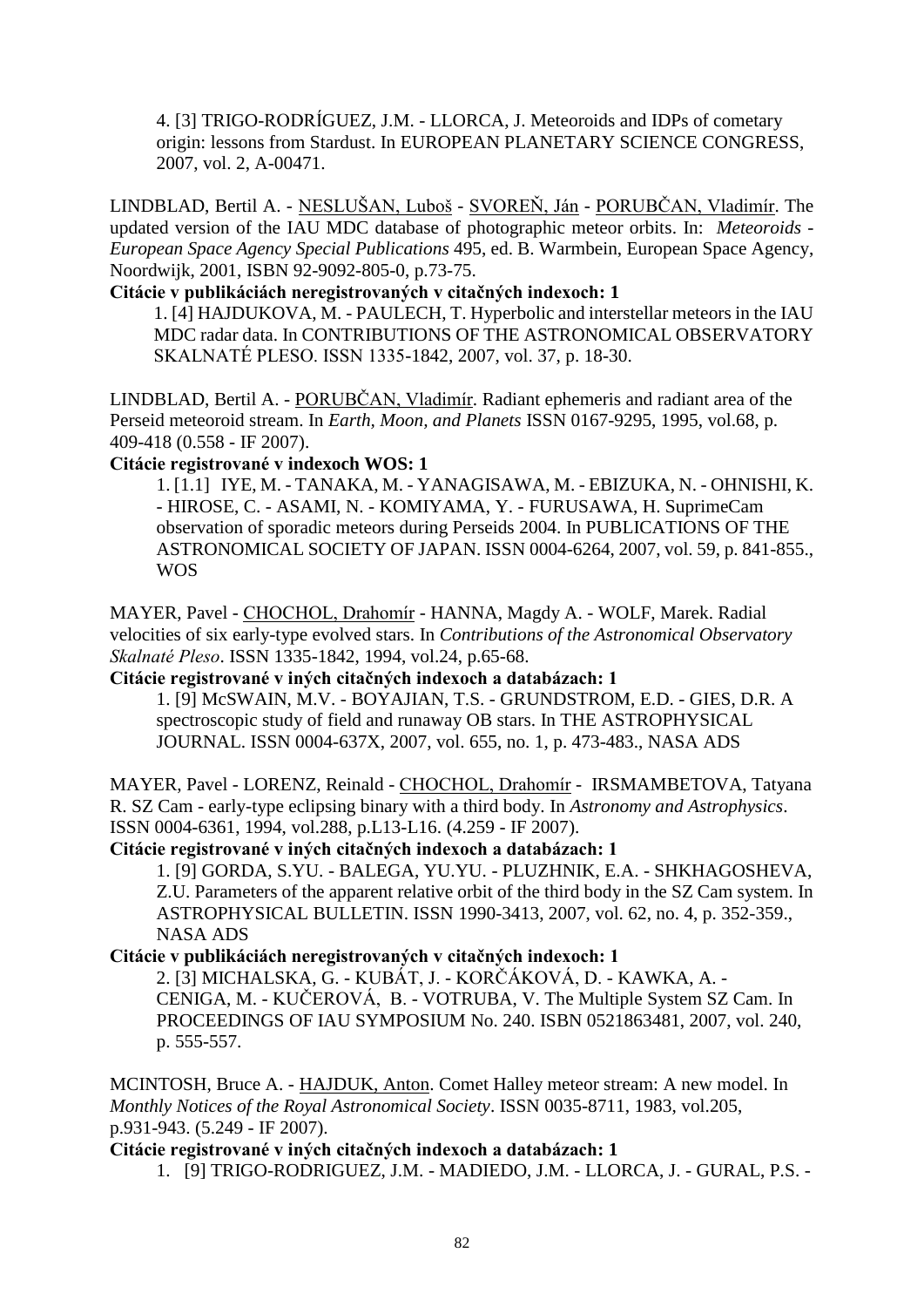PUJOLS, P. - TEZEL, T. The 2006 Orionid outburst imaged by all-sky CCD cameras from Spain: meteorid spatial fluxes and orbital elements. In MONTHLY NOTICES OF THE ROYAL ASTRONOMICAL SOCIETY. ISSN 0035-8711, 2007, vol. 380, p. 126-132., NASA ADS

MEECH, Karen J. - SVOREŇ, Ján. Using Cometary Activity to Trace the Physical and Chemical Evolution of Cometary Nuclei. In *Comets II,* Tucson, University of Arizona, 2004, p. 317-335.

#### **Citácie v publikáciách neregistrovaných v citačných indexoch: 11**

1. [3] FERRÍN, I. Secular light curve of Comet 9P/Tempel 1. In ICARUS. ISSN 0019-1035, 2007, vol. 191, Iss. 2, p. 567-572.

2. [3] FERRÍN, I. Secular light curves of comets, II: 133P/Elst Pizarro, an asteroidal belt comet. In ICARUS. ISSN 0019-1035, 2006, vol. 185, p. 523-543.

3. [3] FURUSHO, R. - IKEDA, Y. - KINOSHITA, D. - IP, W.-H. - KAWAKITA, H. - KASUGA, T. - SATO, Y. - LIN, H.-C. - CHANG, M.-S. - LIN, Z.-Y. - WATANABE, J.-I. Imaging polarimetry of comet 9P/Tempel before and after Deep Impact. In ICARUS. ISSN 0019-1035, 2007, vol. 190, p. 454-458.

4. [3] FURUSHO, R. - KAWAKITA, H. - FUSE, T. - WATANABE, J. Forbidden oxygen emission lines of Comet 116P/Wild 4 at 2.4 AU. In ADVANCES IN SPACE RESEARCH. ISSN 0273-1177, 2006, vol. 38, p. 1983-1986.

5. [3] KADONO, T. - SUGITA, S. - SAKO, S. - OOTSUBO, T. - HONDA, M. - KAWAKITA, H. - MIYATA, T. - FURUSHO, R. - WATANABE, J. The Thickness and Formation Age of the Surface Layer on Comet 9P/Tempel. In THE ASTROPHYSICAL JOURNAL LETTERS. ISSN 0004-637X, 2007, vol. 661, L89-L92.

6. [3] MAZZOTTA EPIFANI, E. - PALUMBO, P. - CAPRIA, M.T. - CREMONESE, G. - FULLE, M. - COLANGELI, L. The distant activity of short-period comets - I. In MONTHLY NOTICES OF THE ROYAL ASTRONOMICAL SOCIETY LETTERS. ISSN 1745-3925, 2007, vol. 381, p. 713-722.

7. [3] MAZZOTTA EPIFANI, E. - PALUMBO, P. - CAPRIA, M.T. - CREMONESE, G. - FULLE, M. - COLANGELI, L. The dust coma of the active Centaur P/2004 A1 (LONEOS): a CO-driven environment? In ASTRONOMY AND ASTROPHYSICS. ISSN 0365-0138, 2006, vol. 460, p. 935-944.

8. [3] REACH, T. - KELLEY, M.S. - SYKES, M.V. A survey of debris trails from short-period comets. In ICARUS. ISSN 0019-1035, 2007, vol. 191, p. 298-322.

9. [3] SMITH, M. - BLOCK, K. - BYRAM, S. - KARPOWICZ, B.M. - LANZA, N. - MASIERO, J. - MILLER, C. - SINGER, S. - SMITH, B. - WINFIELD, A. - WYE, L. - BALINT, T. The Wirtanen Analysis and Surface Probe: Concept for a New Frontiers Comet Surface Sample Return Mission. In BULLETIN OF THE AMERICAN ASTRONOMICAL SOCIETY. ISSN 0002-7537, 2007, vol. 39, p. 478.

10. [3] SUGITA, S. - KADONO, T. - SAKO, S. - OOTSUBO, T. - HONDA, M. - KAWAKITA, H. - FURUSHO, R. - WATANABE, J. MID-IR Observations of Deep Impact Reveal the Primordial Origin of a Surface of Comet 9P/Tempel 1. In LUNAR AND PLANETARY SCIENCE. ISSN 1095-9203, 2007, vol. 38, 1911.pdf.

11. [3] WOODWARD, CH.E. - KELLEY, M.S. - BOCKELÉE-MORVAN, D. - GEHRZ, R.D.: Water in Comet C/2003 K4 (LINEAR) with Spitzer. In THE ASTROPHYSICAL JOURNAL. ISSN 0004-637X, 2007, vol. 671, p. 1065-1074.

MIKULÁŠEK, Zdeněk - SVOREŇ, Ján - ŽIŽŇOVSKÝ, Jozef: Atmospheric extinction at the Brno and Skalnaté Pleso Observatories. In *Contributions of the Astronomical Observatory Skalnaté Pleso*. ISSN 1335-1842, 2003, vol. 33, p. 21-28.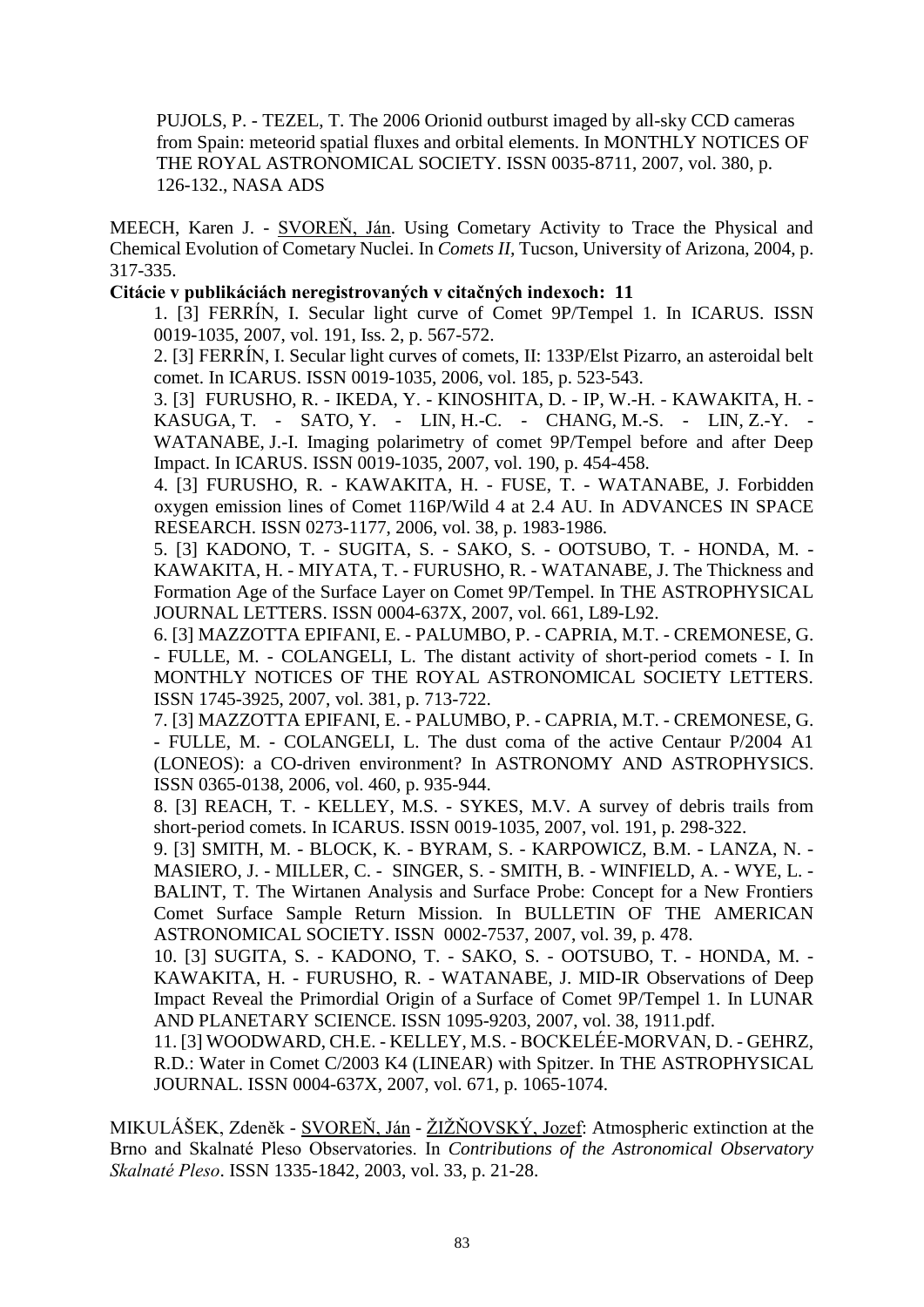#### **Citácie v publikáciách neregistrovaných v citačných indexoch: 2**

1. [3] BUDDING, E., DEMIRCAN, O. Themes of astronomical photometry. In INTRODUCTION TO ASTRONOMICAL PHOTOMETRY. ISBN-10: 0521847117, Cambridge, University Press, 2007, p. 72-160.

2. [3] FERRERO, G.A. - GUEVARA DAY, W.R. - NAVARRETE, V. - PELAYO, M. Searching astronomical sites in Peru: Determinant variables analysis. In ENCUENTRO CIENTIFICO INTERNATIONAL PERU. ISSN 1813-0194, 2006, vol. 3, p. 25-28.

MINAROVJECH, Milan - RYBANSKÝ, Milan - RUŠIN, Vojtech. Time-latitude Prominence and the Green Corona Distribution Over the Solar Activity Cycle. In *New Perspectives on Prominences, IAU Colloquium 167*. 1998. ISBN 1-886733-70-8, 1, p.484-487. **Citácie registrované v iných citačných indexoch a databázach: 1**

1. [9] LI, K.J. - MU, J. - LI, Q.X. On long-term solar activity at high latitudes. In MONTHLY NOTICES OF THE ROYAL ASTRONOMICAL SOCIETY: LETTERS.

ISSN 0035-8711, 2007, vol. 376, no. 1, p. L39-L42., NASA ADS

MINAROVJECH, Milan - RYBANSKÝ, Milan - RUŠIN, Vojtech. Prominences and the green corona over the solar activity cycles. In *Solar Physics*. ISSN 0038-0938, 1998, vol.177, p.357-364. (2.479 - IF 2007).

#### **Citácie registrované v indexoch WOS: 1**

1. [1.1] LI, K.J. - LI, Q.X. - GAO, P.X. - MU, J. - CHEN, H.D. - SU, T.W. Activity cycle of solar filaments. In JOURNAL OF ASTROPHYSICS AND ASTRONOMY. ISSN 0250-6335, JUN-SEP 2007, vol. 28, no. 2-3, p. 147-156., WOS

MINAROVJECH, Milan - RUŠIN, Vojtech - RYBANSKÝ, Milan - SAKURAI, Takashi - ICHIMOTO, Kiyoshi. Oscillations in the coronal green line intensity observed at Lomnicky stit and Norikura nearly simultaneously. In *Solar Physics*. ISSN 0038-0938, 2003, vol 213, p. 269-290. (2.479 - IF 2007).

### **Citácie registrované v indexoch WOS: 1**

1. [1.1] TOMCZYK, S. - MCINTOSH, S.W. - KEIL, S.L. - JUDGE, P.G. - SCHAD, T. - SEELEY, D.H. - EDMONDSON, J. Alfven waves in the solar corona. In SCIENCE. ISSN 0036-8075, AUG 31 2007, vol. 317, no. 5842, p. 1192-1196., WOS

NESLUŠAN, Luboš. An orbital inhomogenity of new comets and the fading problem. In *Contributions of the Astronomical Observatory Skalnaté Pleso*. ISSN 1335-1842, 2006, vol. 36, p. 5-14.

**Citácie registrované v iných citačných indexoch a databázach: 1**

1. [9] TRIMBLE, V. - ASCHWANDEN, M.J. - HANSEN, C.J. Astrophysics in 2006. In SPACE SCIENCE REVIEWS. ISSN 0038-6308, 2007, vol. 132, no. 1, p. 1-182., NASA ADS

NESLUŠAN, Luboš. On the global electrostatic charge of stars. In *Astronomy and Astrophysics*. ISSN 0004-6361, 2001, vol.372, p.913-915. (4.259 - IF 2007). **Citácie registrované v indexoch WOS: 2**

1. [1.1] RAY, S. - DAS, B. - RAHAMAN, F. - RAY, S. Physical properties of Tolman-Bayin solutions: Some cases of static charged fluid spheres in general relativity. In INTERNATIONAL JOURNAL OF MODERN PHYSICS D. ISSN 0218-2718, 2007, vol. 16, p. 1745-1759., WOS

2. [1.1] THORNHILL, W. The Z-pinch morphology of supernova 1987A and electric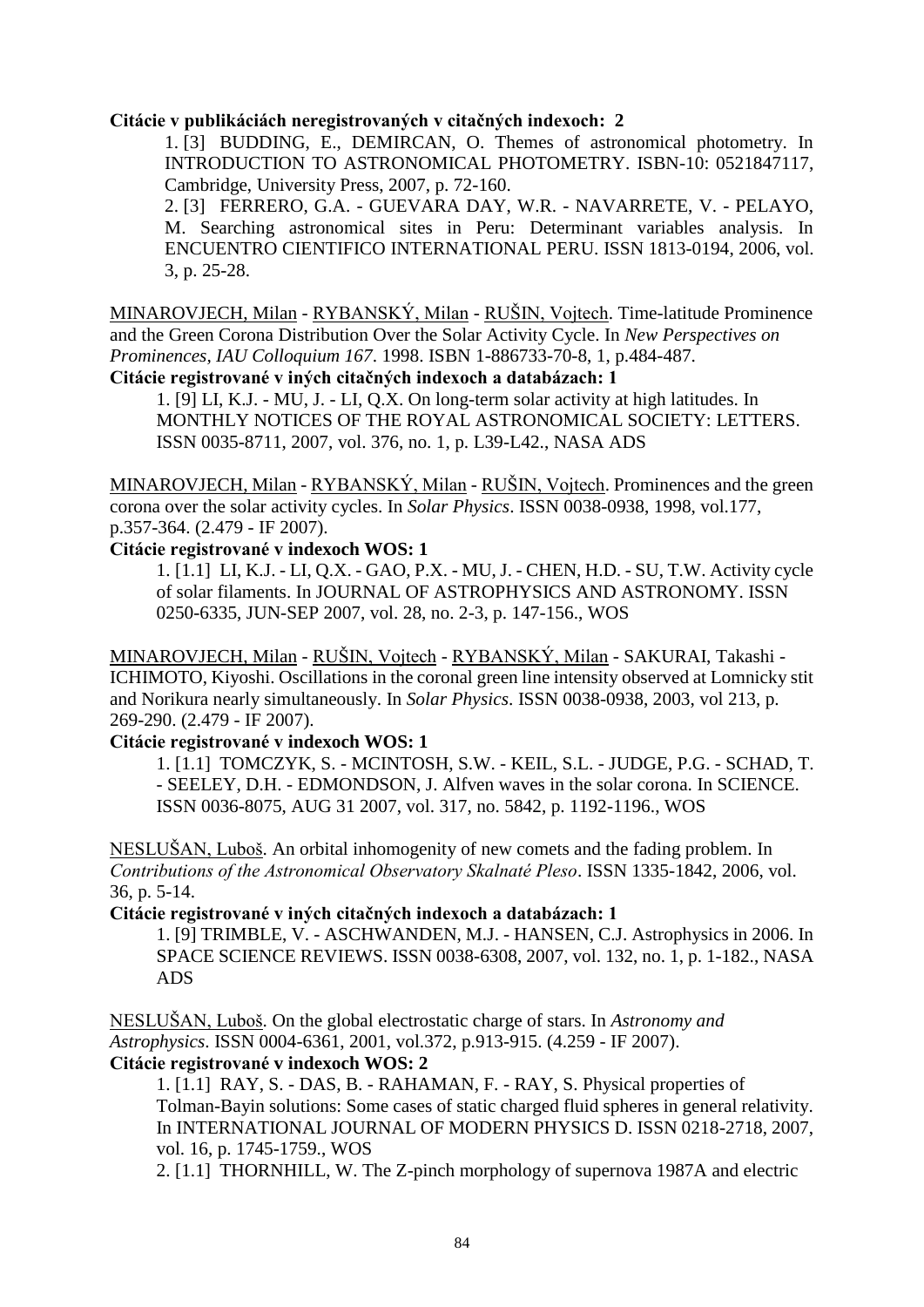stars. In IEEE TRANSACTIONS ON PLASMA SCIENCE. ISSN 0093-3813, 2007, vol. 35, p. 832-844., WOS

NESLUŠAN, Luboš. The potential meteoroid streams crossing the orbits of terrestrial planets. In *Contributions of the Astronomical Observatory Skalnaté Pleso*. ISSN 1335-1842, 2005, vol. 35, p.163-179.

#### **Citácie registrované v iných citačných indexoch a databázach: 1**

1. [9] TRIMBLE, V. - ASCHWANDEN, M.J. - HANSEN, C.J. Astrophysics in 2006. In SPACE SCIENCE REVIEWS. ISSN 0038-6308, 2007, vol. 132, no. 1, p. 1-182., NASA ADS

NESLUŠAN, Luboš - SVOREŇ, Ján - PORUBČAN, Vladimír. A computer program for calculation of a theoretical meteor-stream radiant. In *Astronomy and Astrophysics*. ISSN 0004-6361, 1998, vol.331, p.411-413.

### **Citácie registrované v indexoch WOS: 2**

1. [1.1] VAUBAILLON, J. - JENNISKENS, P. Dust trail evolution applied to long-period comet C/1854 L1 (Klinkerfues) and the epsilon-Eridanids. In ADVANCES IN SPACE RESEARCH. ISSN 0273-1177, 2007, vol. 39, p. 612-615., WOS 2. [1.1] TRIGO-RODRIGUEZ, J.M. - MADIEDO, J.M. - LLORCA, J. - GURAL, P.S. - PUJOLS, P. - TEZEL, T. The 2006 Orionid outburst imaged by all-sky CCD cameras from Spain: meteoroid spatial fluxes and orbital elements. In MONTHLY NOTICES OF THE ROYAL ASTRONOMICAL SOCIETY. ISSN 0035-8711, 2007, vol. 380, p.

126-132., WOS

#### **Citácie v publikáciách neregistrovaných v citačných indexoch: 2**

3. [3] ARLT, R. - RENDTEL, J. A new working list of meteor showers. In PROC. OF THE INTERNATIONAL METEOR CONFERENCE*,* 14-17. Sept. 2006, Roden, the Netherlands, eds. F.Bettonvil and J.Kac, Publ. IMO, ISBN 978-2-87355-018-9, 2007, p. 76-86.

4. [4] VEREŠ, P. - TÓTH, J. - KLAČKA, J. - KÓMAR, L.: Slapy ako mechanizmus úniku asteroidálnych meteoroidov. In METEORICKÉ SPRÁVY. 2007, vol. 28, p. 75-82.

 $\overline{OZGUC}$ , Atila - ATAÇ, Tamer - RYBÁK, Ján. Temporal variability of the flare index (1966-2001). In *Solar Physics* ISSN 0038-0938, 2003, vol. 214, p. 375-396. (2.479 - IF2007). **Citácie registrované v indexoch WOS: 5**

1. [1.1] OBRIDKO, V.N. - SHELTING, B.D. Occurrence of the 1.3-year periodicity in the large-scale solar magnetic field for 8 solar cycles. In ADVANCES IN SPACE RESEARCH. ISSN 0273-1177, 2007, vol. 40, no. 7, p. 1006-1014., WOS

2. [1.1] YIN, Z.Q. - HAN, Y.B. - MA, L.H. - LE, G.M. - HAN, Y.G. Short-term period variation of relative sunspot numbers. In CHINESE JOURNAL OF ASTRONOMY AND ASTROPHYSICS. ISSN 1009-9271, 2007, vol. 7, no. 6, p. 823-830., WOS 3. [1.1] SEN, A.K. - LITAK, G. - SYTA, A. Cutting process dynamics by nonlinear time series and wavelet analysis. In CHAOS. ISSN 1054-1500, JUN 2007, vol. 17, no. 2., Art. No. 023133., WOS

4. [1.1] SEN, A.K. Multifractality as a measure of complexity in solar flare activity. In SOLAR PHYSICS. ISSN 0038-0938, MAR 2007, vol. 241, no. 1, p. 67-76., WOS 5. [1.1] FORGACS-DAJKA, E. - BORKOVITS, T. Searching for mid-term variations in different aspects of solar activity - looking for probable common origins and studying temporal variations of magnetic polarities. In MONTHLY NOTICES OF THE ROYAL ASTRONOMICAL SOCIETY. ISSN 0035-8711, JAN 2007, vol. 374, no. 1, p. 282-291., WOS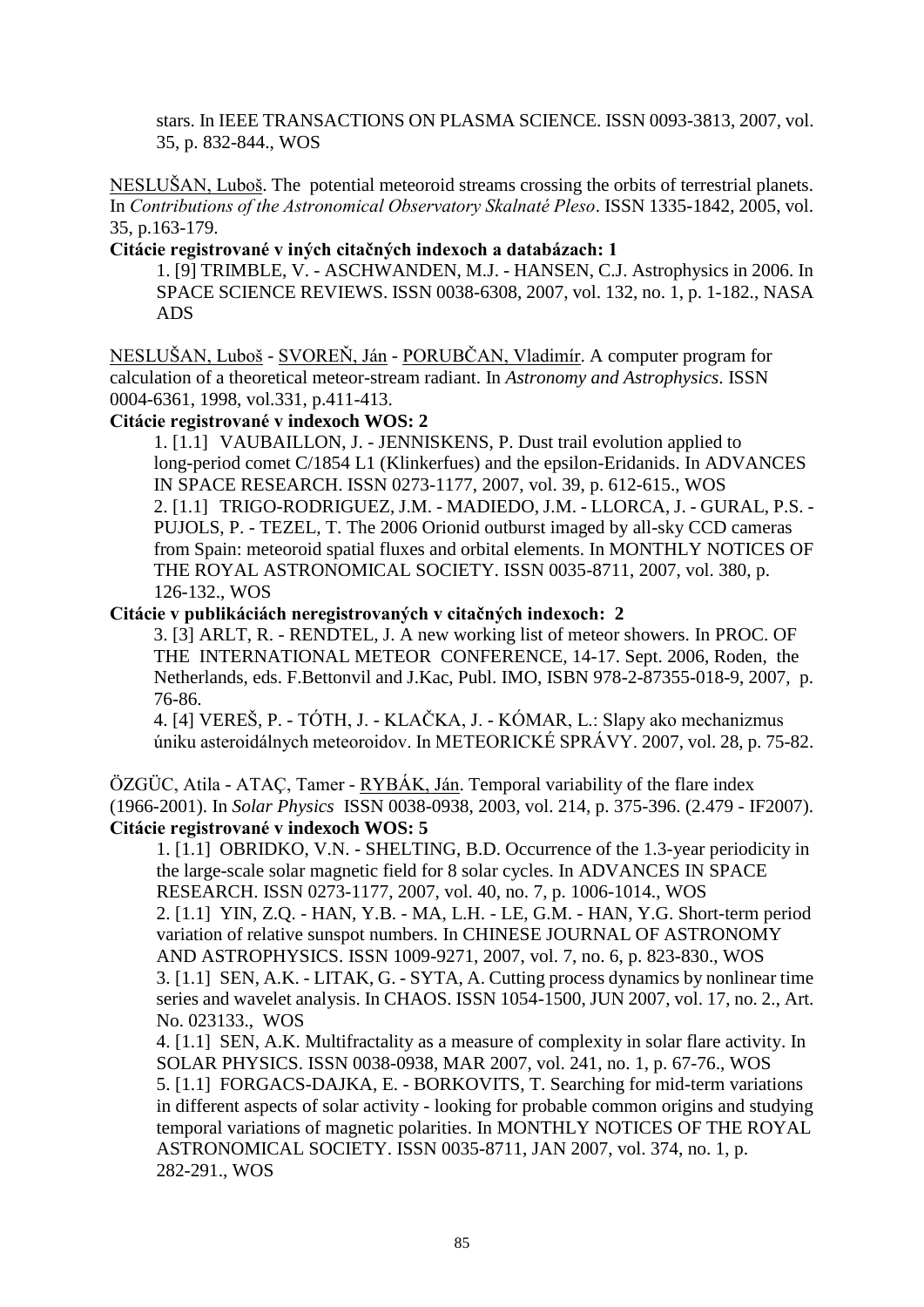#### **Citácie registrované v databáze Scopus: 1**

6. [1.2] SONG, W.B. - WANG, J.X. Periodicities in solar filament activity. In ACTA ASTRONOMICA SINICA. ISSN 0001-5245, 2007, vol. 48, no. 1, p. 29-35., SCOPUS

ÖZGÜC, Atila - ATAÇ, Tamer - RYBÁK, Ján. Evaluation of the short-term periodicities in the flare index between the years 1966-2002. In *Solar Physics*. ISSN 0038-0938, 2004, vol. 223, p. 287-304. (2.479 - IF2007).

#### **Citácie registrované v indexoch WOS: 2**

1. [1.1] YIN, Z.Q. - HAN, Y.B. - MA, L.H. - LE, G.M. - HAN, Y.G. Short-term period variation of relative sunspot numbers. In CHINESE JOURNAL OF ASTRONOMY AND ASTROPHYSICS. ISSN 1009-9271, 2007, vol. 7, no. 6, p. 823-830., WOS 2. [1.1] SEN, A.K. Multifractality as a measure of complexity in solar flare activity. In SOLAR PHYSICS. ISSN 0038-0938, MAR 2007, vol. 241, no. 1, p. 67-76., WOS

[PARIMUCHA,](http://adsabs.harvard.edu/cgi-bin/author_form?author=Parimucha,+S&fullauthor=Parimucha,%20S.&charset=UTF-8&db_key=AST) Štefan - [ARKHIPOVA,](http://adsabs.harvard.edu/cgi-bin/author_form?author=Arkhipova,+V&fullauthor=Arkhipova,%20V.%20P.&charset=UTF-8&db_key=AST) Vera P. - [CHOCHOL,](http://adsabs.harvard.edu/cgi-bin/author_form?author=Chochol,+D&fullauthor=Chochol,%20D.&charset=UTF-8&db_key=AST) Drahomír - [KROLL,](http://adsabs.harvard.edu/cgi-bin/author_form?author=Kroll,+P&fullauthor=Kroll,%20P.&charset=UTF-8&db_key=AST) Peter - PRIBULLA, Theodor - SHUGAROV, Sergey Yu. - ULYANIKHINA, Oksana - CHINAROVA, Lydia. L. Long-term photometry of the symbiotic nova V1016 Cyg. In *Contributions of the Astronomical Observatory Skalnaté Pleso*. ISSN 1335-1842, 2000, vol.30, p.99-116.

## **Citácie registrované v iných citačných indexoch a databázach: 1**

 1. [9] SKOPAL, A. On the effect of emission lines on UBVR photometry. In NEW ASTRONOMY. ISSN 1384-1076, OCT 2007, vol. 12, no. 7, p. 597-604., NASA ADS

PARIMUCHA, Štefan - VAŇKO, Martin. Determination of the Interstellar Extinction of Symbiotic Stars from the Ultraviolet Continuum. In *Astronomical Society of the Pacific Conference Series*. 2006, ISBN 1-58381-217-2, vol. 349, p. 309. **Citácie** 

## **registrované v iných citačných indexoch a databázach: 1**

1.[9] PHILLIPS, J. P. 2MASS near-infrared photometry of symbiotic stars. In MONTHLY NOTICES OF THE ROYAL ASTRONOMICAL SOCIETY, ISSN 0035-8711, 2007, vol. 376, Issue 3, p. 1120 - 1132., NASA ADS

PASACHOFF, Jay M. - RUŠIN, Vojtech - DRUCKMÜLLER, Miloslav - SANIGA, Metod. Fine structures in the white-light solar corona at the 2006 eclipse. In *The Astrophysical Journal*. ISSN 0004-637X, 2007, vol. 665, p. 824-829. (6.405 - IF2007).

#### **Citácie registrované v databáze Scopus: 1**

1. [1.2] ST. CYR, O.C - DAVILA, J.M. - GUHATHAKURTA, M. - SENSENEY, R.S. Science eclipses politics during 2006 U. S. eclipse expedition to Libya. In THE EOS, TRANSACTIONS AMERICAN GEOPHYSICAL UNION. ISSN 0096-3941, 2007, vol. 88, p. 539-540., SCOPUS

PITTICH, Eduard. Space distribution of the splitting and outbursts of comets. In *Bulletin of the Astronomical Institutes of Czechoslovakia*. ISSN 0004-6248, 1971, vol.22, p.143-153. **Citácie registrované v iných citačných indexoch a databázach: 1**

1. [9] GRONKOWSKI, P. The search for a cometary outbursts mechanism: a comparison of various theories. In ASTRONOMISCHE NACHRICHTEN. ISSN 0004-6337, 2007, vol. 328, p. 126-136., NASA ADS

PITTICH, Eduard - KLAČKA, Jozef. Origin of the Taurid meteor stream. In *Planetary and Space Science*. ISSN 0032-0633, 1998, vol.46, p.881-886. (1.842 - IF 2007).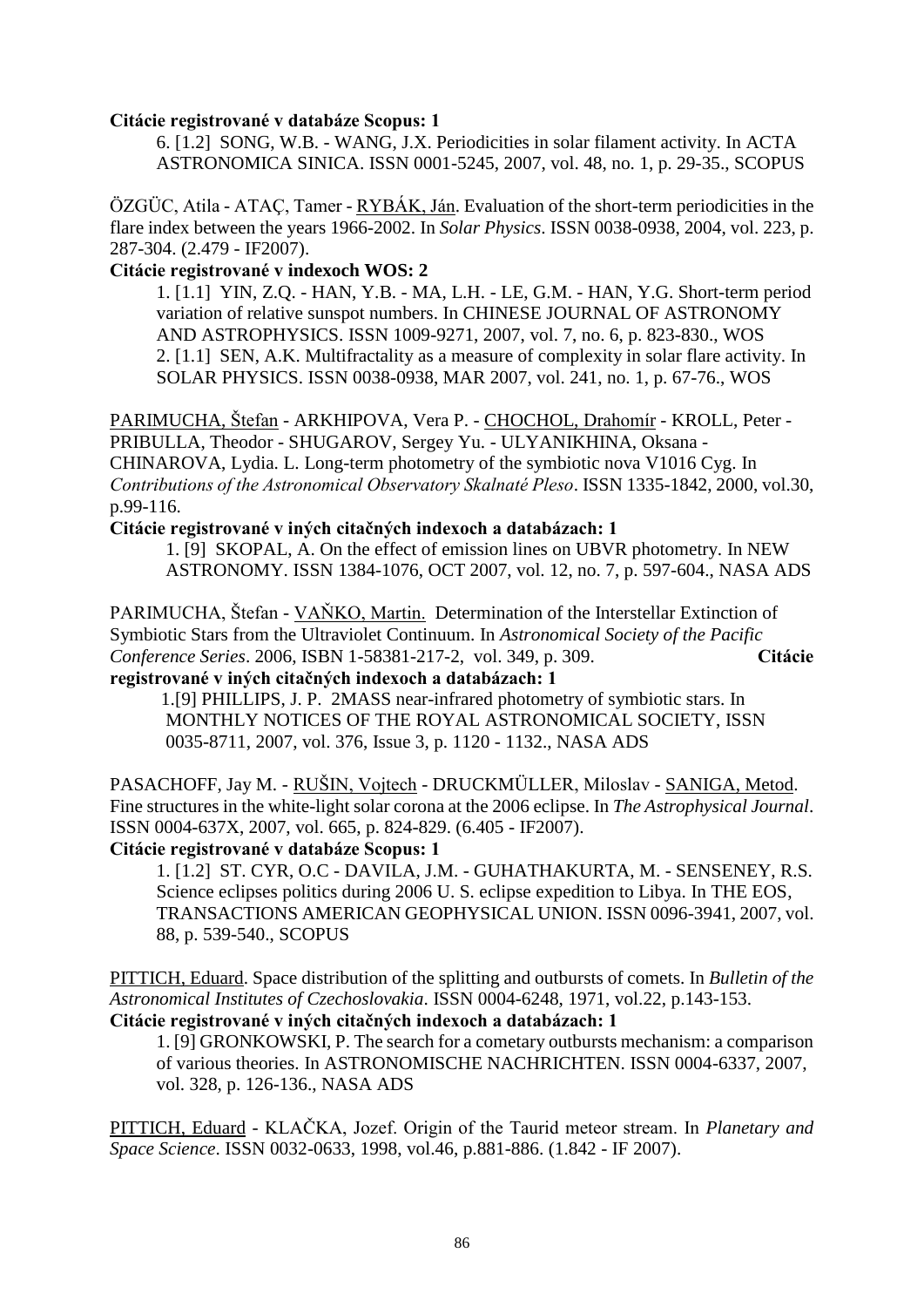#### **Citácie registrované v indexoch WOS: 1**

1. [1.1] DUBIETIS, A. - ARLT, R. Taurid resonant-swarm encounters from two decades of visual observations. In MONTHLY NOTICES OF THE ROYAL ASTRONOMICAL SOCIETY. ISSN 0035-8711, 2007, vol. 376, p. 890-894., WOS

PITTICHOVÁ, Jana - SEKANINA, Zdenek - BIRKLE, Kurt - BOENHARDT, Herman - ENGELS, Dieter - KELLER, Lindsay, P. An Early Investigation of the Striated Tail of Comet Hale-Bopp (C/1995 O1). In *Earth, Moon, and Planets.* ISSN 167-9295, 1997, vol. 78, p. 329-338.

### **Citácie registrované v iných citačných indexoch a databázach: 1**

1. [9] OBEREC, P. Organics-glued dust aggregates in Halley's coma and some implications of the snow line inward motion for the formation of comets. In ICARUS. ISSN 0019-1035, 2007, vol. 186, p. 303-316., NASA ADS

PLANAT, Michel - SANIGA, Metod. Galois algebras of squeezed quantum phase states. In *Journal of Optics B: Quantum Semiclass Optics*. ISSN 1464-4266 2005, vol. 7, p. S484-S489. (1.813 IF 2007).

### **Citácie v publikáciách neregistrovaných v citačných databázach: 1**

 1. [3] ALBOUY, O. - KIBLER, M.R. SU\_2 nonstandard bases: case of mutually unbiased bases. In SYMMETRY, INTEGRABILITY AND GEOMETRY: METHODS AND APPLICATIONS. ISSN 1815-0659, 2007, vol. 3, paper 076.

PLANAT, Michel - SANIGA, Metod. Pauli graph and finite projective lines/geometries. In *Photon Counting Applications, uantum optics, and Quantum Cryptography, Proceedings of the SPIE International Conference on Optics and Optoelectronics,* Editors: Ivan Prochazka, Alan L. Migdall, Alexandre Pauchard, Miloslav Dusek, Mark S. Hillery, Wolfgang P. Schleich, ISBN: 9780819467119, 2007. Vol. 6583, p. 1-12.

## **Citácie registrované v indexoch WOS: 1**

1. [1.1] VOURDAS, A. Quantum systems with finite Hilbert space: Galois fields in quantum mechanics. In JOURNAL OF PHYSICS A: MATHEMATICAL AND THEORETICAL. ISSN 1751-8113, 2007, vol. 40, no. 33, p. R285-R331., WOS

PLANAT, Michel - SANIGA, Metod. Abstract algebra, projective geometry and time encoding of quantum information. In *Proceedings of the ZiF Interdisciplinary Research Workshop on Endophysics, Time, Quantum and the Subjective*, World Scientific, 2005. ISBN 981-256-509-4. p. 409-426.

## **Citácie registrované v indexoch WOS: 1**

 1. [1.1] LEVAY, P. Strings, black holes, the tripartite entanglement of seven qubits, and the Fano plane. In PHYSICAL REVIEW D. ISSN 1550-7998, 2007, vol. 75, p. 0240241-02402419. WOS

PLANAT, Michel - SANIGA, Metod - KIBLER, Maurice R. Quantum entanglement and projective ring geometry, In *Symmetry, Integrability and Geometry: Methods and Applications*. ISSN 1815-0659, 2006, vol. 2, paper 066, 14 pages.

### **Citácie v publikáciách neregistrovaných v citačných databázach: 1**

 1. [3] HAVLICEK, H. From pentacyclic coordinates to chain geometries, and back. In MITTEILUNGEN DER MATHEMATISCHEN GESELLSCHAFT IN HAMBURG. ISSN 0340-4358, 2007, vol. 26, p. 75-94.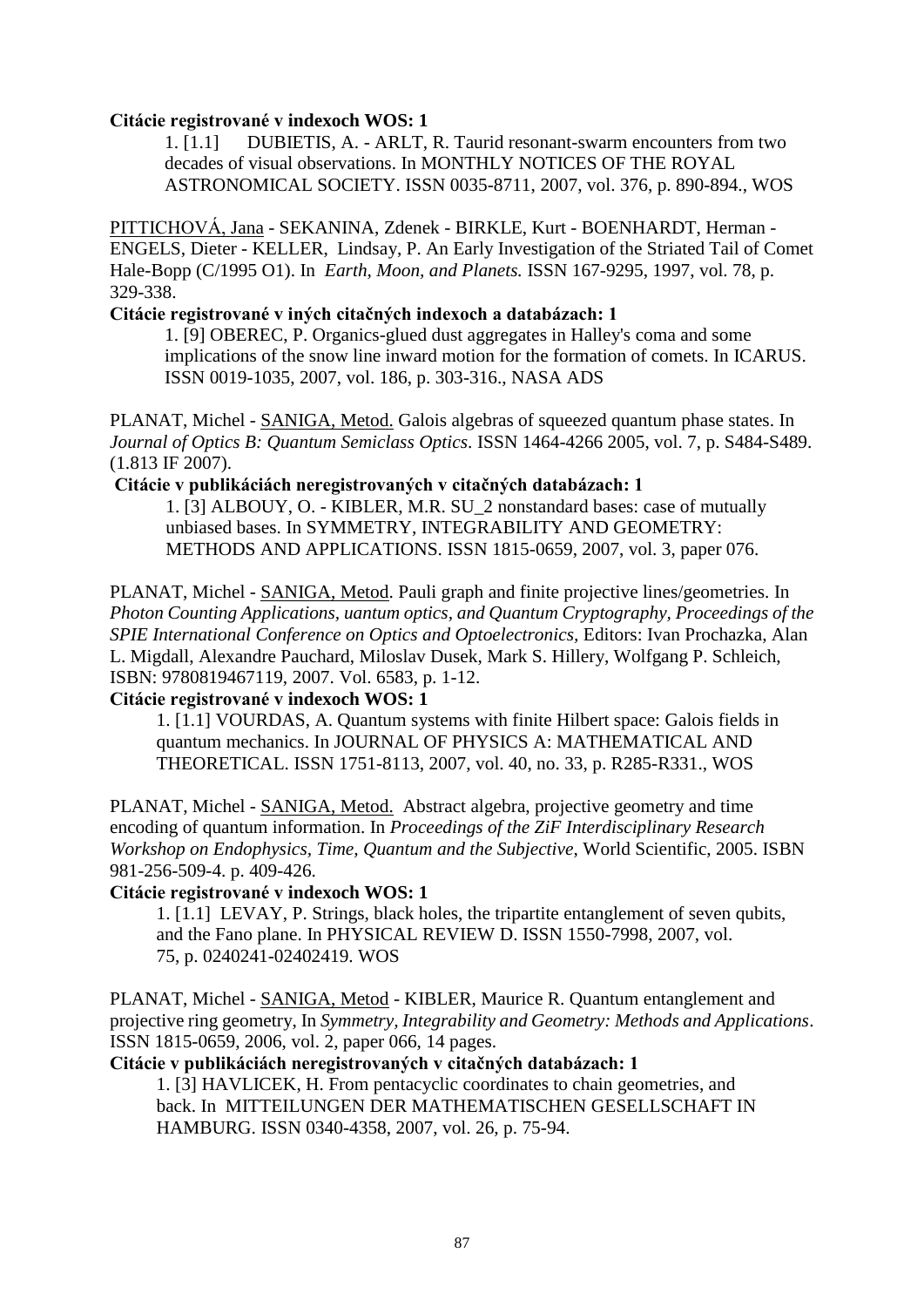PORUBČAN, Vladimír - CEVOLANI, Giordano. Unusual display of the Lyrid meteor shower in 1982. In *Contributions of the Astronomical Observatory Skalnaté Pleso*. ISSN 1335-1842, 1985, vol.13, p.247-253.

**Citácie registrované v iných citačných indexoch a databázach: 1**

1. [9] RENDTEL, J. - ARLT, R. The Lyrid meteor shower in 2006 and 2007. In JOURNAL OF THE INTERNATIONAL METEOR ORGANIZATION. ISSN 1016-3115, 2007, vol. 35, p. 74-78., NASA ADS

PORUBČAN, Vladimír - GETMAN, Vladimir S. Distribution of meteor heights and solar cycle activity. In *Contributions of the Astronomical Observatory Skalnaté Pleso.* ISSN 1335-1842, 1992, vol. 22, p. 33-39.

### **Citácie v publikáciách neregistrovaných v citačných indexoch: 1**

 1. [3] DUBIETIS, A.- ARLT, R. Long-term variability of visual sporadic meteor rates. In JOURNAL OF THE INTERNATIONAL METEOR ORGANIZATION. ISSN 1016-3115, 2007, vol. 35, p. 134-138.

PORUBČAN, Vladimír - HAJDUK, Anton - MCINTOSH, Bruce A. Visual meteor results from International Halley Watch. In *Bulletin of the Astronomical Institutes of Czechoslovakia*. ISSN 0004-6248, 1991, vol.42, p.199-204.

### **Citácie registrované v iných citačných indexoch a databázach: 1**

1. [9] RENDTEL, J. Three days of enhanced Orionid activity in 2006 - Meteoroids from a resonance region? In JOURNAL OF THE INTERNATIONAL METEOR ORGANIZATION. ISSN 1016-3115, 2007, vol. 35, no. 2, p. 41-45., NASA ADS

PRIBULLA, Theodor. Efficiency of the mass transfer and outflow in close binaries. In *Contributions of the Astronomical Observatory Skalnaté Pleso*. ISSN 1335-1842, 1998, vol.28, no.2, p.101-108.

**Citácie registrované v iných citačných indexoch a databázach: 1**

1. [9] SEPINSKY, J.F. - WILLEMS, B. - KALOGERA, V. - RASIO, F.A. Interacting binaries with eccentric orbits: secular orbital evolution due to conservative mass transfer. In THE ASTROPHYSICAL JOURNAL. ISSN 0004-637X, 2007, vol. 667, no. 2, p. 1170-1184., NASA ADS

PRIBULLA, Theodor - BALUĎANSKÝ, Daniel - CHOCHOL, Drahomír - CHRASTINA, Marek - PARIMUCHA, Štefan - PETRÍK, Karol - SZÁSZ, Gabriel - VAŇKO, Martin - ZBORIL, Milan. New minima of selected eclipsing close binaries. In *Information Bulletin on Variable Stars*. ISSN 0374-0676, 2006, no. 5668, p. 1-6.

#### **Citácie registrované v iných citačných indexoch a databázach: 4**

1. [9] OZKARDES, B. - ERDEM, A. Photometric analysis of the contact binary system V829 Hercules. In ASTRONOMICAL SOCIETY OF THE PACIFIC CONFERENCE SERIES. ISBN 978-1-58381-238-9, 2007, vol. 370, p. 237-243., NASA ADS 2. [9] SANCHEZ-BAJO, F. - GARCIA-MELENDO, E. - GOMEZ-FORRELLAD, J.M. Photometric study of the W UMa eclipsing binaries VW LMi and BX Dra. In ASTROPHYSICS AND SPACE SCIENCE. ISSN 0004-640X, 2007, vol. 312, no. 3-4, p. 151-159., NASA ADS

3. [9] YUAN, J. - QIAN, S. Variation of the period and light curves of the solar-type contact binary EQ Tauri. In MONTHLY NOTICES OF THE ROYAL ASTRONOMICAL SOCIETY. ISSN 0035-8711, 2007, vol. 381, no. 2, p. 602-610.,

NASA ADS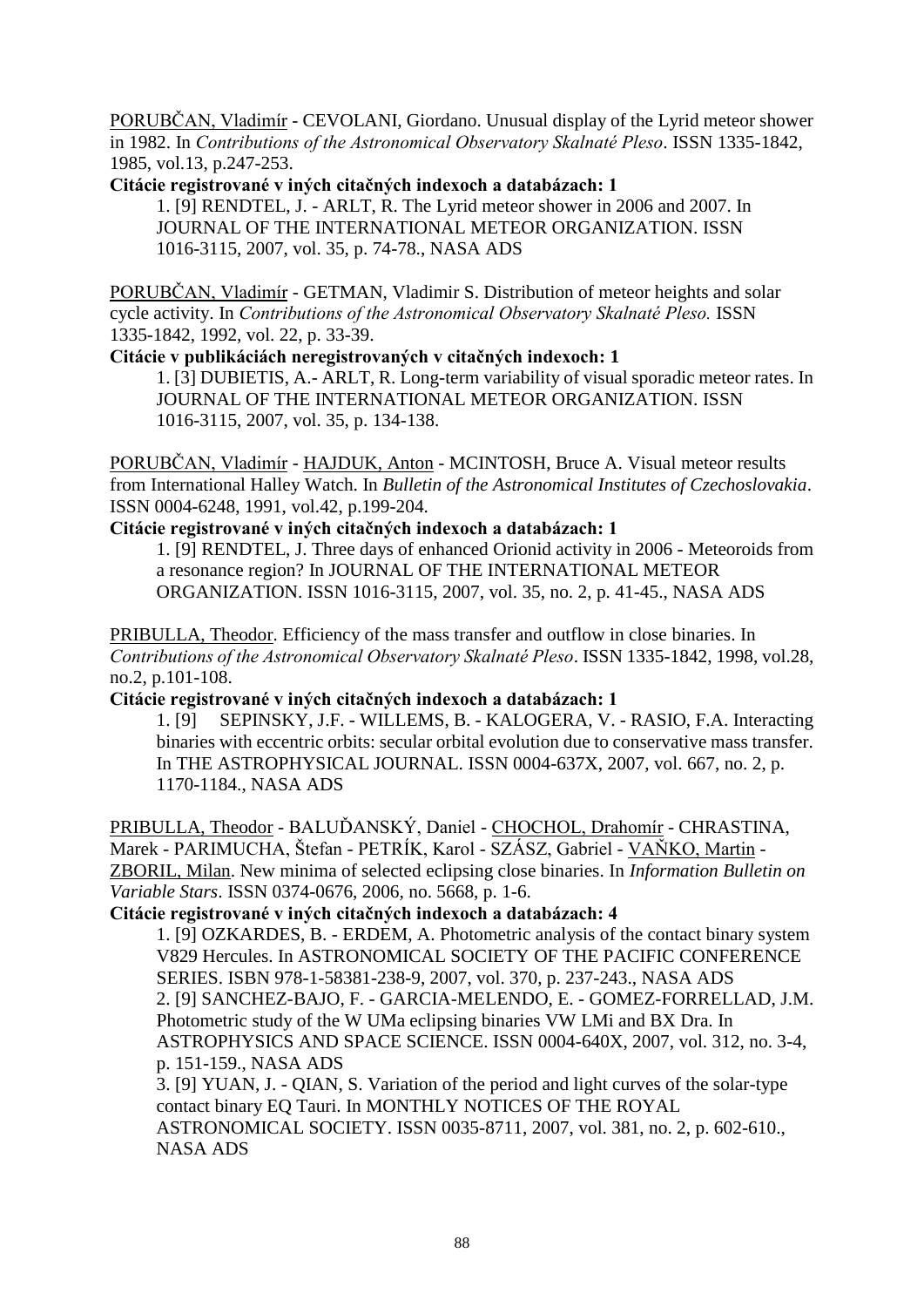4. [9] ZHANG, X.B. - ZHANG, R.X. The physical nature of the short-period RS CVn system DV Psc. In MONTHLY NOTICES OF THE ROYAL ASTRONOMICAL SOCIETY. ISSN 0035-8711, 2007, vol. 382, no. 3, p. 1133-1138., NASA ADS

PRIBULLA, Theodor - CHOCHOL, Drahomír - HECKERT, Paul - ERRICO, Luigi - VITTONE, Alberto - PARIMUCHA, Štefan - TEODORANI, Massimo. An active binary XY UMa revisited. In *Astronomy and Astrophysics*. ISSN 0004-6361, 2001, vol. 371, 997-1011. (4.259 - IF2007).

### **Citácie registrované v indexoch WOS: 1**

1. [1.1] ZHANG, L.Y. - GU, S.H. Photometric study of the short-period RS Canum Venaticorum binary RT Andromedae. In ASTRONOMY & ASTROPHYSICS. ISSN 0004-6361, AUG 2007, vol. 471, no. 1, p. 219-U16., WOS

PRIBULLA, Theodor - CHOCHOL, Drahomír - MILANO, Leopoldo. - ERRICO, Luigi - VITTONE, Alberto A. - BARONE, Fabricio - PARIMUCHA, Štefan. Active eclipsing binary RT Andromedae revisited. In *Astronomy and Astrophysics*. ISSN 0004-6361, 2000, vol. 362, p. 169-188. (4.259 - IF2007).

### **Citácie registrované v indexoch WOS: 1**

1. [1.1] ZHANG, L.Y. - GU, S.H. Photometric study of the short-period RS Canum Venaticorum binary RT Andromedae. In ASTRONOMY & ASTROPHYSICS. ISSN 0004-6361, AUG 2007, vol. 471, no. 1, p. 219-U16., WOS

PRIBULLA, Theodor - CHOCHOL, Drahomír - PARIMUCHA, Štefan. Photoelectric minima of some eclipsing systems. In *Information Bulletin on Variable Stars*. ISSN 0374-0676, 1999, no.4751, p.1-4.

### **Citácie registrované v iných citačných indexoch a databázach: 1**

1. [9] ZHANG, L.Y. - GU, S.H. Photometric study of the short-period RS Canum Venaticorum binary RT Andromedae. In ASTRONOMY AND ASTROPHYSICS. ISSN 0004-6361, 2007, vol. 471, no. 1, p. 219-226., NASA ADS

PRIBULLA, Theodor - CHOCHOL, Drahomír - TREMKO, Jozef - KREINER, Jerzy M. The light-time effect in short-period eclipsing binaries. In *The light-time effect in astrophysics: causes and cures of the O-C diagram*. - San Francisco: Astronomical Society of the Pacific, 2005. ISBN 1-58381-200-8, p. 103-113.

#### **Citácie registrované v iných citačných indexoch a databázach: 1**

1. [9] PILECKI, B. - FABRYCKY, D. - POLESKI, R. All-sky automated survey eclipsing binaries with observed high period change rates. In MONTHLY NOTICES OF THE ROYAL ASTRONOMICAL SOCIETY. ISSN 0035-8711, 2007, vol. 378, no. 2, p. 757-767., NASA ADS

PRIBULLA, Theodor - CHOCHOL, Drahomír - TREMKO, Jozef - PARIMUCHA, Štefan - VAŇKO, Martin - KREINER, Jerzy M. Period study of the contact system VW Cep. In *Contributions of the Astronomical Observatory Skalnaté Pleso*. ISSN 1335-1842, 2000, vol. 30, no. 2, p. 117-139.

#### **Citácie registrované v iných citačných indexoch a databázach: 1**

1. [9] ZASCHE, P. - WOLF, M. Combining astrometry with the light-time effect: the case of VW Cep, ZETA Phe and HT VIR. In ASTRONOMISCHE NACHRICHTEN. ISSN 0004-6337, 2007, vol. 328, no. 9, p. 928-937., NASA ADS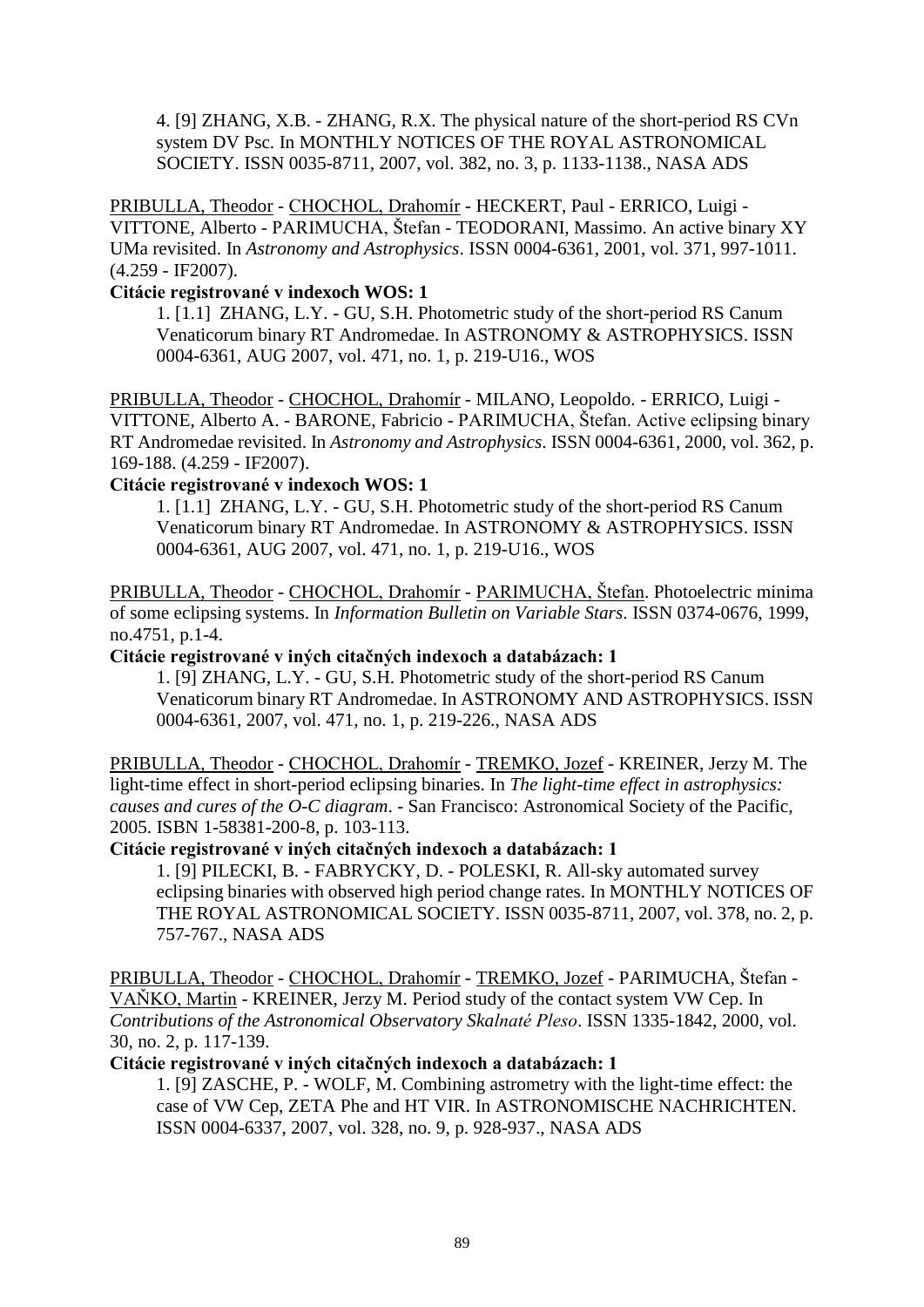PRIBULLA, Theodor - CHOCHOL, Drahomír - VITTONE, Alberto A. Short-period active binaries - Retrospect and prospects. In *Chinese Journal of Astronomy and Astrophysics*. ISSN 1009-9271, 2003, vol. 3, p. 361-366. (0.652 - IF2007).

# **Citácie registrované v indexoch WOS: 1**

1. [1.1] ZHANG, L.Y. - GU, S.H. Photometric study of the short-period RS Canum Venaticorum binary RT Andromedae. In ASTRONOMY & ASTROPHYSICS. ISSN 0004-6361, AUG 2007, vol. 471, no. 1, p. 219-U16., WOS

PRIBULLA, Theodor - KREINER, Jerzy M. - TREMKO, Jozef. Catalogue of the field contact binary stars. In *Contributions of the Astronomical Observatory Skalnaté Pleso*. ISSN 1335-1842, 2003, vol. 33, no. 1, p. 38-70.

**Citácie registrované v iných citačných indexoch a databázach: 7**

1. [9] DE CAT, P. - BRIQUET, M. - AERTS, C. - GOOSSENS, K. - SAESEN, S. - [CUYPERS,](http://adsabs.harvard.edu/cgi-bin/author_form?author=Cuypers,+J&fullauthor=Cuypers,%20J.&charset=UTF-8&db_key=AST) J. - [YAKUT,](http://adsabs.harvard.edu/cgi-bin/author_form?author=Yakut,+K&fullauthor=Yakut,%20K.&charset=UTF-8&db_key=AST) K. - [SCUFLAIRE,](http://adsabs.harvard.edu/cgi-bin/author_form?author=Scuflaire,+R&fullauthor=Scuflaire,%20R.&charset=UTF-8&db_key=AST) R. - [DUPRET,](http://adsabs.harvard.edu/cgi-bin/author_form?author=Dupret,+M&fullauthor=Dupret,%20M.-A.&charset=UTF-8&db_key=AST) M.A. - YTTERHOEVEN, K. - VAN [WINCKEL,](http://adsabs.harvard.edu/cgi-bin/author_form?author=van+Winckel,+H&fullauthor=van%20Winckel,%20H.&charset=UTF-8&db_key=AST) H. - [RASKIN,](http://adsabs.harvard.edu/cgi-bin/author_form?author=Raskin,+G&fullauthor=Raskin,%20G.&charset=UTF-8&db_key=AST) G. - [DAVIGNON,](http://adsabs.harvard.edu/cgi-bin/author_form?author=Davignon,+G&fullauthor=Davignon,%20G.&charset=UTF-8&db_key=AST) G. - LE [GUILLOU,](http://adsabs.harvard.edu/cgi-bin/author_form?author=Le+Guillou,+L&fullauthor=Le%20Guillou,%20L.&charset=UTF-8&db_key=AST) L. - VAN MALDEREN, M. - [REYNIERS,](http://adsabs.harvard.edu/cgi-bin/author_form?author=Reyniers,+M&fullauthor=Reyniers,%20M.&charset=UTF-8&db_key=AST) M. - [ACKE,](http://adsabs.harvard.edu/cgi-bin/author_form?author=Acke,+B&fullauthor=Acke,%20B.&charset=UTF-8&db_key=AST) B. - DE [MEESTER,](http://adsabs.harvard.edu/cgi-bin/author_form?author=de+Meester,+W&fullauthor=de%20Meester,%20W.&charset=UTF-8&db_key=AST) W. - [VANAUTGAERDEN,](http://adsabs.harvard.edu/cgi-bin/author_form?author=Vanautgaerden,+J&fullauthor=Vanautgaerden,%20J.&charset=UTF-8&db_key=AST) J. - [VANDENBUSSCHE,](http://adsabs.harvard.edu/cgi-bin/author_form?author=Vandenbussche,+B&fullauthor=Vandenbussche,%20B.&charset=UTF-8&db_key=AST) B. - [VERHOELST,](http://adsabs.harvard.edu/cgi-bin/author_form?author=Verhoelst,+T&fullauthor=Verhoelst,%20T.&charset=UTF-8&db_key=AST) T. - [WAELKENS,](http://adsabs.harvard.edu/cgi-bin/author_form?author=Waelkens,+C&fullauthor=Waelkens,%20C.&charset=UTF-8&db_key=AST) C. - [DEROO,](http://adsabs.harvard.edu/cgi-bin/author_form?author=Deroo,+P&fullauthor=Deroo,%20P.&charset=UTF-8&db_key=AST) P. - [REYNIERS,](http://adsabs.harvard.edu/cgi-bin/author_form?author=Reyniers,+K&fullauthor=Reyniers,%20K.&charset=UTF-8&db_key=AST) K. - [AUSSELOOS,](http://adsabs.harvard.edu/cgi-bin/author_form?author=Ausseloos,+M&fullauthor=Ausseloos,%20M.&charset=UTF-8&db_key=AST) M. - BROEDERS, E. - DASZYNSKA-DASZKIEWICZ[-DEBOSSCHER,](http://adsabs.harvard.edu/cgi-bin/author_form?author=Debosscher,+J&fullauthor=Debosscher,%20J.&charset=UTF-8&db_key=AST) J. - DE [RUYTER,](http://adsabs.harvard.edu/cgi-bin/author_form?author=de+Ruyter,+S&fullauthor=de%20Ruyter,%20S.&charset=UTF-8&db_key=AST) S. - - [LEFEVER](http://adsabs.harvard.edu/cgi-bin/author_form?author=Lefever,+K&fullauthor=Lefever,%20K.&charset=UTF-8&db_key=AST) K. - [DECIN,](http://adsabs.harvard.edu/cgi-bin/author_form?author=Decin,+G&fullauthor=Decin,%20G.&charset=UTF-8&db_key=AST) G. - [KOLENBERG,](http://adsabs.harvard.edu/cgi-bin/author_form?author=Kolenberg,+K&fullauthor=Kolenberg,%20K.&charset=UTF-8&db_key=AST) K. - [MAZUMDAR,](http://adsabs.harvard.edu/cgi-bin/author_form?author=Mazumdar,+A&fullauthor=Mazumdar,%20A.&charset=UTF-8&db_key=AST) A. - VAN [KERCKHOVEN,](http://adsabs.harvard.edu/cgi-bin/author_form?author=van+Kerckhoven,+C&fullauthor=van%20Kerckhoven,%20C.&charset=UTF-8&db_key=AST) C. - DE [RIDDER,](http://adsabs.harvard.edu/cgi-bin/author_form?author=de+Ridder,+J&fullauthor=de%20Ridder,%20J.&charset=UTF-8&db_key=AST) J. - [DRUMMOND,](http://adsabs.harvard.edu/cgi-bin/author_form?author=Drummond,+R&fullauthor=Drummond,%20R.&charset=UTF-8&db_key=AST) R. - [BARBAN,](http://adsabs.harvard.edu/cgi-bin/author_form?author=Barban,+C&fullauthor=Barban,%20C.&charset=UTF-8&db_key=AST) C. - [VANHOLLEBEKE,](http://adsabs.harvard.edu/cgi-bin/author_form?author=Vanhollebeke,+E&fullauthor=Vanhollebeke,%20E.&charset=UTF-8&db_key=AST) E. - [MAAS,](http://adsabs.harvard.edu/cgi-bin/author_form?author=Maas,+T&fullauthor=Maas,%20T.&charset=UTF-8&db_key=AST) T. - [DECIN,](http://adsabs.harvard.edu/cgi-bin/author_form?author=Decin,+L&fullauthor=Decin,%20L.&charset=UTF-8&db_key=AST) L. Long term photometric monitoring with the Mercator telescope. Frequencies and mode identification of variable O-B stars. In ASTRONOMY AND ASTROPHYSICS. ISSN 0004-6361, 2007, vol. 463, no. 1, p. 243-249., NASA ADS

2. [9] DUERBECK, H.W. - RUCINSKI, S.M. Radial velocity studies of southern close binary stars. II. spring/summer systems. In ASTRONOMICAL JOURNAL. ISSN 0004-6256, 2007, vol. 133, no. 1, p. 169-176., NASA ADS

 3. [9] MALKOV, O.YU. - OBLAK, E. - AVVAKUMOVA, E.A. - TORRA, J. A procedure for the classification of eclipsing binaries. In ASTRONOMY AND ASTROPHYSICS. ISSN 0004-6361, 2007, vol. 465, no. 2, p. 549-556., NASA ADS 4. [9] MOLIK, P. - WOLF, M. - ZEJDA, M. New period study of the eclipsing binary V865 Cygni. In ASTROPHYSICS AND SPACE SCIENCE. ISSN 0004-640X, 2007, vol. 310, no. 1-2, p. 149-152., NASA ADS

5. [9] NORTON, A.J. - WHEATLEY, P.J. - WEST, R.G. - HASWELL, C.A. - STREET, R.A. - COLLIER, C.A. - CHRISTIAN, D.J. - CLARKSON, W.I. - ENOCH, B. - GALLAWAY, M. - HELLIER, C. - HORNE, K. - IRWIN, J. - KANE, S.R. - LISTER, T.A. - NICHOLAS, J.P. - PARLEY, N. - POLLACO, D. - RYANS, R. - SKILLEN, I. - WILSON, D.M. New periodic variable stars coincident with ROSAT sources discovered using Super WASP. In ASTRONOMY AND ASTROPHYSICS. ISSN 0004-6361, 2007, vol. 467, no. 2, p. 785-905., NASA ADS

 6. [9] RUCINSKI, S. The short-period end of the contact binary period distribution based on the all-sky automated survey. In MONTHLY NOTICES OF THE ROYAL ASTRONOMICAL SOCIETY. ISSN 0035-8711, 2007, vol. 382, no. 1, p. 393-396., NASA ADS

 7. [9] SZALAI, T. - KISS, L.L. - MESZAROS, SZ. - VINKO, J. - CSIZMADIA, SZ. Physical parameters and multiplicity of five southern close eclipsing binaries. In ASTRONOMY AND ASTROPHYSICS. ISSN 0004-6361, 2007, vol. 465, no. 3, p. 943-952., NASA ADS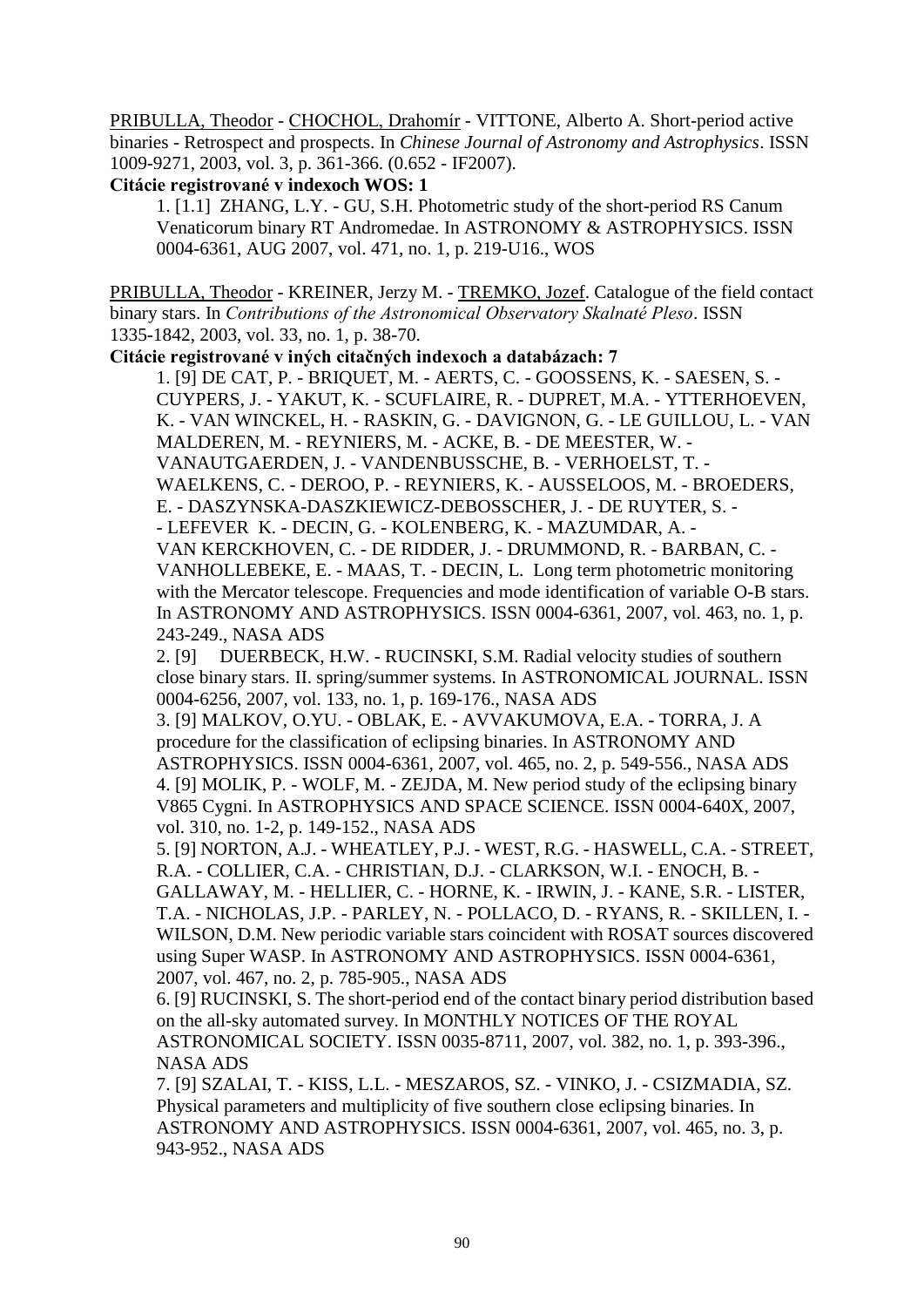PRIBULLA, Theodor - RUCINSKI, Slavek M. Contact binaries with additional components. I. The extant data. In *The Astronomical Journal*. ISSN 0004-6256, 2006, vol. 131, p. 2986-3007. (5.019 - IF2007).

### **Citácie registrované v indexoch WOS: 15**

1. [1.1] BORKOVITS, T. - FORGACS-DAJKA, E. - REGALY, Z. Tidal and rotational effects in the perturbations of hierarchical triple stellar systems - II. Eccentric systems - The case of AS Camelopardalis. In ASTRONOMY & ASTROPHYSICS. ISSN 0004-6361, OCT 2007, vol. 473, no. 1, p. 191-U35., WOS

2. [1.1] FABRYCKY, D. - TREMAINE, S. Shrinking binary and planetary orbits by kozai cycles with tidal friction. In ASTROPHYSICAL JOURNAL. ISSN 0004-637X, NOV 10 2007, vol. 669, no. 2, Part 1, p. 1298-1315., WOS

 3. [1.1] HE, J.J. - QIAN, S.B. An orbital period investigation of the W UMa-type binary Y Sextantis. In PUBLICATIONS OF THE ASTRONOMICAL SOCIETY OF JAPAN. ISSN 0004-6264, 2007, vol. 59, no. 6, p. 1115-1119., WOS

4. [1.1] KALOMENI, B. - YAKUT, K. - KESKIN, V. - DEGIRMENCI, O.L. - ULAS, B. - KOSE, O. Absolute properties of the binary system BB Pegasi. In ASTRONOMICAL JOURNAL. ISSN 0004-6256, AUG 2007, vol. 134, no. 2, p. 642-647., WOS

5. [1.1] LI, L.F. - JIANG, T.Y. - ZHANG, F.H. - HAN, Z.W. - JIANG, D.K. Is the evolutionary outcome of Algol-type systems T Leonis Minoris and RW Monocerotis the WUMa systems?. In PUBLICATIONS OF THE ASTRONOMICAL SOCIETY OF JAPAN. ISSN 0004-6264, 2007, vol. 59, no. 6, p. 1121-1126., WOS

 6. [1.1] LI, L.F. - ZHANG, F.H. - HAN, Z.W. - JIANG, D.K. Formation and evolution of W Ursae Majoris contact binaries. In ASTROPHYSICAL JOURNAL. ISSN 0004-637X, JUN 10 2007, vol. 662, no. 1, Part 1, p. 596-601., WOS

7. [1.1] LIU, L. - QIAN, S.B. - BOONRUCKSAR, S. - ZHU, L.Y. - HE, J.J. - YUAN, J.Z. CCD photometric study of the contact binary TX Cnc in the young open cluster NGC 2632. In PUBLICATIONS OF THE ASTRONOMICAL SOCIETY OF JAPAN. ISSN 0004-6264, 2007, vol. 59, no. 3, p. 607-614., WOS

 8. [1.1] PILECKI, B. - FABRYCKY, D. - POLESKI, R. All-Sky Automated Survey eclipsing binaries with observed high period change rates. In MONTHLY NOTICES OF THE ROYAL ASTRONOMICAL SOCIETY. ISSN 0035-8711, JUN 21 2007, vol. 378, no. 2, p. 757-767., WOS

 9. [1.1] QIAN, S.B. - YUAN, J.Z. - SOONTHORNTHUM, B. - ZHU, L.Y. - HE, J.J. - YANG, Y.G. AD Cancri: A shallow contact solar-type eclipsing binary and evidence for a dwarf third component and a 16 year magnetic cycle. In ASTROPHYSICAL

JOURNAL. ISSN 0004-637X, DEC 10 2007, vol. 671, no. 1, p. 811-820., WOS 10. [1.1] QIAN, S.B. - YUAN, J.Z. - XIANG, F.Y. - SOONTHORNTHUM, B. - ZHU, L.Y. - HE, J.J. Ternarity, activity, and evolutionary state of the WUMa-type binary UX Eridani. In ASTRONOMICAL JOURNAL. ISSN 0004-6256, NOV 2007, vol. 134, no. 5, p. 1769-1776., WOS

 11. [1.1] SZALAI, T. - KISS, L.L. - MESZAROS, S. - VINKO, J. - CSIZMADIA, S. Physical parameters and multiplicity of five southern close eclipsing binaries. In ASTRONOMY & ASTROPHYSICS. ISSN 0004-6361, APR 2007, vol. 465, no. 3, p. 943-952., WOS

12. [1.1] TORRES, G. - LATHAM, D.W. - STEFANIK, R.P. Cross-correlation in four dimensions: Application to the quadruple-lined spectroscopic system HD 110555. In ASTROPHYSICAL JOURNAL. ISSN 0004-637X, JUN 10 2007, vol. 662, no. 1, Part 1, p. 602-612., WOS

13. [1.1] TRIMBLE, V. - ASCHWANDEN, M.J. - HANSEN, C.J. Astrophysics in 2006.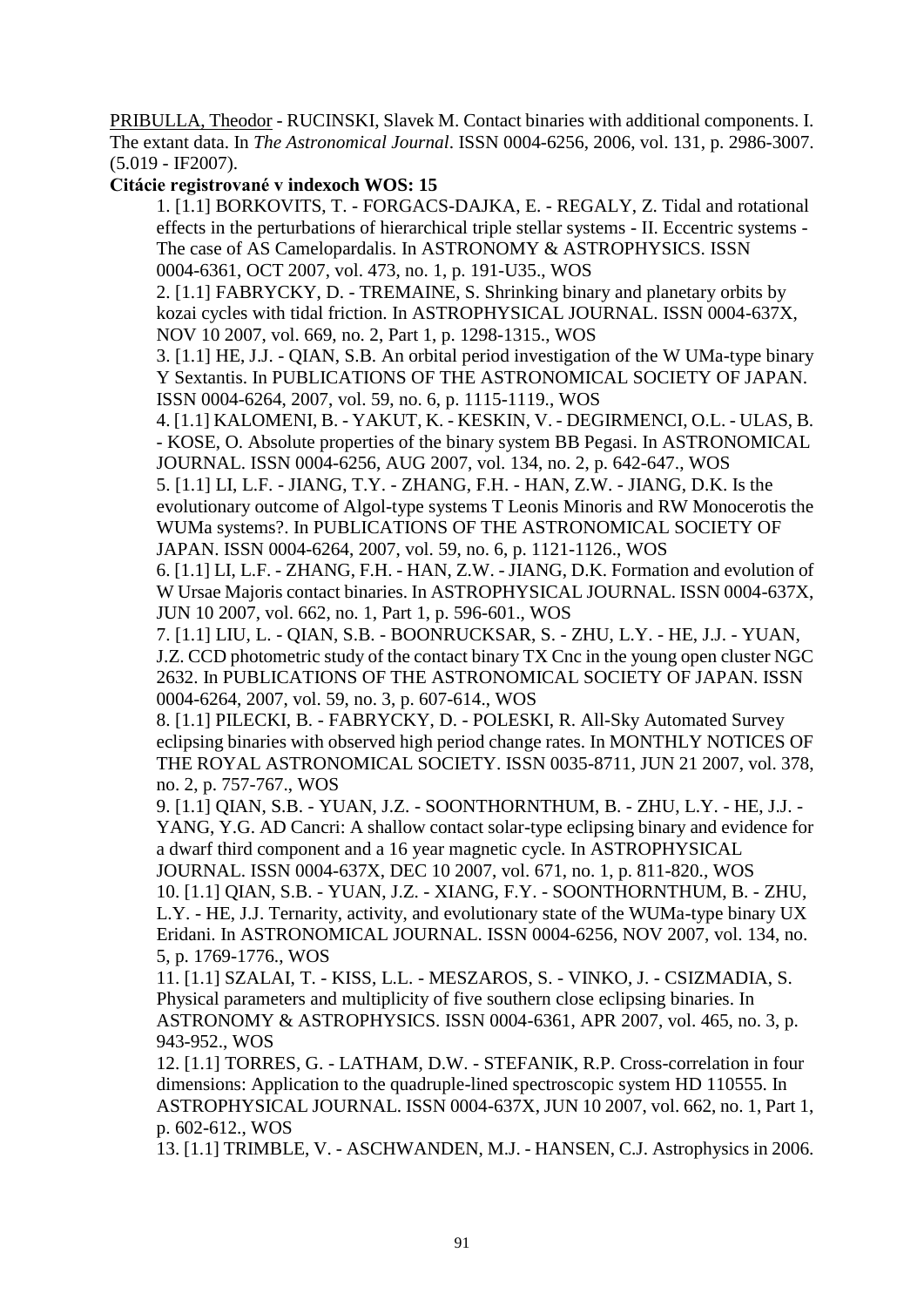In SPACE SCIENCE REVIEWS. ISSN 0038-6308, SEP 2007, vol. 132, no. 1, p. 1-182., WOS

 14. [1.1] YANG, Y.G. - DAI, J.M. - YIN, X.G. - XIANG, F.Y. Orbital period changes for the weak-contact binary TY bootis. In ASTRONOMICAL JOURNAL. ISSN 0004-6256, JUL 2007, vol. 134, no. 1, p. 179-184., WOS

15. [1.1] ZASCHE, P. - WOLF, M. Combining astrometry with the light-time effect: The case of VW Cep, zeta Phe and HT Vir. In ASTRONOMISCHE NACHRICHTEN. ISSN 0004-6337, SEP 2007, vol. 328, no. 9, p. 928-937., WOS

#### **Citácie registrované v iných citačných indexoch a databázach: 1**

16. [9] IVANOVA, N. Stellar dynamics and feedback connections to stellar evolution. In HIGHLIGHTS OF ASTRONOMY. 2007, ISBN 978-0521-89683-2, vol. 14, p. 432-433., NASA ADS

PRIBULLA, Theodor - RUCINSKI, Slavek M. - WENXIAN, Lu - MOCHNACKI, Stefan W. - CONIDIS, George - BLAKE, R. M. - DEBOND, Heide - THOMSON, Jim R. - PYCH, Vojtek - OGLOZA, Waldemar - SIWAK, Michal. Radial velocity studies of close binary stars. XI. In *The Astronomical Journal*. ISSN 0004-6256, 2006, vol. 132, p. 769-780. (5.019 - IF2007). **Citácie registrované v indexoch WOS: 4**

 1. [1.1] LIU, L. - QIAN, S.B. - BOONRUCKSAR, S. - ZHU, L.Y. - HE, J.J. - YUAN, J.Z. CCD photometric study of the contact binary TX Cnc in the young open cluster NGC 2632. In PUBLICATIONS OF THE ASTRONOMICAL SOCIETY OF JAPAN. ISSN 0004-6264, 2007, vol. 59, no. 3, p. 607-614., WOS

2. [1.1] QIAN, S.B. - LIU, L. - SOONTHORNTHUM, B. - ZHU, L.Y. - HE, J.J. Deep, low mass ratio overcontact binary systems. VII. QX Andromedae in the intermediate-age open cluster NGC 752. In ASTRONOMICAL JOURNAL. ISSN 0004-6256, OCT 2007, vol. 134, no. 4, p. 1475-1482., WOS

3. [1.1] SANCHEZ-BAJO, F. - GARCIA-MELENDO, E. - GOMEZ-FORRELLAD, J.M. Photometric study of the W UMa eclipsing binaries VW LMi and BX Dra. In ASTROPHYSICS AND SPACE SCIENCE. ISSN 0004-640X, DEC 2007, vol. 312, no. 3-4, p. 151-159., WOS

4. [1.1] TORRES, G. - LATHAM, D.W. - STEFANIK, R.P. Cross-correlation in four dimensions: Application to the quadruple-lined spectroscopic system HD 110555. In ASTROPHYSICAL JOURNAL. ISSN 0004-637X, JUN 10 2007, vol. 662, no. 1, Part 1, p. 602-612., WOS

**Citácie registrované v iných citačných indexoch a databázach: 2**

5. [9] HENSBERGE, H. - PAVLOVSKI, K. Modern analysic techniques for spectroscopic binaries. In PROCEEDINGS OF IAU SYMPOSIUM. ISBN 0521863481, 2007, vol. 240, p. 136-147., NASA ADS

6. [9] LIU, L. - QIAN, S.B. - SOONTHORNTHUM, B. - ZHU, L.Y. - HE, J.J. - YUAN, J.Z. CCD photometric study of the contact binary TX Cnc in the young open cluster NGC 2632. In PUBLICATIONS OF THE ASTRONOMICAL SOCIETY OF JAPAN. ISSN 0004-6264, 2007, vol. 59, no. 3, p. 607-614., NASA ADS

PRIBULLA, Theodor - VAŇKO, Martin. Photoelectric photometry of eclipsing contact binaries: U Peg, YY CrB, OU Ser and EQ Tau. In *Contributions of the Astronomical Observatory Skalnaté Pleso*. ISSN 1335-1842, 2002, vol.32, no.1, p.79-98. **Citácie registrované v iných citačných indexoch a databázach: 2**

1. [9] OH, K.D. - KIM, C.H. - KIM, H.I. - LEE, W.B. The low-mass-ratio contact binaries - V410 Aur, V776 Cas, HN UMa, II UMa. In ASTRONOMICAL SOCIETY OF THE PACIFIC CONFERENCE SERIES. ISBN 978-1-58381-230-3, 2007, vol. 362, p.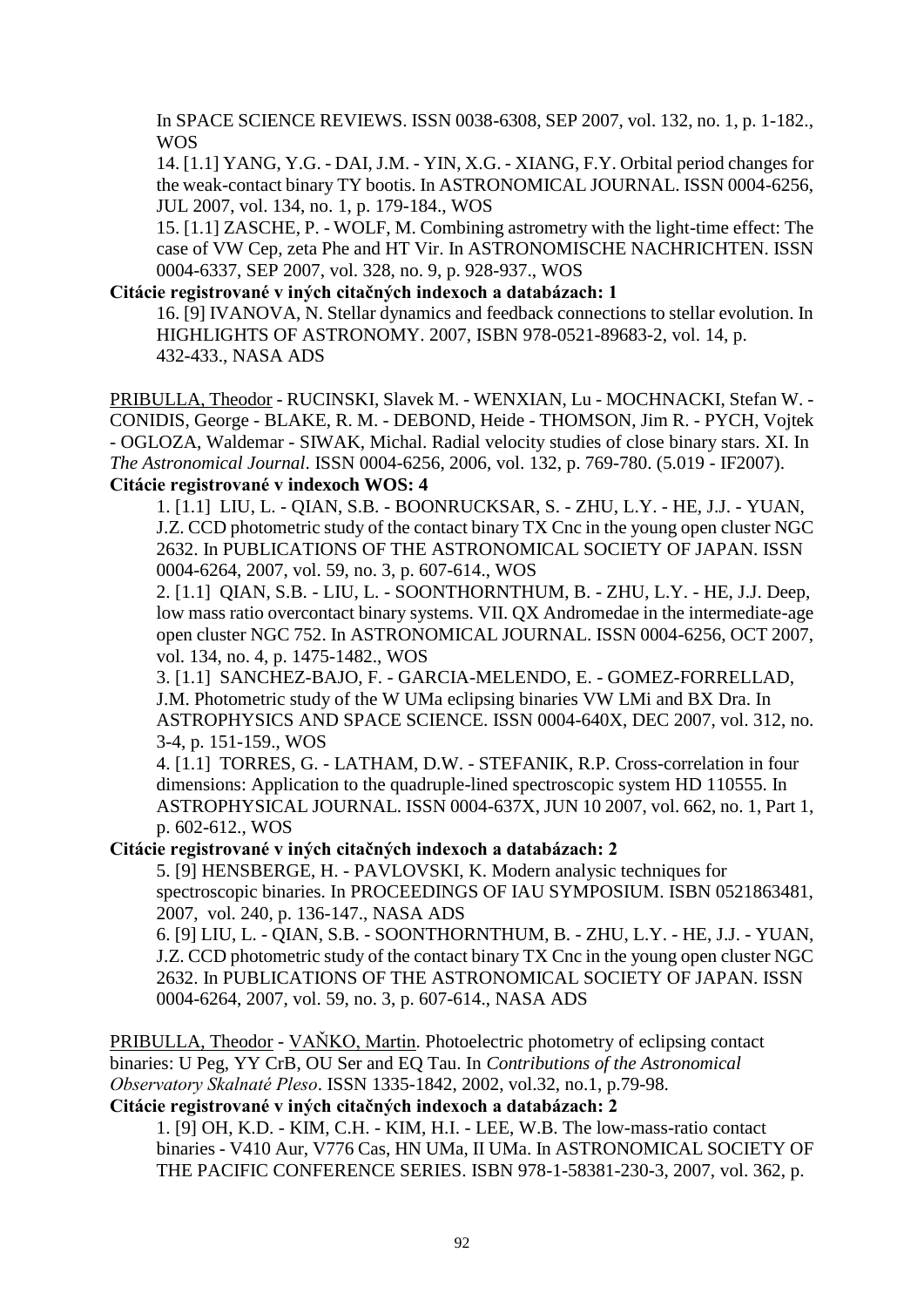82-86., NASA ADS

2. [9] YUAN, J. - QIAN, S. Variation of the period and light curves of the solar-type contact binary EQ Tauri. In MONTHLY NOTICES OF THE ROYAL ASTRONOMICAL SOCIETY. ISSN 0035-8711, 2007, vol. 381, no. 2, p. 602-610., NASA ADS

PRIBULLA, Theodor - VAŇKO, Martin - CHOCHOL, Drahomír - PARIMUCHA, Štefan. Photoelectric photometry of the eclipsing contact binaries" EF Dra GW Cep and CW Cas. In *Contributions of the Astronomical Observatory Skalnaté Pleso*. ISSN 1335-1842, 2001, vol. 31, no. 1, p. 26-42.

**Citácie registrované v iných citačných indexoch a databázach: 1**

1. [9] OH, K.D. - KIM, C.H. - KIM, H.I. - LEE, W.B. The low-mass-ratio contact binaries - V410 Aur, V776 Cas, HN UMa, II UMa. In ASTRONOMICAL SOCIETY OF THE PACIFIC CONFERENCE SERIES. ISBN 978-1-58381-230-3, 2007, vol. 362, p. 82-86., NASA ADS

PRIBULLA, Theodor - VAŇKO, Martin - PARIMUCHA, Štefan - CHOCHOL, Drahomír. New photoelectric minima and updated ephemerides of selected eclipsing binaries. In *Information Bulletin on Variable Stars*. ISSN 0374-0676, 2001, no.5056, p.1-4.

## **Citácie registrované v iných citačných indexoch a databázach: 1**

1.[9] YUAN, J. - QIAN, S. Variation of the period and light curves of the solar-type contact binary EQ Tauri. In Monthly Notices of the Royal Astronomical Society, ISSN 0035-8711, 2007, vol. 381, Issue 2, p. 602 - 610., NASA ADS

PRIBULLA, Theodor - VAŇKO, Martin - PARIMUCHA, Štefan - CHOCHOL, Drahomír. New photoelectric and CCD minima and updated ephemerides of selected eclipsing binaries. In *Information Bulletin on Variable Stars*. ISSN 0374-0676, 2002, no.5341, p.1-4.

# **Citácie registrované v iných citačných indexoch a databázach: 1**

1. [9] LIU, L. - QIAN, S.B. - BOONRUCKSAR, S. - ZHU, L.Y. - HE, J.J. - YUAN, J.Z. CCD photometric study of the contact binary TX Cnc in the young open cluster NGC 2632. In PUBLICATIONS OF THE ASTRONOMICAL SOCIETY OF JAPAN. ISSN 0004-6264, 2007, vol. 59, no. 3, p. 607-614., NASA ADS

ROBINSON, Keith - BODE, Michael F. - SKOPAL, Augustin - IVISON, Rob J. - MEABURN, John. On the nature of the emission-line profiles of symbiotic stars - I. Accretion disks. In *Monthly Notices of the Royal Astronomical Society*. ISSN 0035-8711, 1994, vol.269, p.1-12. (5.249 - IF 2007).

## **Citácie registrované v indexoch WOS: 1**

1. [1.1] LEE, H.W. - KANG, S. Raman-scattered O VI lambda 6825 and the accretion disk emission model in the symbiotic stars V1016 Cygni and HM Sagittae. In ASTROPHYSICAL JOURNAL. ISSN 0004-637X, NOV 10 2007, vol. 669, no. 2, Part 1, p. 1156-1166., WOS

RUŠIN, Vojtech. Shape and structure of the white-light corona over solar cycles. In *The last total solar eclipse of the milenium in Turkey*. - *Astronomical Society of the Pacific Conference Series* 205, 2000. ISBN 9781583810323, p.17-31.

### **Citácie registrované v iných citačných indexoch a databázach: 1**

1. [9] WITKOWSKI, M. - RANDELL, D. A model of modes of attention and inattention for artificial perception. In BIOINSPIRATION AND BIOMIMETICS. ISSN 1748-3182, 2007, vol. 2, no. 3, p. S94-S115., NASA ADS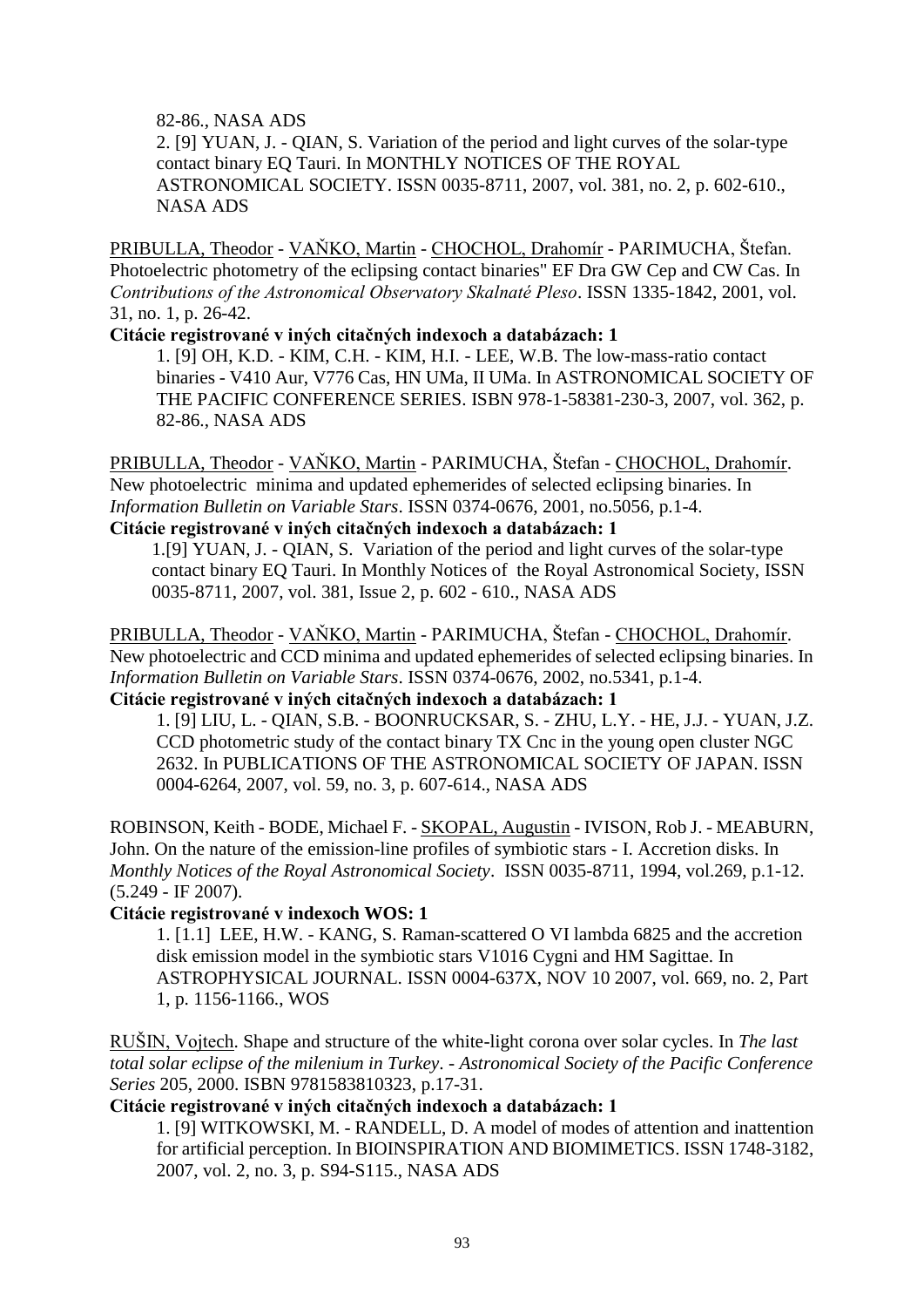RUŠIN, Vojtech - MINAROVJECH, Milan - RYBANSKÝ, Milan. Long-term cyclic variations of prominences, green and red coronae over solar cycles. In *Journal of Astrophysics and Astronomy*. ISSN 0250-6335, 2000, vol.21, p.201-204. (0.439 - IF 2007).

### **Citácie registrované v indexoch WOS: 1**

1. [1.1] LI, K.J. - LI, Q.X. - GAO, P.X. - MU, J. - CHEN, H.D. - SU, T.W. Activity cycle of solar filaments. In JOURNAL OF ASTROPHYSICS AND ASTRONOMY. ISSN 0250-6335, JUN-SEP 2007, vol. 28, no. 2-3, p. 147-156., WOS

RUŠIN, Vojtech - RYBANSKÝ, Milan. The Green Corona and Magnetic Fields. In *Solar Physics*. ISSN 0038-0938, 2002, vol.207, p.47-61. (2.479 - IF 2007).

## **Citácie registrované v indexoch WOS: 2**

1. [2.1] BADALYAN, O.G. - BLUDOVA, N.G. - SÝKORA, J. Comparisons of the green-line corona brightness with the magnetic field strength and the summary sunspot area. In CONTRIBUTIONS OF THE ASTRONOMICAL OBSERVATORY SKALNATÉ PLESO. ISSN 1335-1842, JUN 2007, vol. 37, no. 2, p. 125-141., WOS 2. [1.1] BADALYAN, O.G. - OBRIDKO, V.N. To the problem of solar coronal heating. In ASTRONOMY LETTERS-A JOURNAL OF ASTRONOMY AND SPACE ASTROPHYSICS. ISSN 1063-7737, MAR 2007, vol. 33, no. 3, p. 182-191., WOS

RUŠIN, Vojtech - ZVERKO, Juraj. Periodicities in the green corona for the Sun as a star. In Solar Physics, ISSN 0038-0938, 1990, vol. 128, p. 261

## **Citácie registrované v databáze Scopus: 1**

1. [1.2] SONG, W.B - WANG, J.X. A study of the periodicities of solar filament activity. In CHINESE ASTRONOMY AND ASTROPHYSICS. ISSN 0275-1062, 2007, vol. 31, no. 3, p. 270-276., SCOPUS

**Citácie registrované v iných citačných indexoch a databázach: 1**

 2. [9] SONG, W.B. - WANG, J.X. Periodicities in solar filament activity. In ACTA ASTRONOMICA SINICA. ISSN 0001-5245, 2007, vol. 48, p. 29-35, NASA ADS

RYBÁK, Ján - ANTALOVÁ, Anna - STORINI, Marisa. The intermittency of the solar intermediate-term periodicity (1969-1998). In *The 1-st Solar and Space Weather Euroconference 'The Solar Cycle and Terrestrial Climate'*. Noordwijk: European Space Agency Publication Division, SP-463, ISBN 90-9092-299-0, 2000, p.419-422 **Citácie registrované v iných citačných indexoch a databázach: 1**

1. [9] SONG, W.B. - WANG, J.X. Periodicities in solar filament activity. In ACTA ASTRONOMICA SINICA. ISSN 0001-5245, 2007, vol. 48, no. 1, p. 29-35., NASA ADS

RYBÁK, Ján - DOROTOVIČ, Ivan. Temporal Variability of the Coronal Green-Line Index (1947-1998). In *Solar Physics*. ISSN 0038-0938, 2002, vol.205, p.177-187. (2.479 - IF 2007). **Citácie registrované v indexoch WOS**: **1**

1. [1.1] FORGACS-DAJKA, E. - BORKOVITS, T. Searching for mid-term variations in different aspects of solar activity - looking for probable common origins and studying temporal variations of magnetic polarities. In MONTHLY NOTICES OF THE ROYAL ASTRONOMICAL SOCIETY. ISSN 0035-8711, 2007, vol. 374, no. 1, p. 282-291., WOS

RYBÁK, Ján - KARLOVSKÝ, Vladimír. Mutual relations of the intermediate periodicities of the wolf sunspot number. In *Solar variability as an input to the Earth's environment :*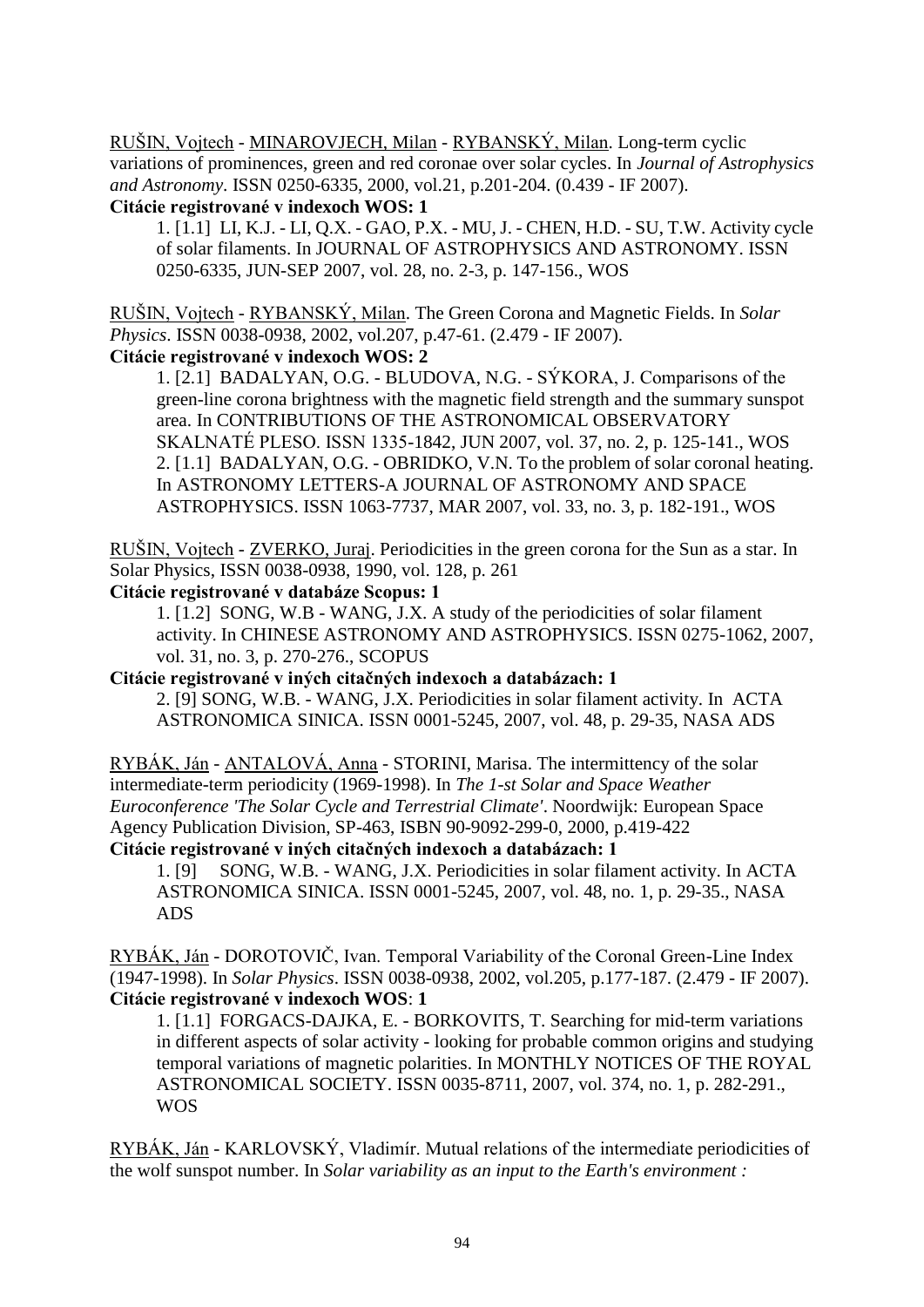*international solar cycle studies (ISCS) symposium 2003*. - Noordwijk: European Space Agency Publications Division, 2003. ISBN 92-9092-845-X, p. 145-148.

**Citácie registrované v iných citačných indexoch a databázach: 1**

1. [9] SONG, W.B. - WANG, J.X. Periodicities in solar filament activity. In ACTA ASTRONOMICA SINICA. ISSN 0001-5245, 2007, vol. 48, no. 1, p. 29-35., NASA ADS

RYBÁK, Ján - ÖZGÜC, Atila - ATAÇ, Tamer - SOZEN, Engin. Intermittence of the short-term periodicities of the flare index. In *Advances in Space Research*. ISSN 0273-1177, 2005, vol. 35, p. 406-409. (0.774 - IF2007).

### **Citácie registrované v indexoch WOS: 1**

1. [1.1] SEN, A.K. Multifractality as a measure of complexity in solar flare activity. In SOLAR PHYSICS. ISSN 0038-0938, MAR 2007, vol. 241, no. 1, p. 67-76., WOS **Citácie registrované v databáze Scopus: 1**

2. [1.2] SEN, A.K. - DOSTROVSKY, J.O. Evidence of intermittency in the local field potentials recorded from patients with Parkinson's disease: A wavelet-based approach. In COMPUTATIONAL AND MATHEMATICAL METHODS IN MEDICINE. ISSN 1748-670X, 2007, vol. 8, no. 3, p. 165-171., SCOPUS

RYBANSKÝ, Milan - RUŠIN, Vojtech - GAŠPAR, Peter - ALTROCK, Richard C. Coronal index of solar activity VII, years 1988 - 1991. In *Solar Physics*. ISSN 0038-0938, 1994, vol.152, p.487-495. (2.479 - IF 2007).

## **Citácie registrované v indexoch WOS: 1**

1. [1.1] DE LA TOORE, L. - GIMENO, L. - ANEL, J.A. - NIETO, R. The role of the solar cycle in the relationship between the, North Atlantic Oscillation and Northern Hemisphere surface temperatures. In ADVANCES IN ATMOSPHERIC SCIENCES. ISSN 0256-1530, MAR 2007, vol. 24, no. 2, p. 191-198., WOS

RYBANSKÝ, Milan - RUŠIN, Vojtech - MINAROVJECH, Milan. The green corona index and soft X-ray flux. In *Solar Physics*. ISSN 0038-0938, 1998, vol.177, p.305-310. (2.479 - IF 2007).

## **Citácie registrované v indexoch WOS: 1**

1. [1.1] KANE, R.P. Solar terrestrial effects of two distinct types. In ADVANCES IN SPACE RESEARCH. ISSN 0273-1177, 2007, vol. 39, no. 12, p. 1890-1897., WOS

RYBANSKÝ, Milan - RUŠIN, Vojtech - MINAROVJECH, Milan. Coronal index of solar activity. In *Space Science Reviews*. ISSN 0038-6308, 2001, vol.95, p.227-234. (2.954 - IF 2007).

## **Citácie registrované v indexoch WOS: 1**

1. [1.1] GUPTA, M. - MISHRA, V.K. - MISHRA, A.P. Solar activity parameters and their interrelationship: Continuous decrease in flare activity from solar cycles 20 to 23. In JOURNAL OF GEOPHYSICAL RESEARCH-SPACE PHYSICS. ISSN 0148-0227, MAY 18 2007, vol. 112, no. A5., WOS

#### **Citácie registrované v databáze Scopus: 1**

2. [1.2] PRIKRYL, P. - MULDREW, D.B. - SOFKO, G.J. Do auroral atmospheric gravity waves influence mesoscale processes, extratropical and tropical cyclones? In 12TH CONFERENCE ON MESOSCALE PROCESSES. 2007., Paper 11.5., SCOPUS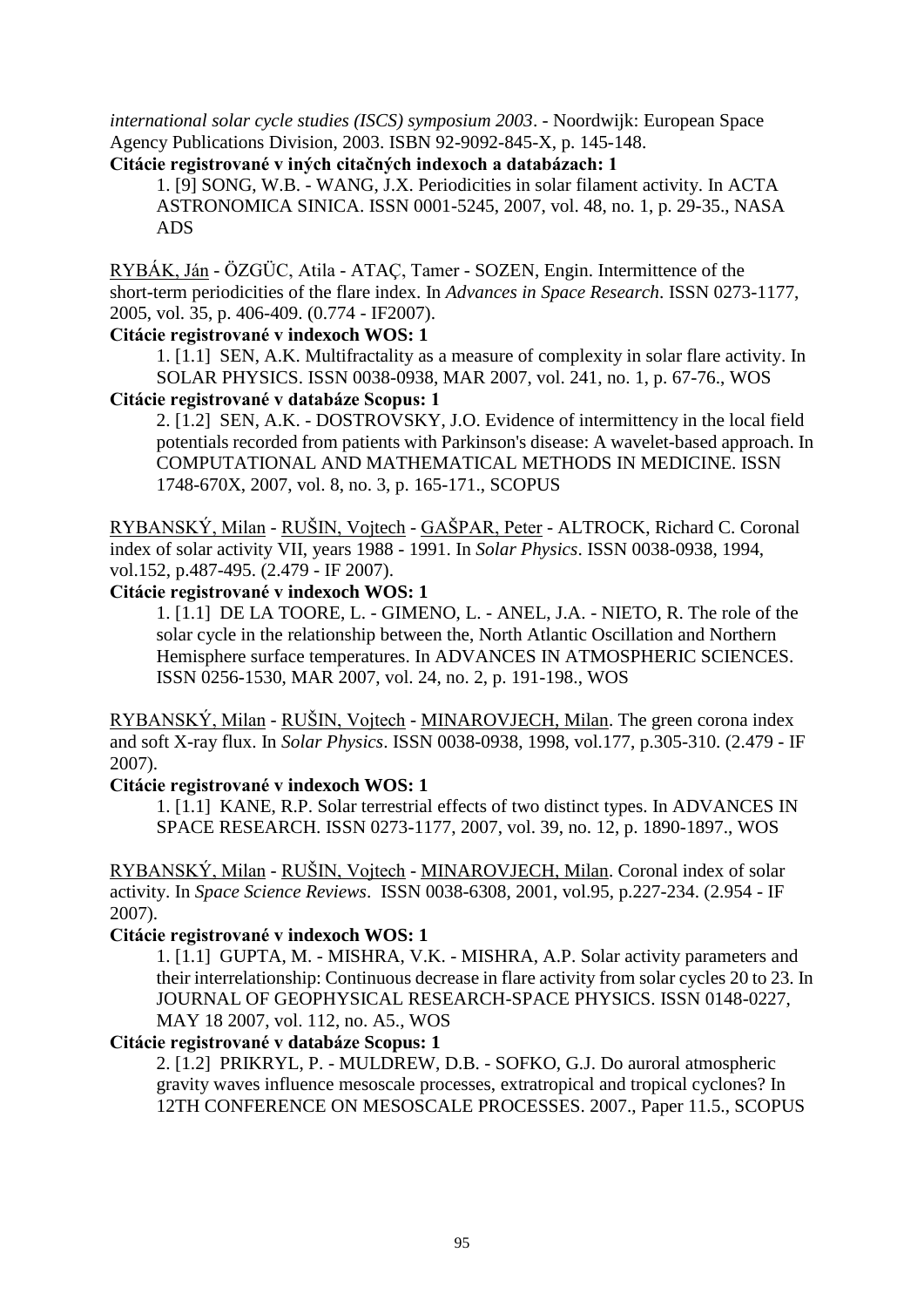RYBANSKÝ, Milan - RUŠIN, Vojtech - MINAROVJECH, Milan - KLOCOK, Ľubomír. Reexamination of the coronal index of solar activity. In *Journal of Geophysical Research*. ISSN 0148-0227, 2005, vol. 110, a08106, p. 1-9. (2.953 - IF2007).

**Citácie registrované v indexoch WOS: 1**

1. [1.1] GUPTA, M. - MISHRA, V.K. - MISHRA, A.P. Solar activity parameters and their interrelationship: Continuous decrease in flare activity from solar cycles 20 to 23. In JOURNAL OF GEOPHYSICAL RESEARCH-SPACE PHYSICS. ISSN 0148-0227, MAY 2007, vol. 112, no. A5., WOS

# **Citácie registrované v databáze Scopus: 2**

2. [1.2] KANE, R.P. Hysteresis loops of Cosmic Ray intensity decreases versus solar and interplanetary parameters. In ANNALES GEOPHYSICAE. ISSN 0992-7689, 2007, vol. 25, no. 9, p. 2087-2097., SCOPUS

 3. [1.2] PRIKRYL, P. - MULDREW, D.B. - SOFKO, G.J. Do auroral atmospheric gravity waves influence mososcale processes, extratropical cyclones? In 12TH CONFERENCE ON MESOSCALE PROCESSES. 2007., Paper 11.5., SCOPUS

SANIGA, Metod. Cremona transformations and the conundrum of dimensionality and signature of macro-spacetime. In *Chaos, Solitons & Fractals*. ISSN 0960-0779, 2001, vol.12, no.12, p.2127-2142. (3.025 IF 2007).

## **Citácie registrované v indexoch WOS: 1**

1. [1.1] BONTEMS, V. - GINGRAS, Y. De la science normale a la science marginale. Analyse d'une bifurcation de trajectoire scientifique: Le cas de la Theorie de la Relativite 'd Echelle. In SOCIAL SCIENCE INFORMATION. ISSN 0539-0184, 2007, vol. 46, no. 4, p. 607-653., WOS

SANIGA, Metod. Lines on Del Pezzo surfaces and transfinite heterotic string space-time. In *Chaos, Solitons & Fractals*. ISSN 0960-0779, 2002, vol.13, p.1371-1373. (3.025 IF 2007). **Citácie registrované v indexoch WOS: 1**

1. [1.1] EL NASCHIE, M.S. A review of applications and results of E-infinity theory. In INTERNATIONAL JOURNAL OF NONLINEAR SCIENCES AND NUMERICAL SIMULATION. ISSN 1565-1339, 2007, vol. 8, no. 1, p. 11-20., WOS

SANIGA, Metod. On an intriguing signature-reversal exhibited by Cremonian spacetimes. In *Chaos, Solitons and Fractals*. ISSN 0960-0779, 2004, vol. 19, p. 739-741. (3.025 IF 2007). **Citácie v publikáciách neregistrovaných v citačných databázach: 1**

1. [3] CASTRO, C. - PAVSIC, M. The extended relativity theory in Cliford spaces. In MONOGRAPH QUANTIZATION IN ASTROPHYSICS, BROWNIAN MOTION AND SUPERSYMMETRY, MathTiger Publishers, 2007. ISBN 819021909X. p. 97-161.

SANIGA, Metod. On an observer-related unequivalence between spatial dimensions of a generic Cremonian universe. In *Chaos, Solitons and Fractals*. ISSN 0960-0779, 2005, vol. 23, p. 1935-1939. (3.025 - IF2007).

## **Citácie registrované v databáze Scopus: 1**

1. [1.2] KETATA, C. - SATISH, M.G. - ISLAM, M.R. Multiple-solution nature of chaos number-oriented equations. In CIMCA 2006: INTERNATIONAL CONFERENCE ON COMPUTATIONAL INTELLIGENCE FOR MODELLING, CONTROL AND AUTOMATION, JOINTLY WITH IAWTIC 2006: INTERNATIONAL CONFERENCE ON INTELLIGENT AGENTS WEB TECHNOLOGIES. 2007, ISBN 0-7695-2731-0, art. no. 4052720., SCOPUS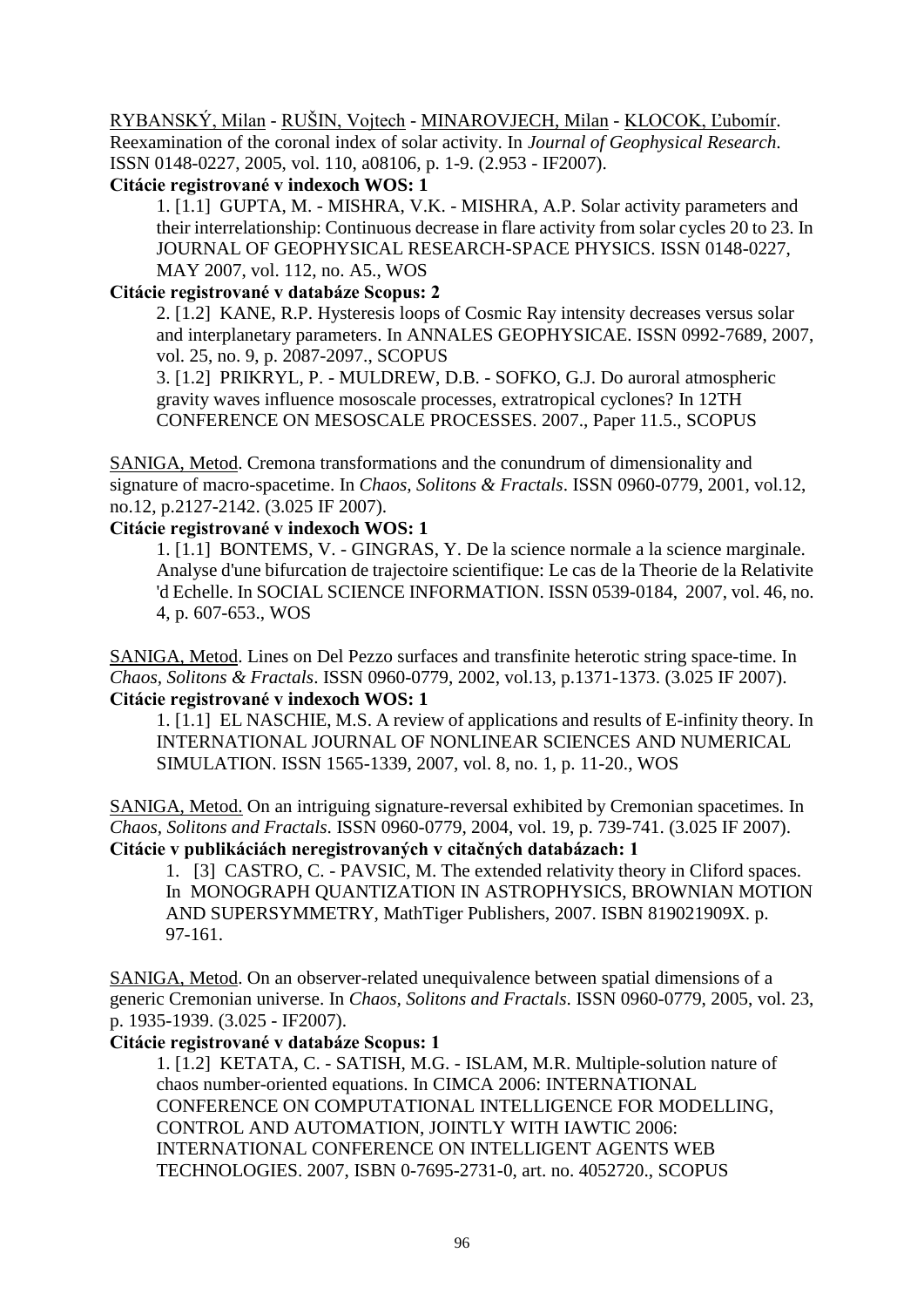SANIGA, Metod - PLANAT, Michel. Projective planes over "Galois" double numbers and a geometrical principle of complementarity. In *Chaos, Solitons and Fractals*. ISSN 0960-0779, 2005, vol. 36, p. 374-381. (3.025 - IF2007).

**Citácie v publikáciách neregistrovaných v citačných databázach: 1**

1. [3] HAVLICEK, H. From pentacyclic coordinates to chain geometries, and back. In MITTEILUNGEN DER MATHEMATISCHEN GESELLSCHAFT IN HAMBURG. ISSN 0340-4358, 2007, vol. 26, p. 75-94.

SANIGA, Metod - PLANAT, Michel. Viewing sets of mutually unbiased bases as arcs in finite projective planes. In *Chaos, Solitons and Fractals*. ISSN 0960-0779, 2005, vol. 26, p. 1267-1270. (3.025 - IF 2007).

**Citácie v publikáciách neregistrovaných v citačných databázach: 1**

 1. [3] ALBOUY, O. - KIBLER, M.R. SU\_2 nonstandard bases: case of mutually unbiased bases. In SYMMETRY, INTEGRABILITY AND GEOMETRY: METHODS AND APPLICATIONS. ISSN 1815-0659, 2007, vol. 3, paper 076.

SANIGA, Metod - PLANAT, Michel. Finite geometries in quantum theory: from Galois (fields) to Hjelmslev (rings). In *International Journal of Modern Physics B*. ISSN 0217-9792, 2006, vol. 20, p. 1885-1892. (0.647 - IF 2007).

**Citácie v publikáciách neregistrovaných v citačných databázach: 2**

 1. [3] ALBOUY, O. - KIBLER, M.R. SU\_2 nonstandard bases: case of mutually unbiased bases. In SYMMETRY, INTEGRABILITY AND GEOMETRY: METHODS AND APPLICATIONS. ISSN 1815-0659, 2007, vol. 3, paper 076. 2. [3] HAVLICEK, H. From pentacyclic coordinates to chain geometries, and back. In MITTEILUNGEN DER MATHEMATISCHEN GESELLSCHAFT IN HAMBURG. ISSN 0340-4358, 2007, vol. 26, p. 75-94.

SANIGA, Metod - PLANAT, Michel. Hjelmslev geometry of mutually unbiased bases. In *Journal of physics A: mathematical and general*. ISSN 0305-4470, 2006, vol. 39, p. 435-440. (1.680 - IF2007).

## **Citácie registrované v indexoch WOS: 1**

1. [1.1] VOURDAS, A. Quantum systems with finite Hilbert space: Galois fields in quantum mechanics. In JOURNAL OF PHYSICS A-MATHEMATICAL AND THEORETICAL. ISSN 1751-8113, AUG 17 2007, vol. 40, no. 33, p. R285-R331., WOS

**Citácie v publikáciách neregistrovaných v citačných databázach: 2**

 2. [3] ALBOUY, O. - KIBLER, M.R. SU\_2 nonstandard bases: case of mutually unbiased bases. In SYMMETRY, INTEGRABILITY AND GEOMETRY: METHODS AND APPLICATIONS. ISSN 1815-0659, 2007, vol. 3, paper 076.

 3. [3] HAVLICEK, H. From pentacyclic coordinates to chain geometries, and back. In MITTEILUNGEN DER MATHEMATISCHEN GESELLSCHAFT IN HAMBURG. ISSN 0340-4358, 2007, vol. 26, p. 75-94.

SANIGA, Metod - PLANAT, Michel. Projective line over the finite quotient ring  $GF(2)[x]/(x^3 - x)$  and quantum entanglement: theoretical background. In *Theoretical and Mathematical Physics*. ISSN 0040-5779, 2007, vol. 151, p. 474-481. (0.622 - IF 2007). **Citácie v publikáciách neregistrovaných v citačných databázach: 1**

 1. [3] HAVLICEK, H. From pentacyclic coordinates to chain geometries, and back. In MITTEILUNGEN DER MATHEMATISCHEN GESELLSCHAFT IN HAMBURG. ISSN 0340-4358, 2007, vol. 26, p. 75-94.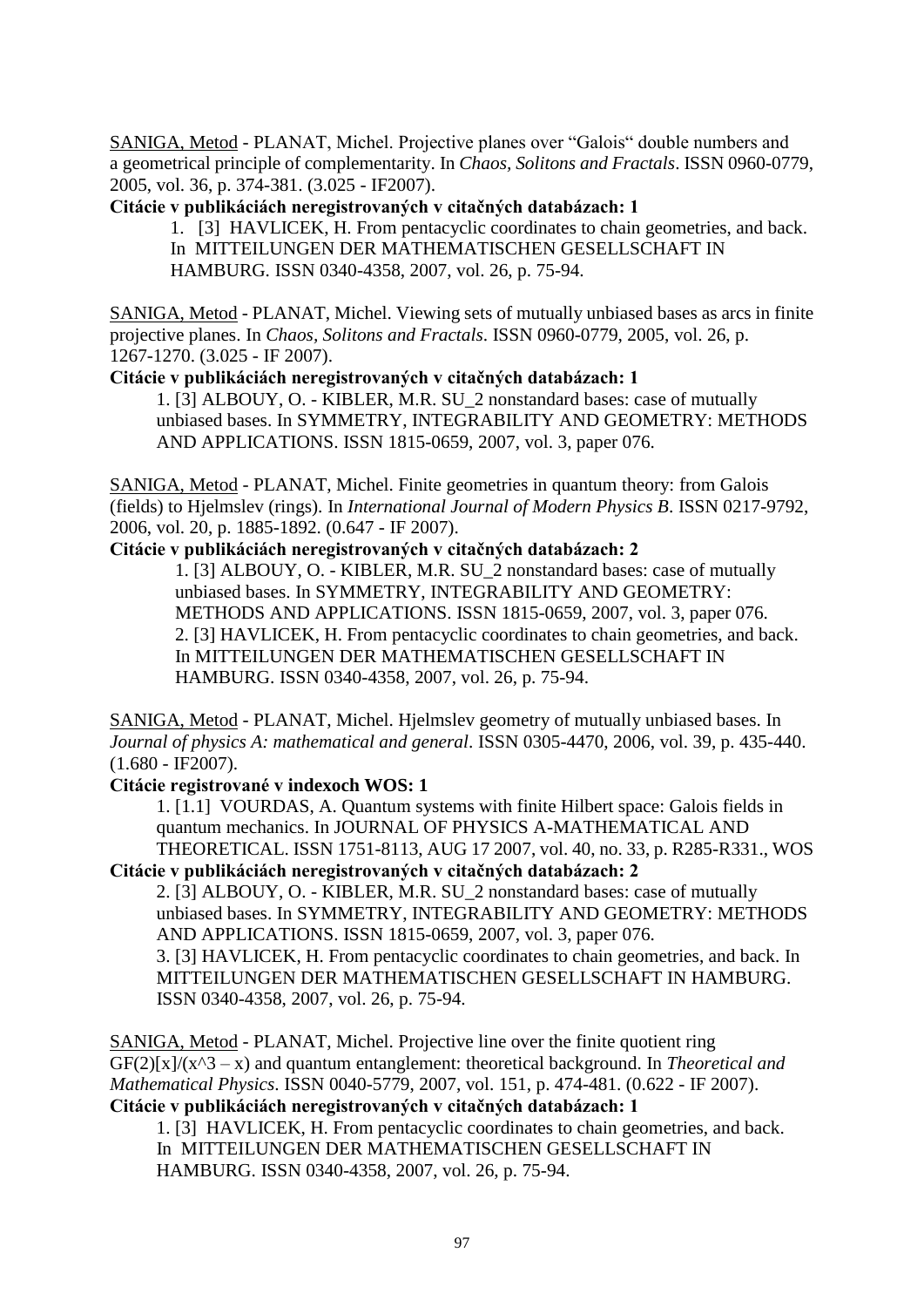SANIGA, Metod - PLANAT, Michel. On the fine structure of the projective line over GF(2)xGF(2)xGF(2). In *Chaos, Solitons and Fractals*. ISSN 0960-0779, 2007, vol. 37, no. 2, p. 337-345. (3.025 IF 2007).

**Citácie v publikáciách neregistrovaných v citačných databázach: 1**

1. [3] HAVLICEK, H. From pentacyclic coordinates to chain geometries, and back. In MITTEILUNGEN DER MATHEMATISCHEN GESELLSCHAFT IN HAMBURG. ISSN 0340-4358, 2007, vol. 26, p. 75-94.

SANIGA, Metod - PLANAT, Michel. Multiple qubits as symplectic polar spaces of order two. In *Advanced Studies in Theoretical Physics*. ISSN 1313-1311, 2007, vol. 1, p. 1-4. **Citácie registrované v indexoch WOS: 1**

1. [1.1] VOURDAS, A. Quantum systems with finite Hilbert space:Galois fields in quantum mechanics. JOURNAL OF PHYSICS A: MATHEMATICAL AND THEORETICAL. ISSN 1757-8113, 2007, vol. 40, no. 33, p. R285-R331., WOS

SANIGA, Metod - PLANAT, Michel - KIBLER, Maurice R. - PRACNA, Petr. A classification of the projective lines over small rings. In *Chaos, Solitons and Fractals*. ISSN 0960-0779, 2007, vol. 33, p. 1095-1102. (3.025 IF 2007).

### **Citácie v publikáciách neregistrovaných v citačných databázach: 1**

1. [3] HAVLICEK, H. From pentacyclic coordinates to chain geometries, and back. In MITTEILUNGEN DER MATHEMATISCHEN GESELLSCHAFT IN HAMBURG. ISSN 0340-4358, 2007, vol. 26, p. 75-94.

SANIGA, Metod - PLANAT, Michel - MINAROVJECH, Milan. Projective line over the finite quotient ring GF  $(2)[x]/(x^3 - x)$  and quantum entanglement: Mermin "magic" square/pentagram. In *Theoretical and Mathematical Physics*. ISSN 0040-5779, 2007, vol. 151, p. 625-631. (0.622 - IF 2007).

**Citácie v publikáciách neregistrovaných v citačných databázach: 1**

 1. [3] HAVLICEK, H. From pentacyclic coordinates to chain geometries, and back. In MITTEILUNGEN DER MATHEMATISCHEN GESELLSCHAFT IN HAMBURG. ISSN 0340-4358, 2007, vol. 26, p. 75-94.

SANIGA, Metod - PLANAT, Michel - PRACNA, Petr. Projective ring line encompassing two-qubits. In *Theoretical and Mathematical Physics*. ISSN 0040-5779, 2007, vol. 155 p. 905-913. (0.622 - IF 2007).

### **Citácie v publikáciách neregistrovaných v citačných databázach: 1**

1. [3] HAVLICEK, H. From pentacyclic coordinates to chain geometries, and back. In MITTEILUNGEN DER MATHEMATISCHEN GESELLSCHAFT IN HAMBURG. ISSN 0340-4358, 2007, vol. 26, p. 75-94.

SANIGA, Metod - PLANAT, Michel - ROSU, Haret. Mutually unbiased bases and finite projective planes. In *Journal of Optics B: Quantum and Semiclassical Optics*. ISSN 1464-4266, 2004, vol. 6, p. L19-L20. (1,813 - IF 2007).

### **Citácie registrované v indexoch WOS: 5**

1. [1.1] ALBOUY, O. - KIBLER, M.R. A unified approach to SIC-POVMs and MUBs. In JOURNAL OF RUSSIAN LASER RESEARCH. ISSN 1071-2836, SEP 2007, vol. 28, no. 5, p. 429-438., WOS

2. [1.1] APPLEBY, D.M. Symmetric informationally complete measurements of arbitrary rank. In OPTICS AND SPECTROSCOPY. ISSN 0030-400X, SEP 2007, vol.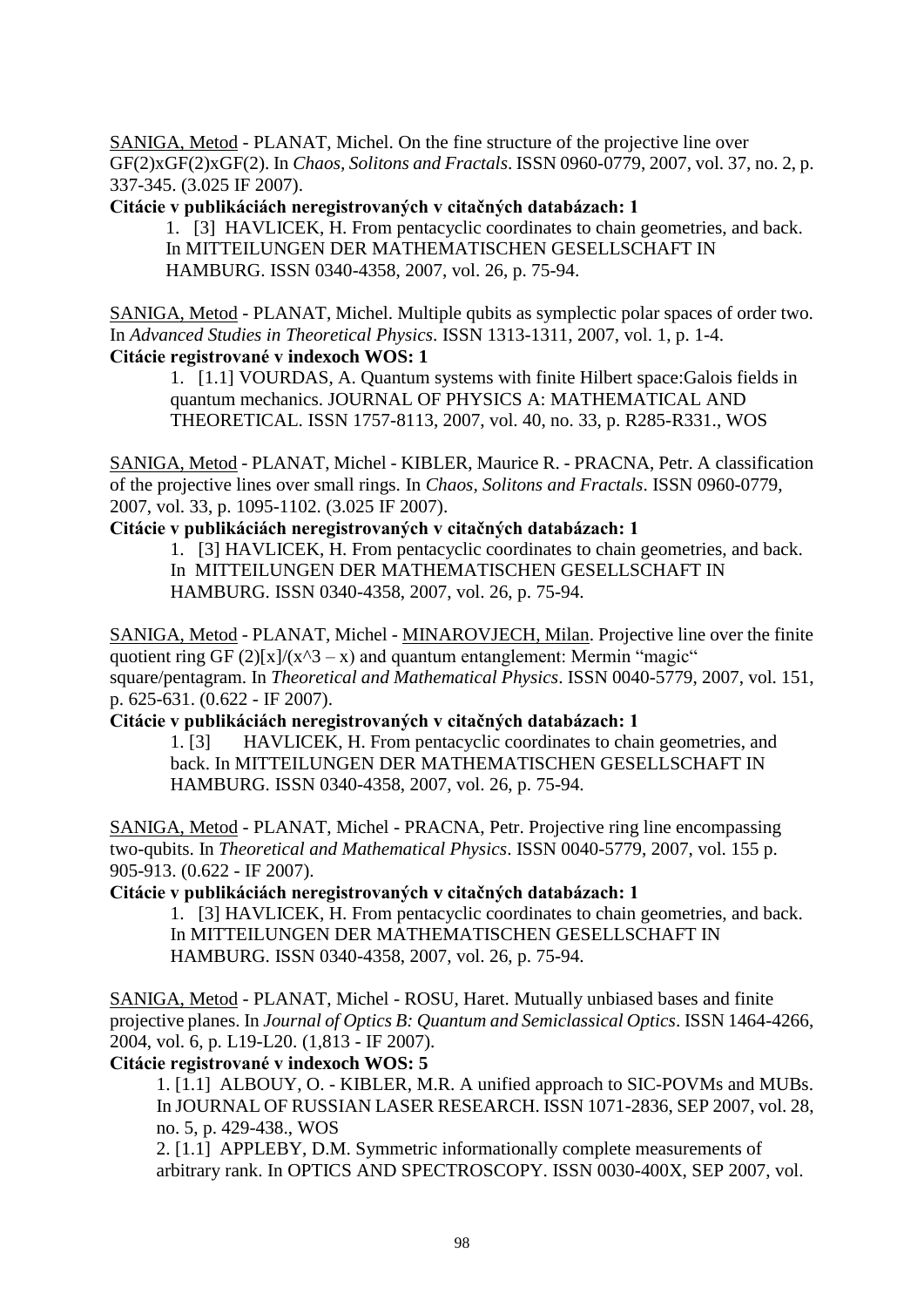### 103, no. 3, p. 416-428., WOS

3. [1.1] BJORK, G. - ROMERO, J.L. - KLIMOV, A.B. - SANCHEZ-SOTO, L.L. Mutually unbiased bases and discrete Wigner functions. In JOURNAL OF THE OPTICAL SOCIETY OF AMERICA B-OPTICAL PHYSICS. ISSN 0740-3224, FEB 2007, vol. 24, no. 2, p. 371-378., WOS

 4. [1.1] ROY, A. - SCOTT, A.J. Weighted complex projective 2-designs from bases: Optimal state determination by orthogonal measurements. In JOURNAL OF MATHEMATICAL PHYSICS. ISSN 0022-2488, JUL 2007, vol. 48, no. 7., WOS 5. [1.1] VOURDAS, A. Quantum systems with finite Hilbert space: Galois fields in quantum mechanics. In JOURNAL OF PHYSICS A-MATHEMATICAL AND THEORETICAL. ISSN 1751-8113, AUG 17 2007, vol. 40, no. 33, p. R285-R331., WOS

**Citácie registrované v databáze Scopus: 1**

 6. [1.2] BENGTSSON, I. Three ways to look at mutually unbiased bases. In AMERICAN INSTITUTE OF PHYSICS CONFERENCE PROCEEDINGS . ISBN 978-0-7354-0391-8, 2007, vol. 889, p. 40-51., SCOPUS

### **Citácie v publikáciách neregistrovaných v citačných databázach: 2**

 7. [3] ALBOUY, O. - Kibler, M.R. SU\_2 nonstandard bases: Case of mutually unbiased bases. In SYMMETRY, INTEGRABILITY AND GEOMETRY: METHODS AND APPLICATIONS ISSN 1815-0659, 2007, vol. 3, paper 076. 8. [3] CHATURVEDI, S. - ERCOLESSI, E. - MARMO, G. - MORANDI, G. - MUKUNDA, N. - SIMON, R. Ray space 'Riccati' evolution and geometric phases for N-level quantum systems. In PRAMANA. ISSN 0304-4289, 2007, vol. 69, p. 317- 327.

SHAVRINA, Angelina V. - POLOSUKHINA, Nina S. - PAVLENKO, Yakiv V. - YUSHCHENKO, Alexander V. - QUINET, Peter - HACK, Margarida - NORTH, Pierre - GOPKA, Vera F. -  $ZVERKO$ , Juraj -  $ZIZNOVSKY$ , Jozef - VELES, Alex. The spectrum of the roAp star HD 101065 (Przysbzylski's star) in the Li I 6708 A spectral region. In *Astronomy and Astrophysics*. ISSN 0004-6361, 2003, vol. 409, p. 707-713. (4.259 - IF2007).

## **Citácie registrované v indexoch WOS: 1**

1. [1.1] GORIELY, S. Nucleosynthesis by accelerated particles to account for the surface composition of HD 101065. In ASTRONOMY & ASTROPHYSICS. ISSN 0004-6361, MAY 2007, vol. 466, no. 2, p. 619-626., WOS

## **Citácie registrované v databáze Scopus: 1**

 2. [1.2] GORIELY, S. Spallation nucleosynthesis by accelerated charged-particles in stellar envelopes of magnetic stars. In AMERICAN INSTITUTE OF PHYSICS CONFERENCE PROCEEDINGS. ISBN 978-0-7354-0395-6, vol. 891, p. 246-253., **SCOPUS** 

## **Citácie registrované v iných citačných indexoch a databázach: 1**

3. [9] MYKHAILYTSKA, N.G. Analysis of the lithium lines in the atmosphere of the roAp star HD 24712. In KINEMATICS AND PHYSICS OF CELESTIAL BODIES. ISSN 0884-9513, 2007, vol. 23. no. 3, p. 101-107., NASA ADS

SHAVRINA, Angelina V. - POLOSUKHINA, Nina S. - ZVERKO, Juraj - MASHONKINA, Lyudmila I. - KHALACK, Victor - ŽIŽŇOVSKÝ, Jozef - HACK, Margarida - TSYMBAL, Viktor - NORTH, Pierre - VYGONEC, Vladimir V. Lithium on the surface of cool magnetic CP stars. II. Spectrum analysis of HD83368 and HD60435 with lithium spots. In *Astronomy and Astrophysics*. ISSN 0004-6361, 2001, vol. 372, p. 571-578. (4.259 - IF 2007). **Citácie registrované v indexoch WOS: 1**

1. [1.1] DEBOSSCHER, J. - SARRO, L.M. - AERTS, C. - CUYPERS, J. -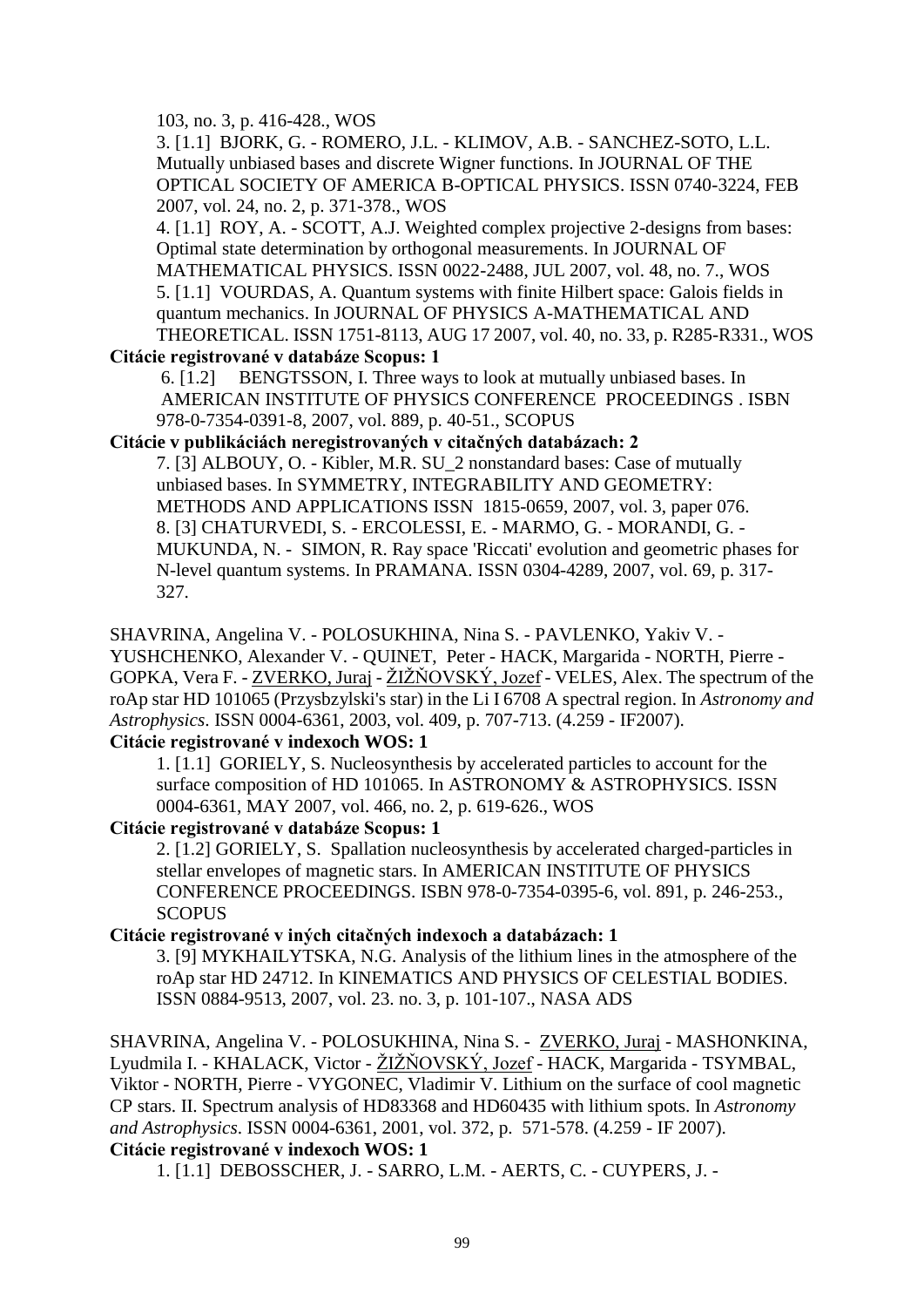VANDENBUSSCHE, B. - GARRIDO, R. - SOLANO, E. Automated supervised classification of variable stars - I. methodology. In ASTRONOMY & ASTROPHYSICS. ISSN 0004-6361, DEC 2007, vol. 475, no. 3, p. 1159-1183, WOS

SKOPAL, Augustin. Photometric observations of eclipses in the symbiotic triple system CH Cygni. In *IAU Commission 27th Information Bulletin on Variable Stars*, ISSN 0374-0676, 1995, vol. 4157, p. 1-4.

**Citácie registrované v iných citačných indexoch a databázach: 1**

1. [9] BALEGA, I.I. - BALEGA, YU.YU. - MAKSIMOV, A.F. - MALOGOLOVETS, E.V. - RASTEGAEV, D.A. - SHKHAGOSHEVA, Z.U. - WEIGELT, G. Speckle interferometry of nearby multiple stars. IV. Measurements in 2004 and new orbits. In ASTROPHYSICAL BULLETIN. ISSN 1990-3413, 2007, vol. 62, no. 4, p. 339-351., NASA ADS

SKOPAL, Augustin. What mimics the reflection effect in symbiotic binaries?. In *Astronomy and Astrophysics*. ISSN 0004-6361, 2001, vol.366, no.1, p.157-165. (4.259 - IF 2007). **Citácie registrované v indexoch WOS: 1**

1. [1.1] FEKEL, F.C. - HINKLE, K.H. - JOYCE, R.R. - WOOD, P.R. - LEBZELTER, T. Infrared spectroscopy of symbiotic stars. V. First orbits for three S-type systems: Henize 2-173, CL Scorpii, and AS 270. In ASTRONOMICAL JOURNAL. ISSN 0004-6256, JAN 2007, vol. 133, no. 1, p. 17-25., WOS

SKOPAL, Augustin. Discovery of the eclipse in the symbiotic binary Z Andromedae. In *Astronomy and Astrophysics*. ISSN 0004-6361, 2003, vol. 401, p. L17-L20. (4.259 - IF2007). **Citácie registrované v iných citačných indexoch a databázach: 1**

1. [9] LI, X.R. - HU, Z.Y. - ZHAO, Y.H. - LIU, Z.T. Spectral preprocess and its influence on galaxy and quasar classification. In ACTA ASTRONOMICA SINICA. ISSN 0001-5245, 2007, vol. 48, no. 3, p. 280-288., NASA ADS

SKOPAL, Augustin. Disentangling the composite continuum of symbiotic binaries : I. S-type systems. In *Astronomy and Astrophysics*. ISSN 0004-6361, 2005, vol. 440, p. 995-1031. (4.259 - IF2007).

### **Citácie registrované v indexoch WOS: 2**

1. [1.1] KIM, H.J. - LEE, H.W. - KANG, S. A Monte Carlo study of polarization structures in the Thomson-scattered line radiation. In MONTHLY NOTICES OF THE ROYAL ASTRONOMICAL SOCIETY. ISSN 0035-8711, JAN 2007, vol. 374, no. 1, p. 187-195., WOS

2. [1.1] ZAMANOV, R.K. - BODE, M.F. - MELO, C.H.F. - BACHEV, R. - GOMBOC, A. - STATEVA, I.K. - PORTER, J.M. - PRITCHARD, J. Rotational velocities of the giants in symbiotic stars - II. Are S-type symbiotics synchronized?. In MONTHLY NOTICES OF THE ROYAL ASTRONOMICAL SOCIETY. ISSN 0035-8711, SEP 21 2007, vol. 380, no. 3, p. 1053-1063., WOS

## **Citácie registrované v iných citačných indexoch a databázach: 1**

3. [9] HRIC, L. - GALIS, R. Is there an accretion disc, envelope, or torus in the YY Her binary? In MEMORIE DELLA SOCIETA ASTRONOMICA ITALIANA. ISSN 0037-8720, 2007, vol. 78, p. 400-402., NASA ADS

SKOPAL, Augustin - BODE, Michael F. - BRYCE, Myfanwy - CHOCHOL, Drahomír - DAVIS, Richard J. - ERRICO, Luigi - EVANS, Aneurin - EYRES, Steward P.S. - HRIC, Ladislav - IVISON, Robert J. - KENNY, Harold T. - KOMŽÍK, Richard - MEABURN, John -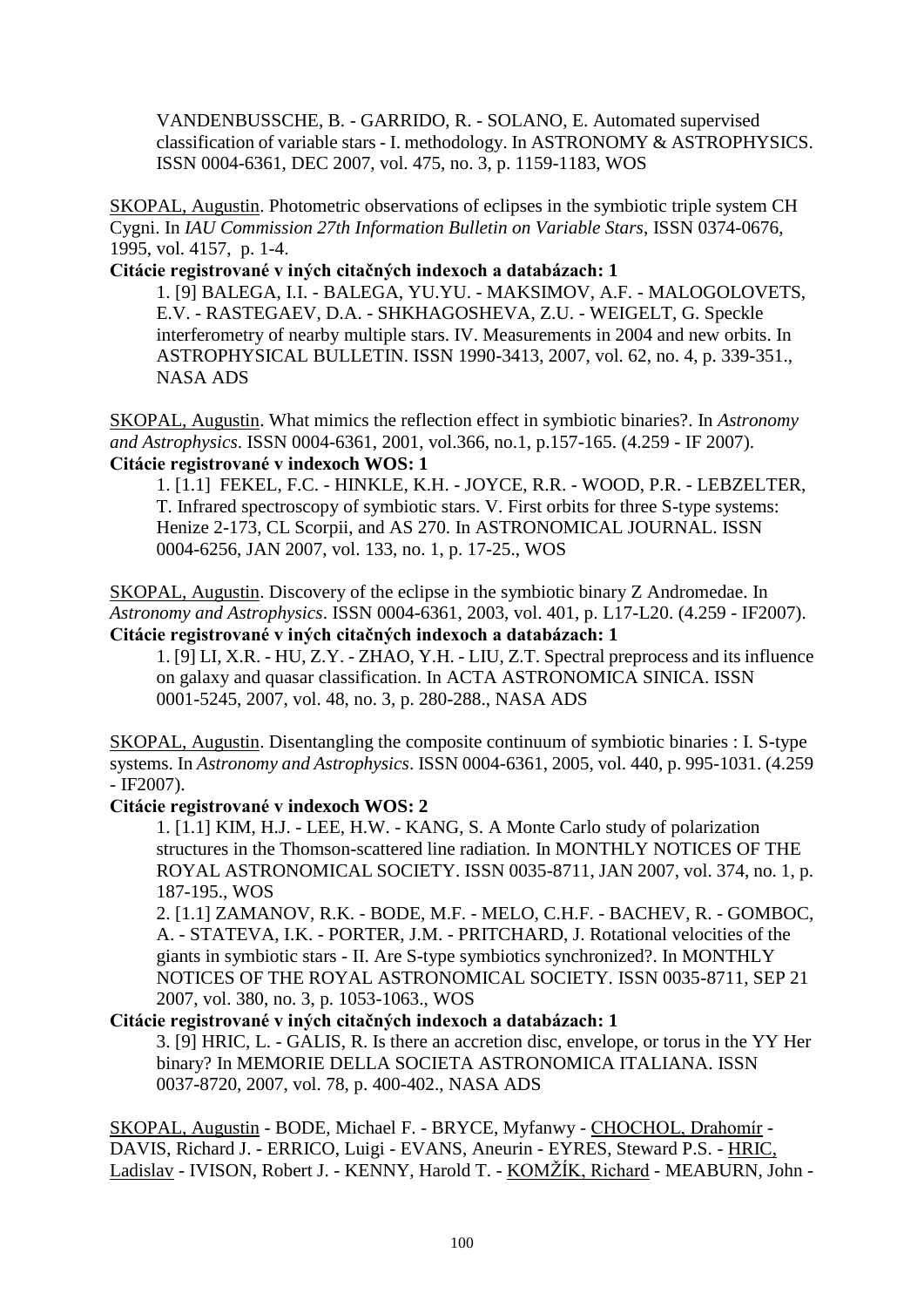TAMURA, Shinichi - TAYLOR, Andrew R. - URBAN, Zdeněk - VITTONE, Alberto A. Multifrequency observation of the eclipsing symbiotic triple system CH Cyg during the 1992-94 active phase. In *Monthly Notices of the Royal Astronomical Society*. ISSN 0035-8711, 1996, vol.282, p.327-346. (5.249 - IF 2007).

#### **Citácie registrované v indexoch WOS: 1**

1. [1.1] YOO, K.H. CH Cygni in 2004 - II: Nebular spectrum features. In NEW ASTRONOMY. ISSN 1384-1076, OCT 2007, vol. 12, no. 7, p. 569-577., WOS **Citácie registrované v databáze Scopus: 1**

2. [1.2] KORRECK, K.E. - KELLOGG, E. - SOKOLOSKI, J.L. A study of the mass loss rates of symbiotic star systems. In AMERICAN INSTITUTE OF PHYSICS CONFERENCE PROCEEDINGS. ISBN 978-0-7354-0434-2, vol. 924, p. 903-906., SCOPUS.

SKOPAL, Augustin - BODE, Michael F. - CROCKER, Metthew M. - DRECHSEL, Horst - EYRES, Steward P.S. - KOMŽÍK, Richard. The symbiotic star CH Cygni. IV. Basic kinematics of the circumstellar matter during active phases. In *Monthly Notices of the Royal Astronomical Society*. ISSN 0035-8711, 2002, vol.335, p.1109-1119. (5.249 - IF 2007).

# **Citácie registrované v indexoch WOS: 3**

1. [1.1] KAROVSKA, M. - CARILLI, C.L. - RAYMOND, J.C. - MATTEI, J.A. CH Cygni X-ray jet activity and multicomponent structures. In ASTROPHYSICAL JOURNAL. ISSN 0004-637X, JUN 1 2007, vol. 661, no. 2, Part 1, p. 1048-1054., WOS 2. [1.1] KELLOGG, E. - ANDERSON, C. - KORRECK, K. - DEPASQUALE, J. - NICHOLS, J. - SOKOLOSKI, J.L. - KRAUSS, M. - PEDELTY, J. Outer jet X-ray and radio emission in R Aquarii: 1999.8 to 2004.0. In ASTROPHYSICAL JOURNAL. ISSN 0004-637X, AUG 1 2007, vol. 664, no. 2, Part 1, p. 1079-1087., WOS 3. [1.1] YOO, K.H. CH Cygni in 2004 - II: Nebular spectrum features. In NEW ASTRONOMY. ISSN 1384-1076, OCT 2007, vol. 12, no. 7, p. 569-577., WOS

## **Citácie registrované v iných citačných indexoch a databázach: 1**

4. [9] BALEGA, I.I. - BALEGA, YU.YU. - MAKSIMOV, A.F. - MALOGOLOVETS, E.V. - RASTEGAEV, D.A. - SHKHAGOSHEVA, Z.U. - WEIGELT, G. Speckle interferometry of nearby multiple stars. IV. Measurements in 2004 and new orbits. In ASTROPHYSICAL BULLETIN. ISSN 1990-3413, 2007, vol. 62, no. 4, p. 339-351., NASA ADS

SKOPAL, Augustin - BODE, Michael F. - LLOYD, Hyu M. - TAMURA, Shinichi. Eclipses in the symbiotic system CH Cyg. In *Astronomy and Astrophysics*. ISSN 0004-6361, 1996, vol.308, p.L9-L12. (4.259 - IF 2007).

## **Citácie registrované v indexoch WOS: 1**

1. [1.1] MUKAI, K. - ISHIDA, M. - KLLBOURNE, C. - MORI, H. - TERADA, Y. - CHAN, K.W. - SOONG, Y. An apparent hard X-ray decline of CH Cygni. In PUBLICATIONS OF THE ASTRONOMICAL SOCIETY OF JAPAN. ISSN 0004-6264, 2007, vol. 59, Sp. Iss. 1, p. S177-S183., WOS

SKOPAL, Augustin - PRIBULLA, Theodor - VAŇKO, Martin - VELIČ, Zdeno - SEMKOV, Evgeni - WOLF, Marek - JONES, Albert. Photometry of symbiotic stars XI. In *Contributions of the Astronomical Observatory Skalnaté Pleso*, ISSN 1335-1842, 2004, vol. 34, p. 45-69. **Citácie registrované v iných citačných indexoch a databázach: 1**

 1. [9] YOO, K.-H. High resolution spectrum of symbiotic star AG Pegasi. In PUBLICATIONS OF THE KOREAN ASTRONOMICAL SOCIETY, ISSN 1225- 1534, 2006, vol. 21, p. 35-42., NASA ADS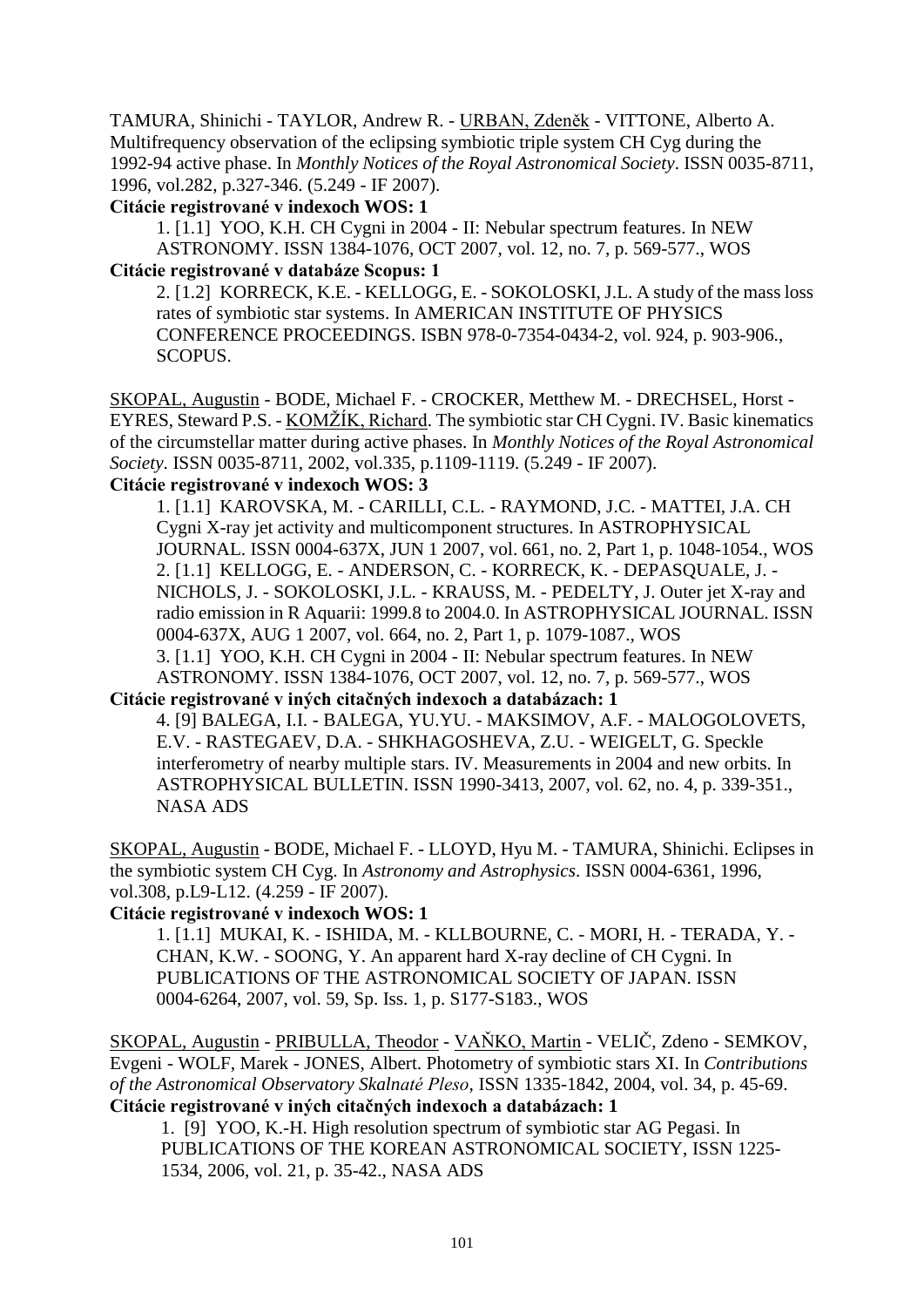SKOPAL, Augustin - VITTONE, Alberto A. - ERRICO, Luigi - OTSUKA, Masaaki - TAMURA, Shinichi - WOLF, Marek - ELKIN, Vladimir, G. Structure of the hot object in the symbiotic prototype Z Andromedae during its 2000-03 active phase. In *Astronomy and Astrophysics*. ISSN 0004-6361, 2006, vol. 453, p. 279-293. (4.259 - IF2007).

## **Citácie registrované v indexoch WOS: 3**

1. [1.1] BURMEISTER, M. - LEEDJARV, L. Evidence for bipolar jets from the optical spectra of the prototypical symbiotic star Z Andromedae. In ASTRONOMY & ASTROPHYSICS. ISSN 0004-6361, JAN 2007, vol. 461, no. 1, p. L5-L8., WOS 2. [1.1] TOMOV, N.A. - TOMOVA, M.T. - BISIKALO, D.V. Bipolar ejection by the symbiotic binary system Z And during its 2006 outburst. In MONTHLY NOTICES OF THE ROYAL ASTRONOMICAL SOCIETY. ISSN 0035-8711, MAR 21 2007, vol. 376, no. 1, p. L16-L19., WOS

3. [1.1] VAN HOOF, P.A.M. - VAN DE STEENE, G.C. IRAS 12316-6401: A new symbiotic Mira?. In BALTIC ASTRONOMY. ISSN 1392-0049, 2007, vol. 16, no. 1, p. 59-61., WOS

SOLOVAYA, Nina - PITTICH, Eduard. The dynamical stability of extra-solar planets in binary systems. In *Contributions of the Astronomical Observatory Skalnaté Pleso*. ISSN 1335-1842, 2004, vol. 34, p. 105-118.

## **Citácie registrované v iných citačných indexoch a databázach: 1**

 1. [9] TORREZ, G. The Planet Host Star? Cephei: Physical Properties, the Binary Orbit, and the Mass of the Substellar Companion. In ASTROPHYSICAL JOURNAL. ISSN 0036-8075, 2007, vol. 654, p. 1095-1109., NASA ADS

STORINI, Marisa - PASE, Stefano - SÝKORA, Július - PARISI, Massimo. Two components of cosmic ray modulation. In *Solar Physics*. ISSN 0038-0938, 1997, vol.172, p.317-325. (2.479 - IF 2007).

## **Citácie registrované v indexoch WOS: 1**

1. [1.1] KANE, R.P. Latitude dependence of the "Gnevyshev" peaks and gaps. In SOLAR PHYSICS. ISSN 0038-0938, OCT 2007, vol. 245, no. 2, p. 415-421., WOS

STORINI, Marisa - SÝKORA, Július. The green corona data: 1947-1976 re-visited. In *Nuovo Cimento*. ISSN 0390-5551, 1997, vol.20 C, no.6, p.923-931. (0.347 - IF 2007).

## **Citácie registrované v iných citačných indexoch a databázach: 1**

1. [9] BADALYAN, O.G. - OBRIDKO, V.N. To the problem of solar coronal heating. In ASTRONOMY LETTERS. ISSN 1063-7737, 2007, vol. 33, no. 3, p. 182-191., NASA ADS

SVOREŇ, Ján. Comet astrometry made at the Skalnaté Pleso Observatory in the year 1986. In *Contributions of the Astronomical Observatory Skalnaté Pleso*. ISSN 1335-1842, 1993, vol. 23, p. 63-72.

## **Citácie registrované v iných citačných indexoch a databázach: 1**

 1. [9] COVAZZI, H.A., NIKE, B.C., ALBERTELLI, G. Soft-bottom macrobenthic community composition and biomass in a Posidonia oceanica meadow in the Ligurian Sea (NW Mediterranean). In ESTUARINE, COASTAL AND SHELF SCIENCE. ISSN 0272-7714, 2006, vol. 70, p. 251-258., NASA ADS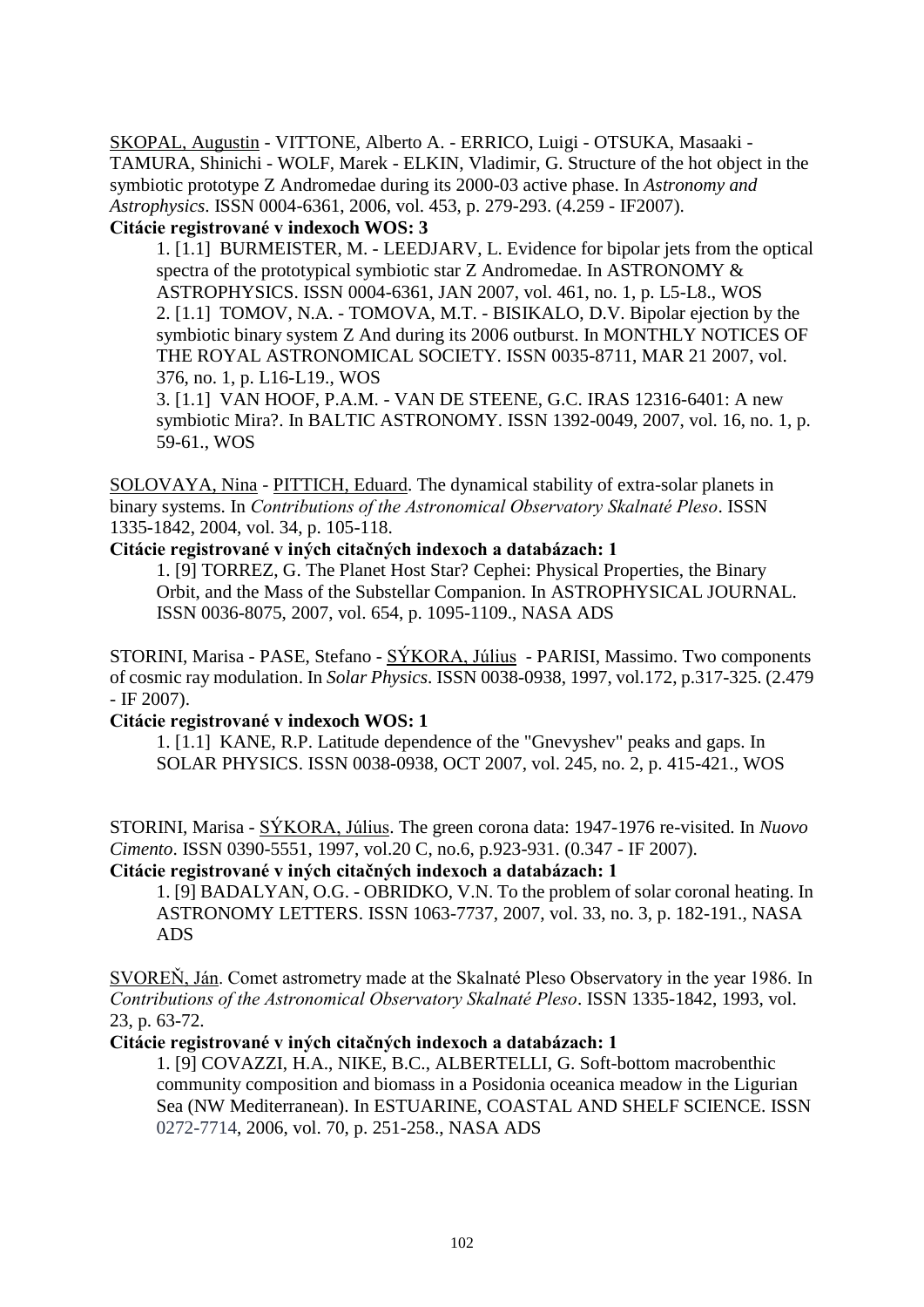SVOREŇ, Ján. Narrow-band photometry of comet Austin 1990 V. In *Planetary and Space Science.* ISSN 0032-0633, 1996, vol. 44, p. 1001-1004.

### **Citácie v publikáciách neregistrovaných v citačných indexoch: 1**

 1. [3] BUDDING, E., DEMIRCAN, O. Themes of astronomical photometry. In INTRODUCTION TO ASTRONOMICAL PHOTOMETRY. ISBN-10: 0521847117, Cambridge, University Press, 2007, p. 72-160.

SVOREŇ, Ján. Brightness of long-period comets observed at large heliocentric distances - I. The computer catalogue for 1861-1941. In *Planetary and Space Science.* ISSN 0032-0633, 1997, vol. 45, p. 795-797.

### **Citácie registrované v databázach WOS: 1**

 1.[1.1] NESLUŠAN, L.: The fading problem and the population of the Oort cloud. In ASTRONOMY AND ASTROPHYSICS. ISSN 0004-6361, 2007, vol. 461, p. 741-750., WOS

SÝKORA, Július. Time and shape changes of the supergranular network. In *Solar Physics*. ISSN 0038-0938, 1970, vol.13, p.292-300. (2.479 - IF 2007).

### **Citácie registrované v databáze Scopus: 2**

1. [1.2] CROUCH, A.D. - CHARBONNEAU, P. - THIBAULT, K. Supergranulation as an emergent length scale. In ASTROPHYSICAL JOURNAL. ISSN 0004-637X, 2007, vol. 662, no. 1, Part 1, p. 715-729., SCOPUS

2. [1.2] MEUNIER, N. - ROUDIER, T. - TKACZUK, R. Are supergranule sizes anti-correlated with magnetic activity? In ASTRONOMY AND ASTROPHYSICS. ISSN 1009-9271, 2007, vol. 466, no. 3, p. 1123-1130., SCOPUS

SÝKORA, Július. Some remarks on the summary use of existing corona measurements. In *Bulletin of the Astronomical Institutes of Czechoslovakia*. ISSN 0004-6248, 1971, vol.22, p.12-18.

### **Citácie registrované v iných citačných indexoch a databázach: 1**

1. [9] BADALYAN, O.G. - OBRIDKO, V.N. To the problem of solar coronal heating. In ASTRONOMY LETTERS. ISSN 1063-7737, 2007, vol. 33, no. 3, p. 182-191., NASA ADS

SÝKORA, Július. The longitudinal distribution of the green corona activity. In *Solar Physics*. ISSN 0038-0938, 1971, vol.18, p.72-83. (2.479 - IF 2007).

## **Citácie registrované v databáze Scopus: 1**

1. [1.2] BALTHASAR, H. Rotational periodicities in sunspot relative numbers. In ASTRONOMY AND ASTROPHYSICS. ISSN 1009-9271, 2007, vol. 471, no. 1, p. 281-287., SCOPUS

SÝKORA, Július. The coronal responses to the large-scale and long-term phenomena of the lower layers of the Sun. In *Solar and Interplanetary Dynamics*. - Dordrecht : D. Reidel Publ. Co., ISBN 90-277-1162-3, 1980, p.87-104.

### **Citácie registrované v iných citačných indexoch a databázach: 1**

1. [9] KANE, R.P. Latitude dependence of the "Gnevyshev" peaks and gaps. In SOLAR PHYSICS. ISSN 0038-0938, 2007, vol. 245, no. 2, p. 415-421., NASA ADS

SÝKORA, Július. The green corona, the solar wind and geoactivity. In *Solar Physics*. ISSN 0038-0938, 1992, vol.140, p.379-392. (2.479 - IF 2007).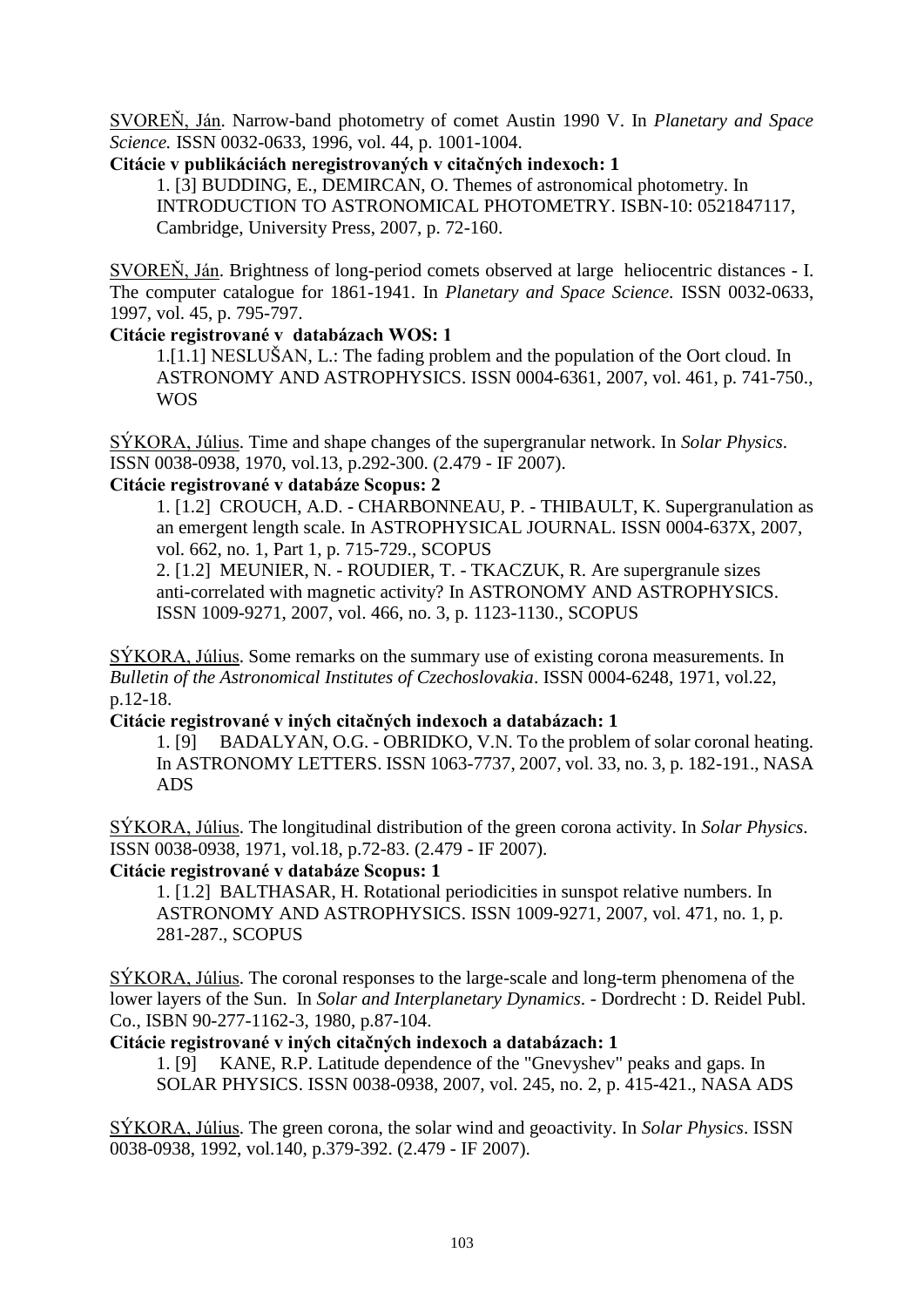#### **Citácie registrované v indexoch WOS: 1**

1. [1.1] BADALYAN, O.G. - OBRIDKO, V.N. To the problem of solar coronal heating. In ASTRONOMY LETTERS-A JOURNAL OF ASTRONOMY AND SPACE ASTROPHYSICS. ISSN 1063-7737, MAR 2007, vol. 33, no. 3, p. 182-191., WOS

SÝKORA, Július - BADALYAN, Olga G. - OBRIDKO, Vladimir N. Relationship between the coronal shape and the magnetic field topology during the solar cycle. In *Advances in Space Research*. ISSN 0273-1177, 2002, vol. 29, no. 3, p. 395-400. (0.774 - IF 2007).

## **Citácie registrované v indexoch WOS: 2**

 1. [1.1] SAEZ, F. - LLEBARIA, A. - LAMY, P. - VIBERT, D. Three-dimensional reconstruction of the streamer belt and other large-scale structures of the solar corona. In ASTRONOMY & ASTROPHYSICS. ISSN 0004-6361, OCT 2007, vol. 473, no. 1, p. 265-277., WOS

 2. [1.1] WILHELM, K. - MARSCH, E. - DWIVEDI, B.N. - FELDMAN, U. Observations of the Sun at vacuum-ultraviolet wavelengths from space. Part II: Results and interpretations. In SPACE SCIENCE REVIEWS. ISSN 0038-6308, DEC 2007, vol. 133, no. 1-4, p. 103-179., WOS

SÝKORA, Július - RYBÁK, Ján. Coronal manifestations of solar variability. In *Advances in Space Research*. ISSN 0273-1177, 2005, vol. 35, p. 393-399. (0.774 - IF2007). **Citácie registrované v indexoch WOS: 1**

1. [1.1] BADALYAN, O.G. - OBRIDKO, V.N. To the problem of solar coronal heating. In ASTRONOMY LETTERS-A JOURNAL OF ASTRONOMY AND SPACE ASTROPHYSICS. ISSN 1063-7737, MAR 2007, vol. 33, no. 3, p. 182-191., WOS

SÝKORA, Július - STORINI, Marisa. A simple-minded concept of the even and odd solar cycles is physically relevant. In *Hvar Observatory Bulletin*. ISSN 0351-2657, 1997, vol.21, no.1, p.21-32.

### **Citácie registrované v iných citačných indexoch a databázach: 1**

1. [9] GUPTA, M. - MISHRA, V.K. - MISHRA, A.P. Solar activity parameters and their interrelationship: continuous decrease in flare activity from solar cycles 20 to 23. In JOURNAL OF GEOPHYSICAL RESEARCH. ISSN 0148-0227, 2007, vol. 112, no. A5, citeID A05105., NASA ADS

ŠTOHL, Ján. Meteor contribution by short period comets. In *Astronomy and Astrophysics.* ISSN 0004-6361, 1987, vol. 187, p. 933-934.

# **Citácie v publikáciách neregistrovaných v citačných indexoch: 1**

 1. [3] CAMPBELL-BROWN, M. The meteoroid environment: shower and sporadic meteors. In WORKSHOP ON DUST IN PLANETARY SYSTEMS**.** European Space Agency Special Publications**.** ESTEC, Noordwijk, The Netherlands, ISBN 92- 9092-207-9, 2007, vol. 643, p. 11-21.

TEMMER, Manuela - RYBÁK, Ján - BENDÍK, Pavol - VERONIG, Astrid - VOGLER, Franz - OTRUBA, Wolfgang - PÖTZI, Werner - HANSLMEIER, Arnold. Hemispheric sunspot numbers Rn and Rs from 1945-2004: catalogue and N-S asymmetry analysis for solar cycles 18-23. In *Astronomy and Astrophysics*. ISSN 0004-6361, 2006, vol. 447, p.735-743. (4.259 - IF2007).

## **Citácie registrované v indexoch WOS: 3**

 1. [1.1] CARBONELL, M. - TERRADAS, J. - OLIVER, R. - BALLESTER, J.L. The statistical significance of the North-South asymmetry of solar activity revisited. In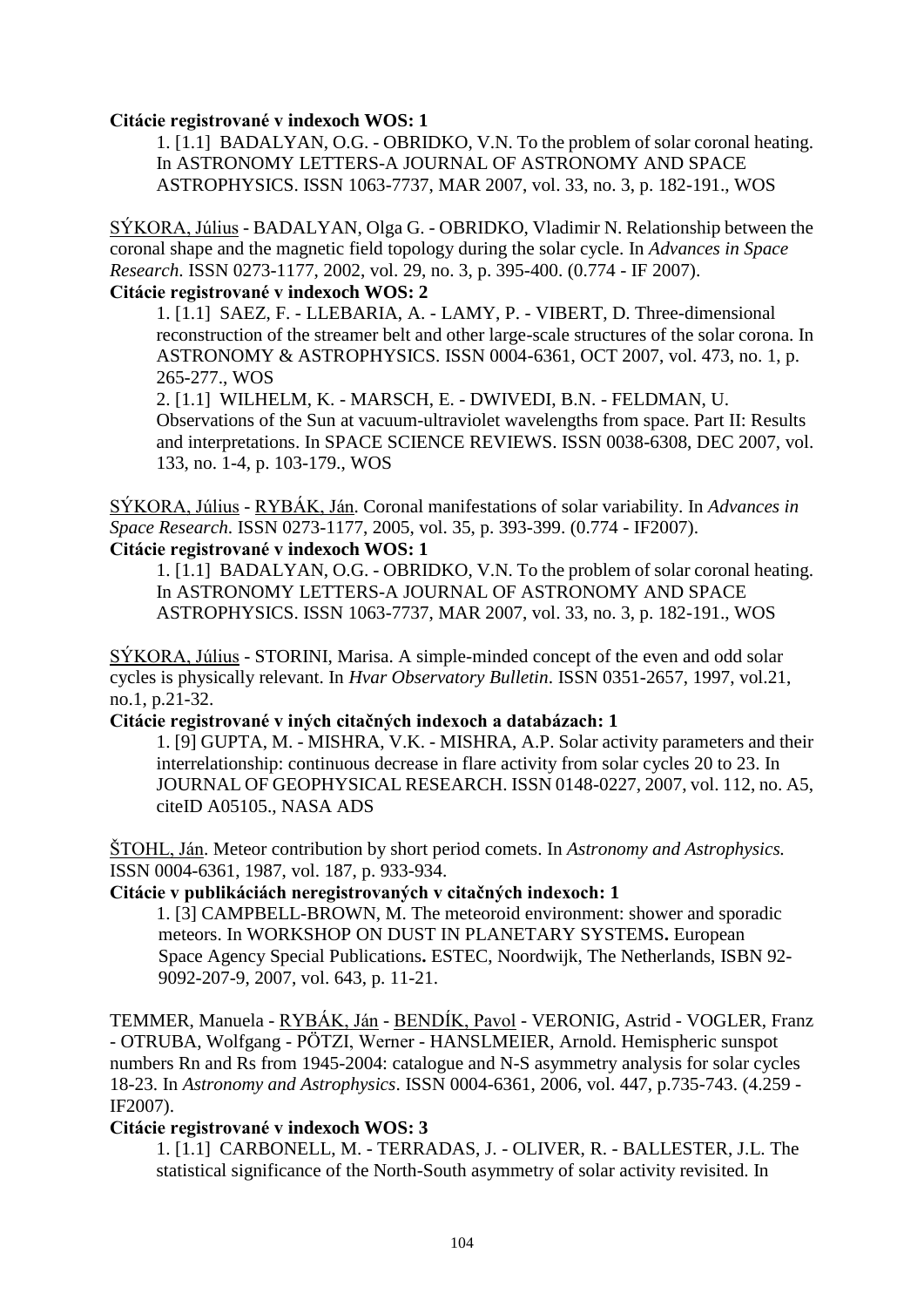ASTRONOMY & ASTROPHYSICS. ISSN 0004-6361, DEC 2007, vol. 476, no. 2, p. 951-957., WOS

2. [1.1] CLETTE, F. - BERGHMANS, D. - VANLOMMEL, P. - VAN DER LINDEN, R.A.M. - KOECKELENBERGH, A. - WAUTERS, L. From the Wolf number to the International Sunspot Index: 25 years of SIDC. In ADVANCES IN SPACE RESEARCH. ISSN 0273-1177, 2007, vol. 40, no. 7, p. 919-928., WOS 3. [1.1] FORGACS-DAJKA, E. - BORKOVITS, T. Searching for mid-term variations in different aspects of solar activity - looking for probable common origins and studying temporal variations of magnetic polarities. In MONTHLY NOTICES OF THE ROYAL ASTRONOMICAL SOCIETY. ISSN 0035-8711, JAN 2007, vol. 374, no. 1, p. 282-291., WOS

**Citácie registrované v iných citačných indexoch a databázach: 1**

4. [9] JOSHI, B. - PANT, P. - MANOHARAN, P.K. - PANDEY, K. North-south asymmetry of solar activity during cycle 23. In ASTRONOMICAL SOCIETY OF THE PACIFIC CONFERENCE SERIES. ISBN 978-1-58381-235-8, 2007, vol. 368, p. 539-542., NASA ADS

TEMMER, Manuela - VERONIG, Astrid - RYBÁK, Ján - BRAJŠA, Roman - HANSLMEIER, Arnold. On the 24-day period observed in solar flare occurrence. In *Solar Physics*. ISSN 0038-0938, 2004, vol. 221, p. 325-335. (2.479 - IF2007).

### **Citácie registrované v databáze Scopus: 1**

1. [1.2] SONG, W.B. - WANG, J.X. Periodicities in solar filament activity. In ACTA ASTRONOMICA SINICA. ISSN 0001-5245, 2007, vol. 48, no. 1, p. 29-35., SCOPUS

# **Citácie registrované v iných citačných indexoch a databázach: 1**

2. [9] SEN, A.K. Multifractality as a measure of complexity in solar activity. In SOLAR PHYSICS. ISSN 0038-0938, 2007, vol. 241, no. 1, p. 67-76., NASA ADS

THE, Pik Sin - BAKKER, R.- ANTALOVÁ, Anna - Studies of the Carina Nebula: IV. A new determination of the distances of the open clusters Tr 14, Tr 16 and Cr 228 based on the Walraven photometry. In *Astronomy and Astrophysics, Supplement Series*. ISSN 0365-0138, 1980, vol.41, p.93-107.

# **Citácie registrované v iných citačných indexoch a databázach**: **2**

1. [9] ASCENSO, J. - ALVES, J. - VICENTE, S. - LAGO, M.T.V.T. NTT and VLT diffraction limited imaging of Trumpler 14: revealing a massive core-halo cluster. In ASTRONOMY AND ASTROPHYSICS. ISSN 0004-6361, 2007, vol. 476, no. 1, p. 199-215., NASA ADS

 2. [9] SOUTHWORTH, J. - CLAUSEN, J.V. Absolute dimensions of eclipsing binaries. XXIV. The Be star system DW Carinae, a member of the open cluster Collinder 228. In ASTRONOMY AND ASTROPHYSICS. ISSN 0004-6361, 2007, vol. 461, no. 3, p. 1077-1093., NASA ADS

VAŇKO, Martin - PARIMUCHA, Štefan - PRIBULLA, Theodor - CHOCHOL, Drahomír. New parameters of the contact binary systems YY Crb and EQ Tau. In *Baltic Astronomy.* ISSN 1392-0049, 2004, vol. 13, p. 151-155. (0.590 - IF2007).

### **Citácie registrované v indexoch WOS: 1**

1. [1.1] YUAN, J.Z. - QIAN, S.B. Variation of the period and light curves of the solar-type contact binary EQ Tauri. In MONTHLY NOTICES OF THE ROYAL ASTRONOMICAL SOCIETY. ISSN 0035-8711, OCT 21 2007, vol. 381, no. 2, p. 602-610., WOS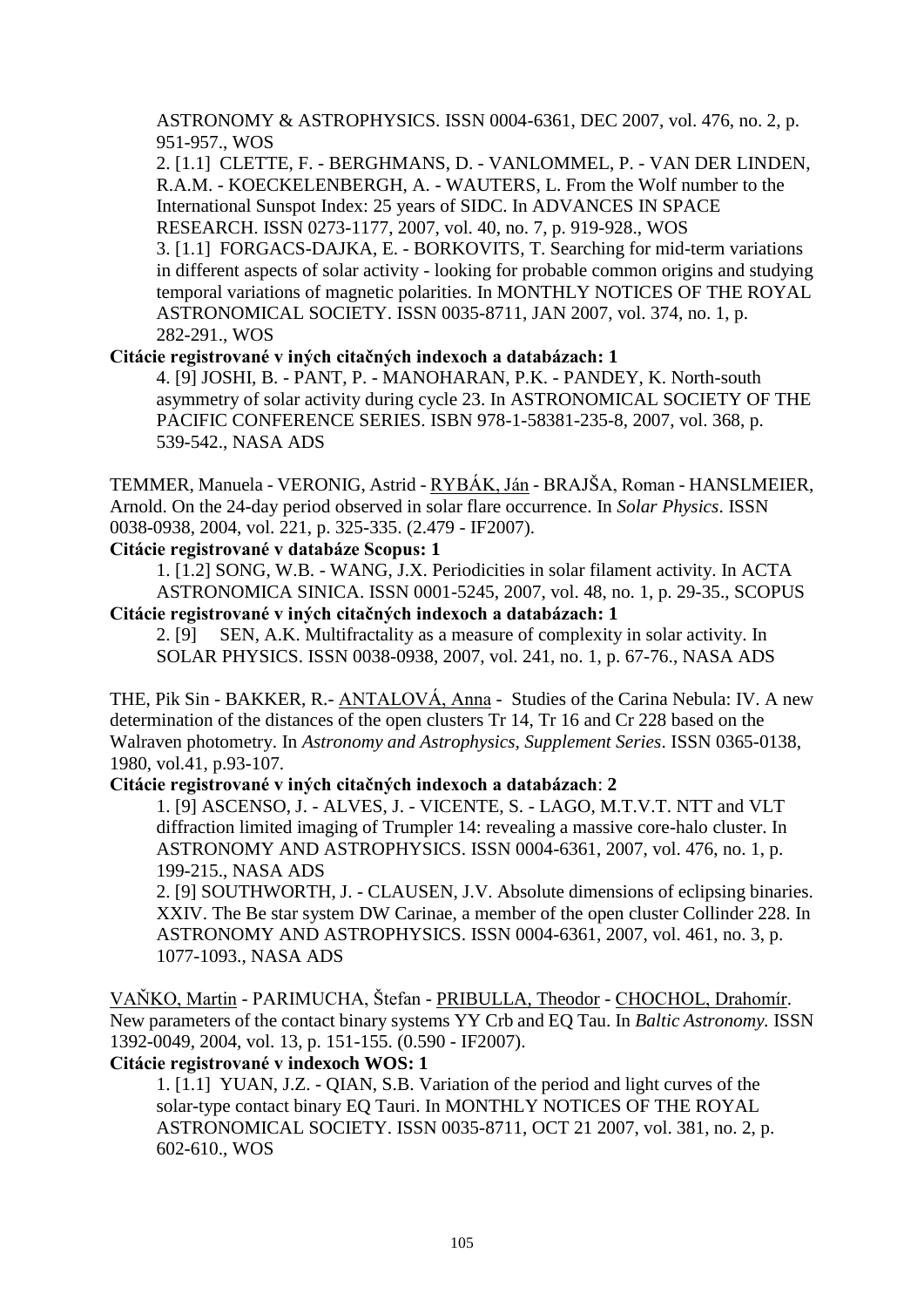WEBB, David F. - FORBES, Terry G. - AURASS, Henry - CHEN, James - MARTENS, Piet - ROMPOLT, Bogdan - RUŠIN, Vojtech - MARTIN, Sara F. Material ejection. In *Solar Physics*. ISSN 0038-0938, 1994, vol. 153, no. 1-2, p. 73-89. (2.479 - IF2007). **Citácie registrované v indexoch WOS: 1**

1. [1.1] VIAL, J.C. - AUCHERE, F. - CHANG, J. - FANG, C. - GAN, W.Q. - KLEIN, K.L. - PRADO, J.Y. - TROTTET, G. - WANG, C. - YAN, Y.H. SMESE: A SMall explorer for solar eruptions. In ADVANCES IN SPACE RESEARCH. ISSN 0273-1177, 2007, vol. 40, no. 12, p. 1787-1801., WOS

WÖHL, Hubertus - KUČERA, Aleš - RYBÁK, Ján - HANSLMEIER, Arnold. Precise reduction of solar spectra obtained with large CCD arrays. In *Astronomy and Astrophysics*, ISSN 0004-6361, 2002, vol. 394 , p. 1077-1091(4.259 - IF2007).

**Citácie registrované v indexoch WOS: 1**

1. [9] TEPLITSKAYA, R. B.- TUROVA, I. P.- OZHOGINA, O. A.: The Lower Chromosphere in a Coronal Hole. In SOLAR PHYSICS, ISSN 0038-0938, 2007 vol 243, Issue 2, p.143-161., NASA ADS

ZBORIL, Milan. Spot modelling of the flare M4.5 dwarf YZ CMi. In *Astronomische Nachrichten*. ISSN 0004-6337, 2003, vol. 324, no. 6, p. 527-531. (1.461 - IF2007). **Citácie registrované v indexoch WOS: 1**

1. [1.1] SCALO, J. - KALTENEGGER, L. - SEGURA, A.G. - FRIDLUND, M. - RIBAS, I. - KULIKOV, Y.N. - GRENFELL, J.L. - RAUER, H. - ODERT, P. - LEITZINGER, M. - SELSIS, F. - KHODACHENKO, M.L. - EIROA, C. - KASTING, J. - LAMMER, H. M stars as targets for terrestrial exoplanet searches and biosignature detection. In ASTROBIOLOGY. ISSN 1531-1074, FEB 2007, vol. 7, no. 1, p. 85-166., WOS

ZBORIL, Milan - BUDAJ, Ján. Differential UBV photometry of two CP3 stars: 11 Her and 6 Her. In *Information Bulletin on Variable Stars*. ISSN 0374-0676, 1999, no. 4748, p. 1. **Citácie registrované v iných citačných indexoch a databázach: 1**

1. [9] BOZIC, H. - WOLF, M. - HARMANEC, P. - PRSA, A. - PERCY, J.R. - RUZDJAK, D. - SUDAR, D. - SLECHTA, M. - AK, H. - EENENS, P. HD 143418: an unusual light variable and a double-lined spectroscopic binary with a CP primary. In ASTRONOMY AND ASTROPHYSICS. ISSN 0004-6361, 2007, vol. 464, no. 1, p. 362-375., NASA ADS

ZBORIL, Milan - BYRNE, Patrick B. Metallicity and photospheric abundances in field K and M dwarf stars. In *Monthly Notices of the Royal Astronomical Society*. ISSN 0035-8711, 1998, vol.299, p.753-758. (5.249 - IF 2007).

## **Citácie registrované v iných citačných indexoch a databázach: 1**

1. [9] MALOGOLOVETS, E.V. - BALEGA, YU.YU. - RASTEGAEV, D.A. - HOFMANN, K.H. - WEIGELT,G. GJ 900: A new hierarchical system with low-mass components. In ASTROPHYSICAL BULLETIN. ISSN 1990-3413, 2007, vol. 62, no. 2, p. 117-124., NASA ADS

ZBORIL, Milan - DJURAŠEVIČ, Gojko. SV Cam spot activity in February 2001 - March 2002. In *Astronomy and Astrophysics*. ISSN 0004-6361, 2003, vol. 406, p. 193-201. (4.259 - IF2007).

**Citácie registrované v indexoch WOS: 1**

1. [1.1] YUAN, J.Z. - QIAN, S.B. Variation of the period and light curves of the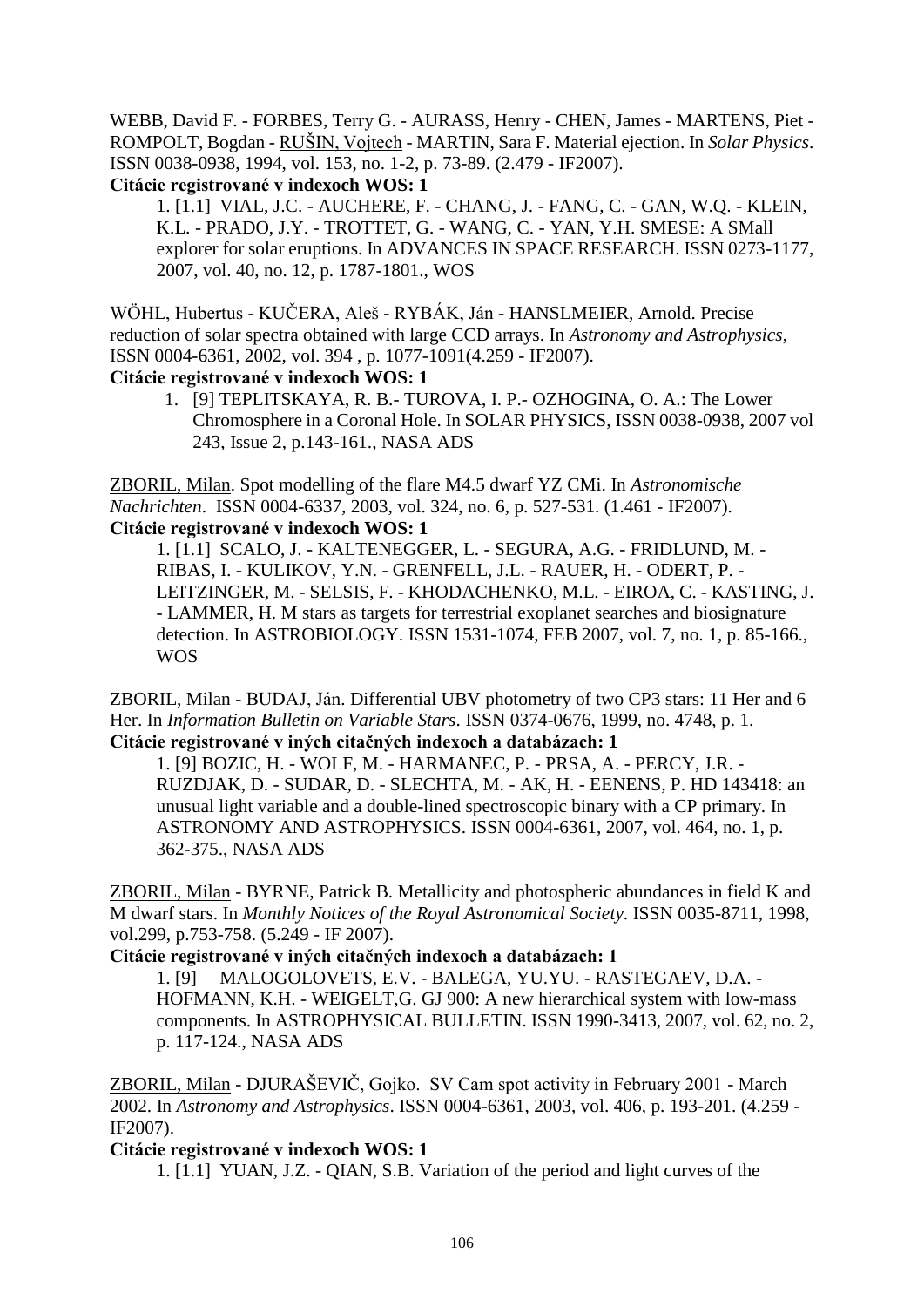solar-type contact binary EQ Tauri. In MONTHLY NOTICES OF THE ROYAL ASTRONOMICAL SOCIETY. ISSN 0035-8711, OCT 21 2007, vol. 381, no. 2, p. 602-610., WOS

ZBORIL, Milan - NORTH, Pierre. Properties of He-rich stars II. CNO abundances and projected rotational velocities. In *Astronomy and Astrophysics*. ISSN 0004-6361, 1999, vol. 345, p. 244-248. (4.259 - IF2007).

### **Citácie registrované v indexoch WOS: 2**

1. [1.1] AHMAD, A. - BEHARA, N.T. - JEFFERY, C.S. - SAHIN, T. - WOOLF, V.M. An abundance analysis of a chemically peculiar B star - JL 87. In ASTRONOMY & ASTROPHYSICS. ISSN 0004-6361, APR 2007, vol. 465, no. 2, p. 541-U102., WOS 2. [1.1] CIDALE, L.S. - ARIAS, M.L. - TORRES, A.F. - ZOREC, J. - FREMAT, Y. - CRUZADO, A. Fundamental parameters of He-weak and He-strong stars. In ASTRONOMY & ASTROPHYSICS. ISSN 0004-6361, JUN 2007, vol. 468, no. 1, p. 263-U17., WOS

ZBORIL, Milan - NORTH, Pierre - GLAGOLEVSKIJ, Yurij V. - BETRIX, Frank. Properties of He-rich stars I. Their evolutionary state and helium abundance. In *Astronomy and Astrophysics*. ISSN 0004-6361, 1997, vol. 324, 949-958. (4.259 - IF2007).

#### **Citácie registrované v indexoch WOS: 1**

1. [1.1] CIDALE, L.S. - ARIAS, M.L. - TORRES, A.F. - ZOREC, J. - FREMAT, Y. - CRUZADO, A. Fundamental parameters of He-weak and He-strong stars. In ASTRONOMY & ASTROPHYSICS. ISSN 0004-6361, JUN 2007, vol. 468, no. 1, p. 263-U17., WOS

ZBORIL, Milan - STRASSMEIER, Klaus G. - AVRETT, Eugen H. An atmospheric model for UZ Librae from mean Halfa-line profiles. In *Astronomy and Astrophysics*. ISSN 0004-6361, 2004, vol. 421, p. 295-303. (4.259 - IF2007).

#### **Citácie registrované v indexoch WOS: 1**

1. [1.1] AYRES, T.R. - HODGES-KLUCK, E. - BROWN, A. X-ray and ultraviolet spectroscopy of intermediate-mass, first crossing giants. In ASTROPHYSICAL JOURNAL SUPPLEMENT SERIES. ISSN 0067-0049, JUL 2007, vol. 171, no. 1, p. 304-330., WOS

ZVERKO, Juraj - ZBORIL, Milan - ŽIŽŇOVSKÝ, Jozef. Abundance determination in the CP star 21 Canum Venaticorum by means of spectrum synthesis. In *Astronomy and Astrophysics*. ISSN 0004-6361, 1994, vol.283, p.932-936. (4.259 - IF 2007).

#### **Citácie registrované v indexoch WOS: 1**

1. [1.1] DEBOSSCHER, J. - SARRO, L.M. - AERTS, C. - CUYPERS, J. - VANDENBUSSCHE, B. - GARRIDO, R. - SOLANO, E. Automated supervised classification of variable stars - I. methodology. In ASTRONOMY & ASTROPHYSICS. ISSN 0004-6361, DEC 2007, vol. 475, no. 3, p. 1159-1183., WOS

ZVERKO, Juraj - ŽIŽŇOVSKÝ, Jozef - KHOKHLOVA, Vera L. An analysis of disentangled spectra of the double-lined binary AR Aurigae by means of spectrum synthesis. Abundance determination of chosen chemical elements. In *Contributions of the Astronomical Observatory Skalnaté Pleso*. ISSN 1335-1842, 1997, vol.27, no.1, p.41-52.

### **Citácie registrované v iných citačných indexoch a databázach: 1**

1. [9] AK, H. - CHADIMA, P. - HARMANEC, P. - DEMICRAN, O. - YANG, S. - KOUBSKY, P. - SKODA, P. - SLECHTA, M. - WOLF, M. - BOZIC, H. - RUZDJAK,